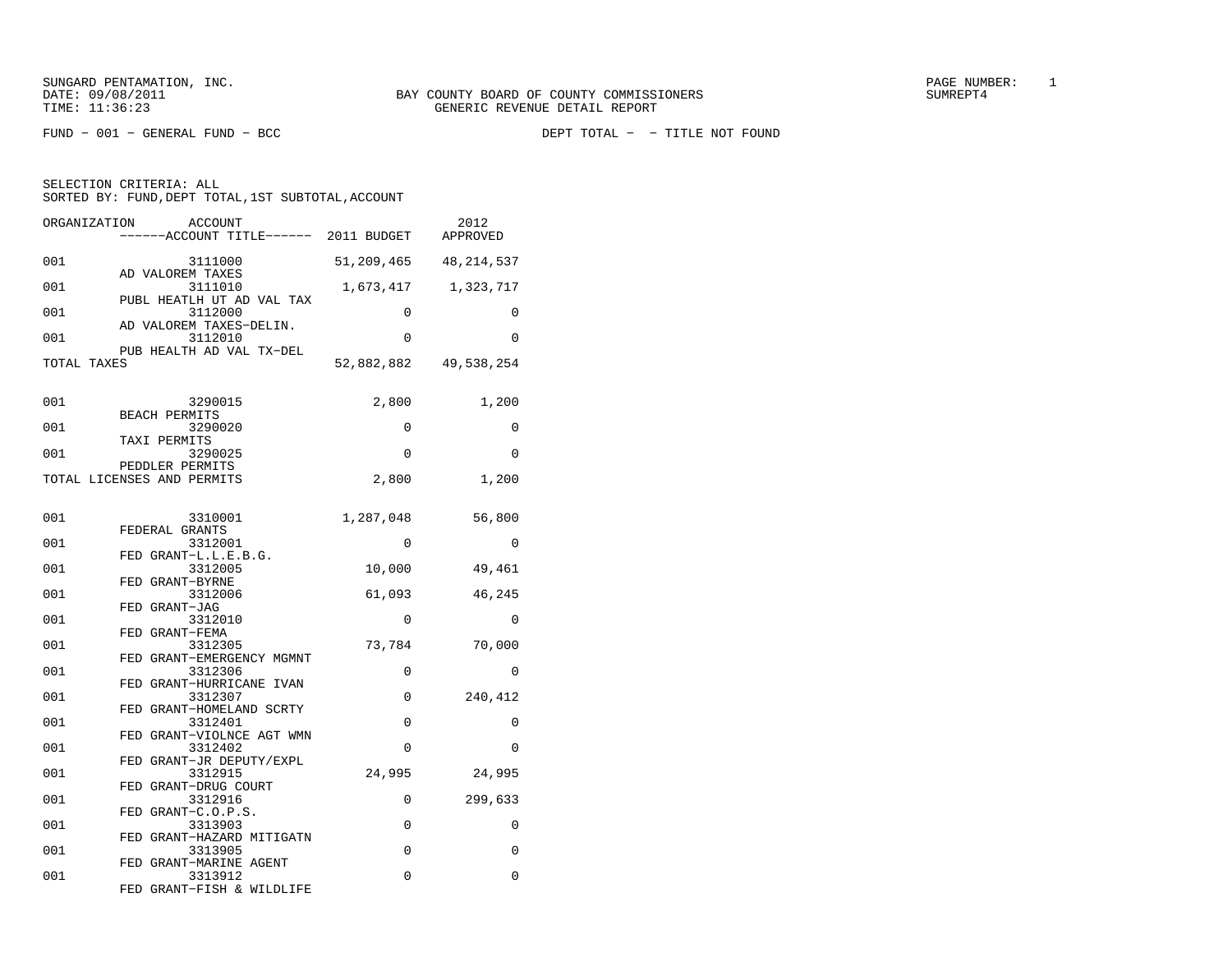FUND − 001 − GENERAL FUND − BCC DEPT TOTAL − − TITLE NOT FOUND

| ORGANIZATION | ACCOUNT                              |           | 2012      |
|--------------|--------------------------------------|-----------|-----------|
|              | ----ACCOUNT TITLE------ 2011 BUDGET  |           | APPROVED  |
| 001          | 3315001                              | $\Omega$  | $\Omega$  |
|              | FED GRANT-CDBG                       |           |           |
| 001          | 3315009                              | 0         | 0         |
| 001          | FED GRANT-FEMA FLOOD<br>3316901      | $\Omega$  | $\Omega$  |
|              | FED GRANT-CSBG                       |           |           |
| 001          | 3316903                              | $\Omega$  | $\Omega$  |
|              | FED GRANT-CHILD HOME SOC             |           |           |
| 001          | 3317001<br>FED GRANT-PIER            | 0         | 0         |
| 001          | 3330001                              | 0         | 0         |
|              | FED PMT IN LIEU OF TAXES             |           |           |
| 001          | 3340001                              | 286,561   | $\Omega$  |
|              | STATE GRANTS                         |           |           |
| 001          | 3341001<br>ST GRANT-CIV TRAFFIC OFFC | 0         | 0         |
| 001          | 3342006                              | 0         | $\Omega$  |
|              | ST GRANT-MUTUAL AID/HURR             |           |           |
| 001          | 3342007                              | 45,000    | 56,000    |
|              | ST GRANT-EMERGENCY MANGMT            |           |           |
| 001          | 3342008<br>ST GRANT-VICTIMS OF CRIME | 25,606    | 28,167    |
| 001          | 3342009                              | 0         | 0         |
|              | SТ<br>GRANT-DRUG CONTROL             |           |           |
| 001          | 3342011                              | $\Omega$  | $\Omega$  |
|              | ST<br>GRANT-EOC BUILDING             |           |           |
| 001          | 3342016                              | 104,000   | 105,000   |
| 001          | GRANT-EM ASSISTANCE<br>SТ<br>3347001 | 0         | 0         |
|              | ST GRANT-BAY CO LIBRARY              |           |           |
| 001          | 3347005                              | 0         | $\Omega$  |
|              | ST GRANT-FRDAP                       |           |           |
| 001          | 3347010                              | 0         | 0         |
| 001          | STATE GRANT-HP WALK TRAIL<br>3347015 | 0         | $\Omega$  |
|              | ST GRANT-BOATING IMPRV               |           |           |
| 001          | 3347906                              | $\Omega$  | 60,000    |
|              | GRANT-FISH & WILDLIFE<br>SТ          |           |           |
| 001          | 3349005                              | 0         | 0         |
| 001          | ST<br>GRANT-CSS OP CENTER<br>3351200 |           |           |
|              | ST REV SHARING PROCEEDS              | 2,944,735 | 2,882,935 |
| 001          | 3351300                              | 45,000    | 45,900    |
|              | LICENSES-INSURANCE AGENTS            |           |           |
| 001          | 3351400                              | 24,000    | 24,000    |
|              | LICENSES-MOBILE HOME                 |           |           |
| 001          | 3351500<br>LICENSES-ALCOHOLIC BEVRGE | 92,000    | 92,000    |
| 001          | 3351601                              | 235,417   | 235,418   |
|              | PARI MUTUEL TAXES                    |           |           |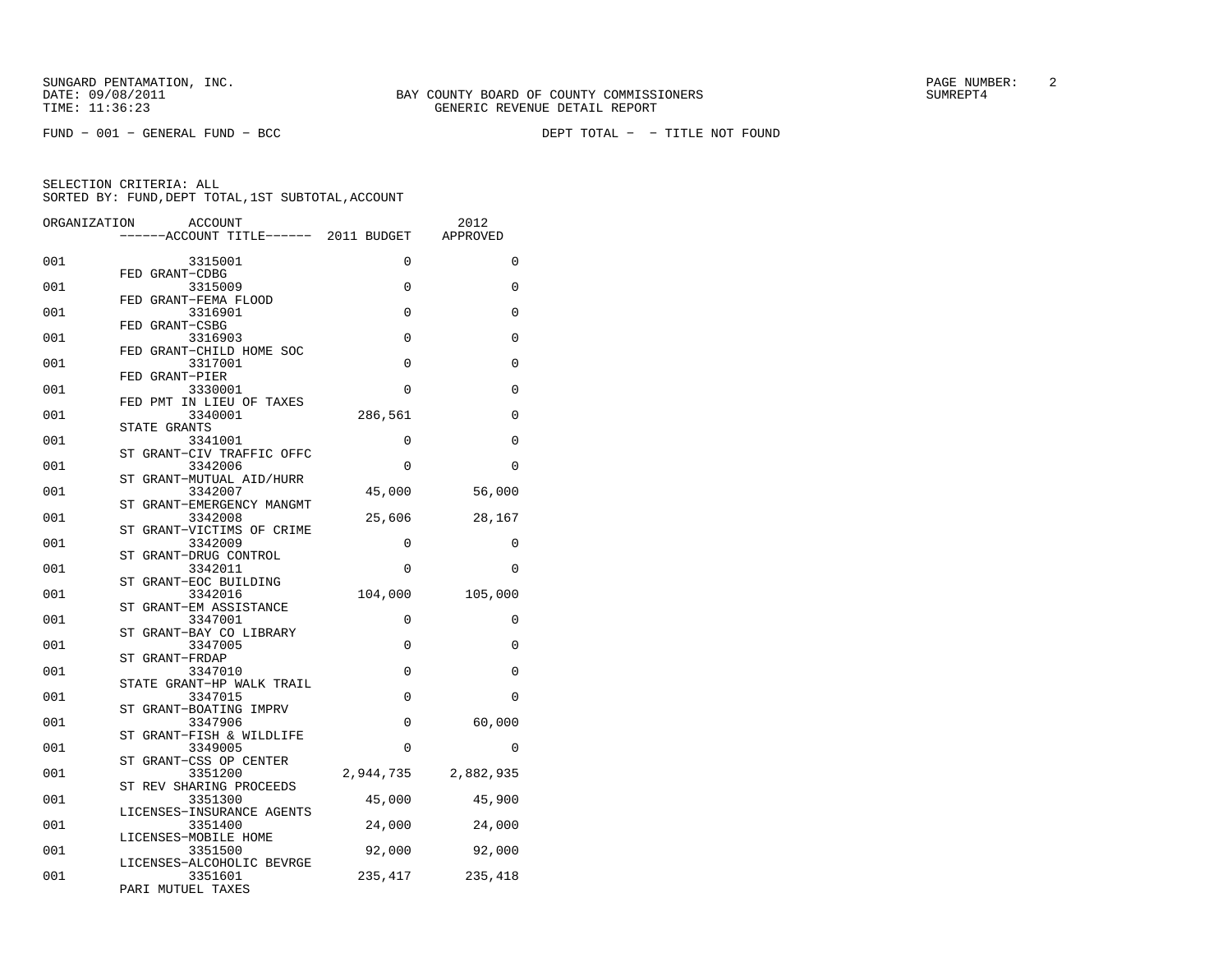FUND − 001 − GENERAL FUND − BCC DEPT TOTAL − − TITLE NOT FOUND

| ORGANIZATION | <b>ACCOUNT</b><br>----ACCOUNT TITLE------ 2011 BUDGET         |             | 2012<br>APPROVED        |
|--------------|---------------------------------------------------------------|-------------|-------------------------|
| 001          | 3351800<br>SALES TAX-LCL GOV/1/2 CEN                          |             | 9,271,329 9,845,363     |
| 001          | 3351905<br>ST INCENTIVE PAY TITLEIVD                          | $\Omega$    | $\Omega$                |
| 001          | 3351920<br>ST REIMB-SRV OF PRCSS/SHF                          | 41,166      | $\Omega$                |
| 001          | 3355010<br>S.H.I.P. PROGRAM                                   | 84,373      | 65,000                  |
| 001          | 3355012<br>REIMB-S.H.I.P. FUNDS                               | 100,000     | 100,000                 |
| 001          | 3356010<br>ST SHARED REV-CHOOSE LIFE                          | 10,000      | $\Omega$                |
| 001          | 3357001<br>FLA BOATING IMPRV PROGRAM                          | 100,000     | 100,000                 |
| 001          | 3359001<br>ST REIMB-DEPENDENCY CASES                          | 0           | 0                       |
| 001          | 3360001<br>STATE PMT IN LIEU OF TXS                           | $\Omega$    | $\Omega$                |
|              | TOTAL INTERGOVERNMENTAL REVENUE                               |             | 14,866,107   14,427,329 |
| 001          | 3413000<br>CHRGS ADMIN FEES                                   |             | 2,861,373 2,210,005     |
| 001          | 3413005<br>CHRGS-NON ADV ASSESS FEE                           | $\Omega$    | 0                       |
| 001          | 3415101<br>FEES-UNCLAIMED TX CERTIF.                          | 0           | $\Omega$                |
| 001          | 3415105                                                       | 42,750      | 50,000                  |
| 001          | FEES-TAX DEED EXCESS<br>3415201                               | 325,000     | 325,000                 |
| 001          | CHRGS FOR SRV/SHERIFF/CIV<br>3415401                          | $\mathbf 0$ | $\Omega$                |
| 001          | FEES-COUNTY & CIRCUIT CRT<br>3415406                          | 10,000      | 10,000                  |
| 001          | FEES-PARTICIPANT/DRUG CRT<br>3419002                          | 150         | 150                     |
| 001          | COPIES<br>3419010                                             | $\mathbf 0$ | 0                       |
| 001          | <b>VAB FEE (\$15)</b><br>3421005                              | 515,492     | 515,491                 |
| 001          | CHRGS FOR SRV-SHERIFF/SRO<br>3421010                          |             | 1, 244, 372 1, 244, 372 |
| 001          | CHRGS FOR SRV-SHER/CALLWY<br>3421012                          | 0           | 0                       |
| 001          | CHRGS FOR SRV-SHER/BOOT<br>3421015                            | 53,356      | $\Omega$                |
| 001          | CHRGS FOR SRV-SHERIFF<br>3423000<br>CHRGS FOR SRV-FED PRISNRS | 334,000     | 334,000                 |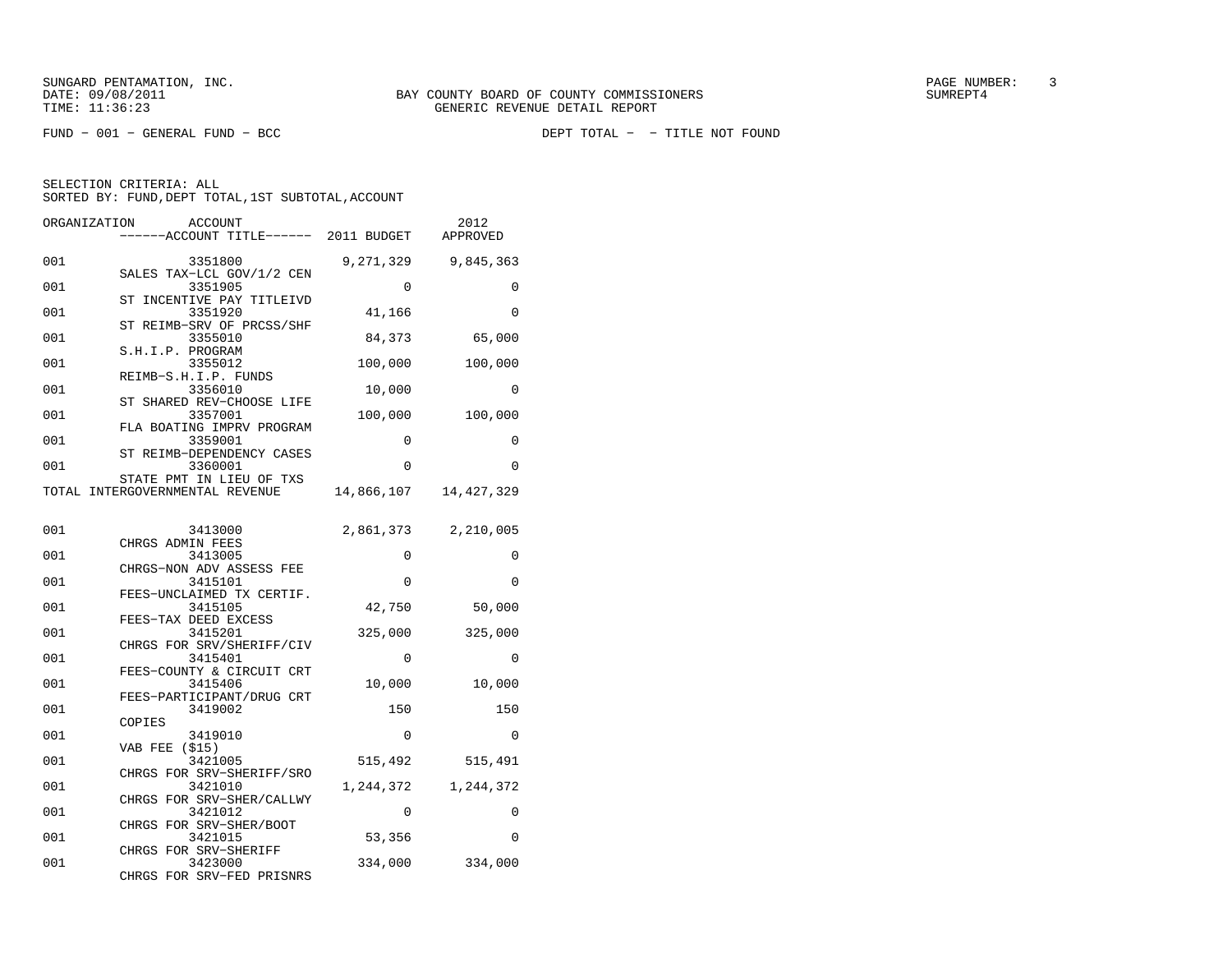SUNGARD PENTAMATION, INC.<br>
BAY COUNTY BOARD OF COUNTY COMMISSIONERS AND SUNREPT4 SUMREPT4

FUND − 001 − GENERAL FUND − BCC DEPT TOTAL − − TITLE NOT FOUND

| ORGANIZATION | <b>ACCOUNT</b><br>------ACCOUNT TITLE------ 2011 BUDGET  |             | 2012<br>APPROVED |
|--------------|----------------------------------------------------------|-------------|------------------|
| 001          | 3429015                                                  | 50,000      | 50,000           |
| 001          | CHRG FOR SRV-COMM PLANNG<br>3429016                      | 315,967     | 257,418          |
| 001          | CHRG FOR SRV-GIS<br>3429018<br>CHRGS FOR SRV-EMG PLAN RV | 8,000       | 8,160            |
| 001          | 3449005<br>CHRGS FOR SERVICES-TRANSP                     | 0           | $\Omega$         |
| 001          | 3464010<br>FEES-ANIMAL CONTROL                           | 454,820     | 567,000          |
| 001          | 3469010<br>FEES-MEDICAL EXAMINER                         | 343,558     | 325,110          |
| 001          | 3469020<br>FEES-MORGUE USE                               | $\Omega$    | 0                |
| 001          | 3472903<br>FEES - PIER                                   | 446,400     | 300,600          |
| 001          | 3472905<br>FEES-LEAGUE/HARDERS PARK                      | 25,000      | 25,000           |
| 001          | 3472907<br>FEES-FIELD USAGE                              | 25,850      | 45,000           |
| 001          | 3472909<br>FEES-HARDER'S CONCESSION                      | 0           | 0                |
| 001          | 3472910<br>LEASE PAYMENT-HARDERS PRK                     | 2,700       | 3,000            |
| 001          | 3472911<br>LEASE-COUNTY PIER                             | $\mathbf 0$ | 0                |
| 001          | 3472912<br>LEASE-ADMIN CAFE                              | $\Omega$    | 2,400            |
| 001          | 3472915<br>RENTALS-NSP                                   | $\mathbf 0$ | $\mathbf 0$      |
| 001          | 3475905<br>RENTAL FEES-COMMUNITY BLD                     | 4,200       | 4,200            |
| 001          | 3481303<br>FEES-CTY CT/CRM/INCARCRTN                     | 30,000      | 33,000           |
| 001          | 3481401<br>FEES-CJTF/CTY.CT./CRML                        | 0           | $\Omega$         |
| 001          | 3481402<br>FEES-DRUG ABUSE/CO CT/CRM                     | 24,000      | 33,000           |
| 001          | 3482201<br>FEES-CIR. CT./CRIMINAL                        | $\mathbf 0$ | 0                |
| 001          | 3482305<br>CHRGS SVC-CT REP/CIR/CRM                      | 0           | 0                |
| 001          | 3482401<br>FEES-CJTF/CIR.CT./CRML                        | $\mathbf 0$ | 0                |
| 001          | 3482402<br>FEES-DRUG ABUSE/CIRCT/CRM                     | 1,000       | 2,000            |
| 001          | 3485401<br>FEES-CJTF/TRAFFIC                             | 0           | 0                |
| 001          | 3486501<br>REIMB-CONFLICT CASES                          | 0           | $\Omega$         |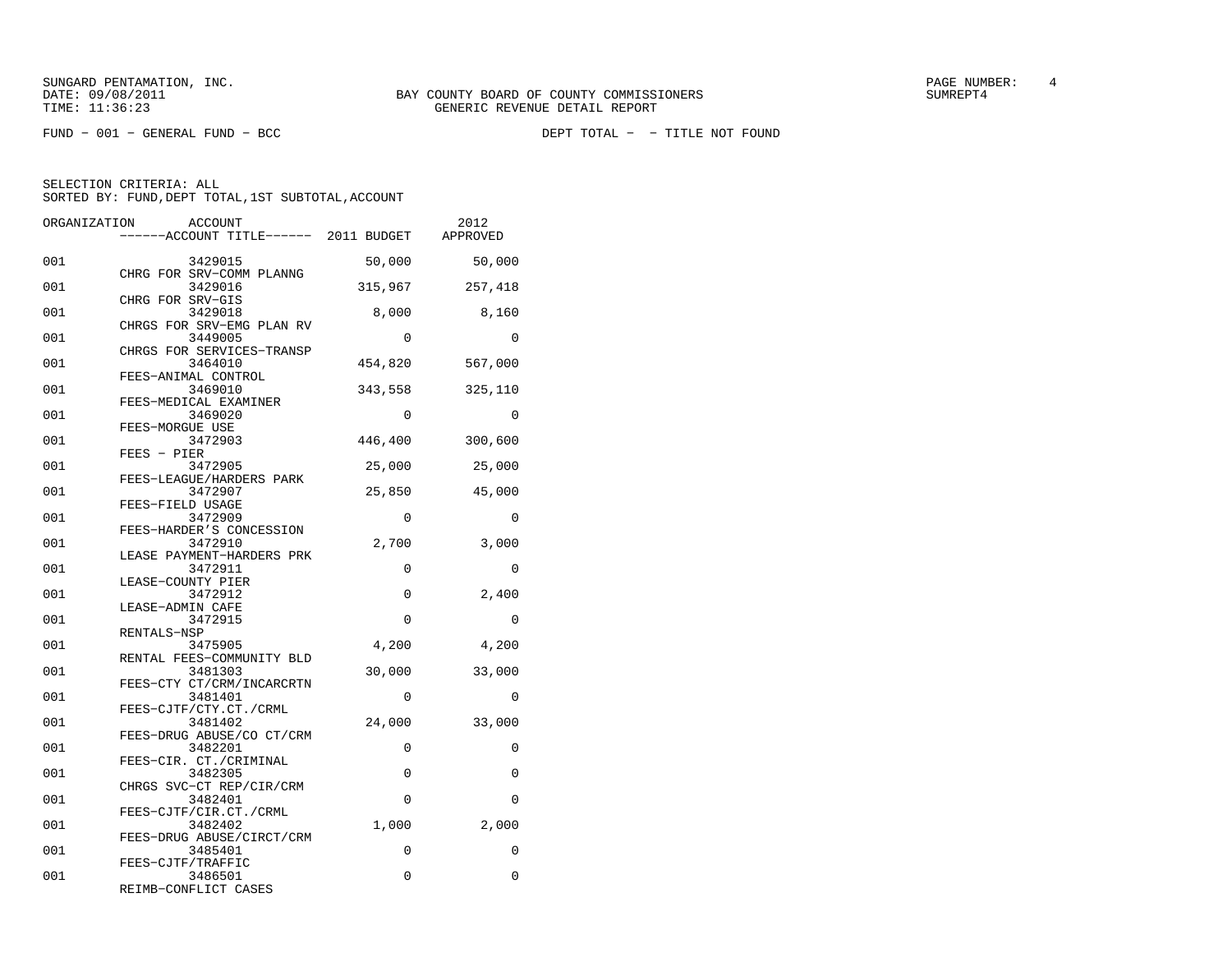FUND − 001 − GENERAL FUND − BCC DEPT TOTAL − − TITLE NOT FOUND

| ORGANIZATION<br><b>ACCOUNT</b><br>------ACCOUNT TITLE------ 2011 BUDGET |           | 2012<br>APPROVED |
|-------------------------------------------------------------------------|-----------|------------------|
| 001<br>3490001                                                          | $\Omega$  | $\Omega$         |
| OTHER CHARGES FOR SERVICE                                               |           |                  |
| TOTAL CHARGES FOR SERVICES                                              | 7,117,988 | 6,344,906        |
| 001<br>3489201<br>FEES-PUBLIC RECORDS (\$2)                             | 200,000   | 275,000          |
| 3489310<br>001                                                          | 79,000    | 83,000           |
| CRT COST-INNV CRT PG(25%)<br>001<br>3489320                             | 79,000    | 83,000           |
| CRT COST-LEGAL AID (25%)<br>001<br>3489330                              | 79,000    | 83,000           |
| CRT COST-LAW LIBRARY (25%)<br>001<br>3489340                            | 79,000    | 83,000           |
| CRT COST-TEEN COURT (25%)<br>001<br>3489390                             | 153,000   | 128,000          |
| CRT COST-CRIME PREVENTION                                               |           |                  |
| 001<br>3489501<br>CRT FACILITY SURCHRG(\$15)                            | 742,000   | 725,000          |
| 001<br>3489504<br>COURT FACILITY FUNDS                                  | 0         | 0                |
| TOTAL COURT RELATED REVENUES                                            | 1,411,000 | 1,460,000        |
|                                                                         |           |                  |
| 001<br>3511000<br>COURT CASES-FINES & FORE.                             | 0         | 0                |
| 001<br>3511010<br>FINES-SCHOOL CROSSING GRD                             | 0         | 0                |
| 001<br>3512001                                                          | 90,000    | 90,000           |
| CONFISCATED PROPERTY<br>001<br>3540005                                  | 20,000    | 5,000            |
| FINES-CODE ENFORCEMENT<br>3591000<br>001                                | 14,500    | 14,500           |
| RESTITUTION-COURT ORDERED<br>TOTAL FINES & FORFEITS                     | 124,500   | 109,500          |
|                                                                         |           |                  |
| 001<br>3620010                                                          | 0         | 8,178            |
| RENT INCOME<br>001<br>3640010                                           | 0         | 0                |
| SALE OF FIXED ASSETS<br>001<br>3649018                                  | 0         | 0                |
| SALE OF SURPLUS LAND<br>001<br>3660001                                  | 0         | 0                |
| CONTRIBUTIONS-PRIVATE SRC                                               |           |                  |
| 001<br>3660007<br>CONTRIB-OTHER GOVT UNITS                              | 0         | $\Omega$         |
| 001<br>3670001<br>GAIN/LOSS ON SALE INVSTMT                             | 25,000    | 160,000          |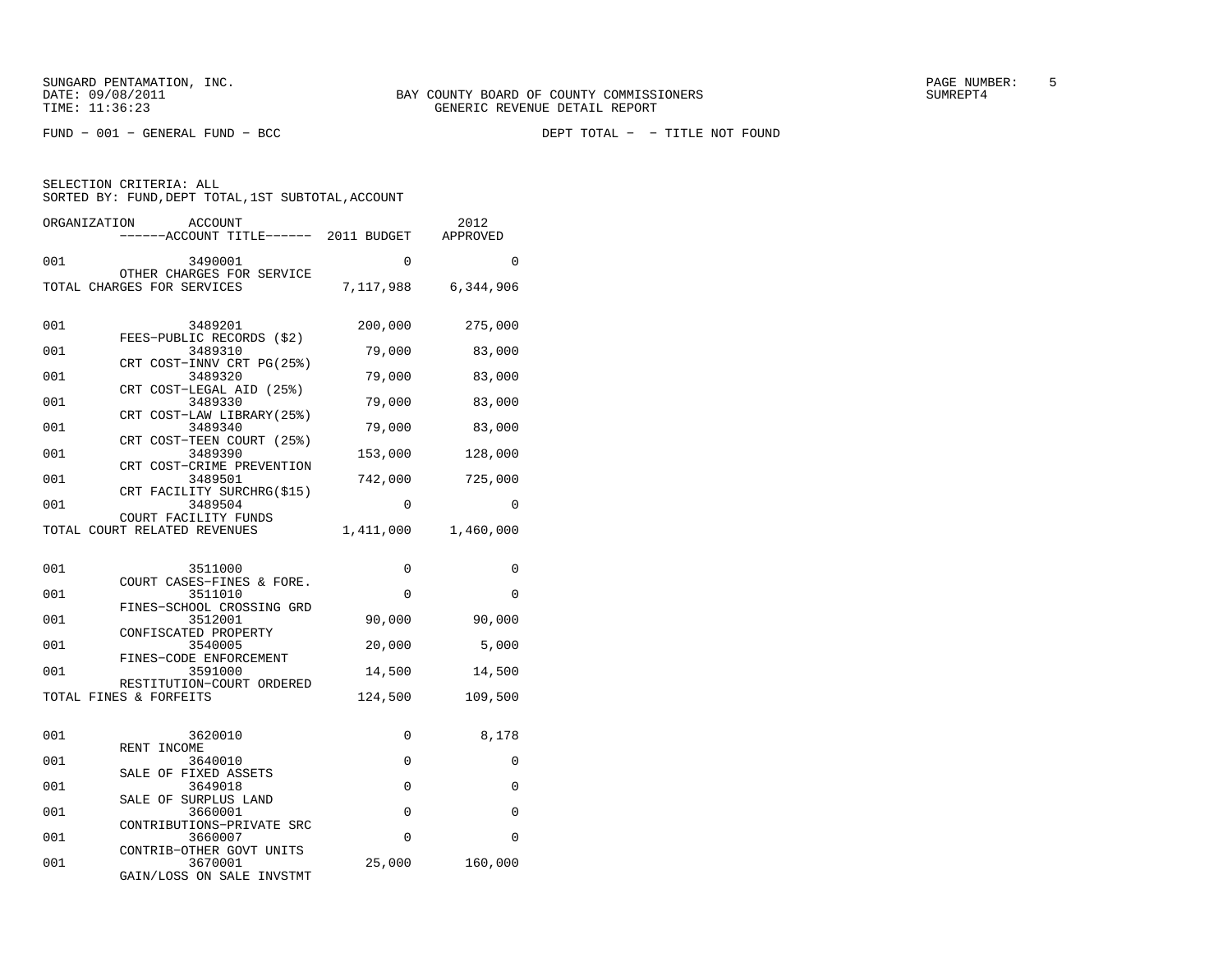FUND − 001 − GENERAL FUND − BCC DEPT TOTAL − − TITLE NOT FOUND

| ORGANIZATION                | <b>ACCOUNT</b><br>------ACCOUNT TITLE------ 2011 BUDGET APPROVED |             | 2012        |
|-----------------------------|------------------------------------------------------------------|-------------|-------------|
| 001                         | 3699001                                                          | 10,200      | 10,200      |
| 001                         | OTHER MISC REVENUE<br>3699003                                    | 7,500       | 10,000      |
| 001                         | MISC REV-LAW LIBRARY<br>3699007                                  | $\mathbf 0$ | 0           |
| 001                         | HOUSING AUTHORITY PGM FEE<br>3699010<br>TELEPHONE COMMISSIONS    | 250,000     | 250,000     |
| 001                         | 3699012<br>INSURANCE PROCEEDS                                    | 0           | 0           |
| 001                         | 3699015<br>CHARGES ATTORNEY                                      | 366,252     | 282,993     |
| TOTAL MISCELLANEOUS REVENUE |                                                                  | 658,952     | 721,371     |
| 001                         | 3611100                                                          | 94,888      | 83,000      |
| 001                         | INTEREST-POOL<br>3611120                                         | 0           | 0           |
| 001                         | INTEREST-NOTES RECEIVABLE<br>3613005                             | 0           | $\mathbf 0$ |
| TOTAL INTEREST EARNINGS     | UNREALZD GAIN/LOSS INVEST                                        | 94,888      | 83,000      |
| 001                         | 3632705                                                          | 9,100       | 9,100       |
| 001                         | IMPACT FEES-LIBRARY<br>3632707                                   | 38,500      | 38,500      |
| TOTAL SPECIAL ASSESSMENTS   | IMPACT FEES-PARKS                                                | 47,600      | 47,600      |
| 001                         | 3810001                                                          | 0           | 0           |
| 001                         | TRNSF FRM GENERAL FD(001)<br>3810130                             | $\mathbf 0$ | 0           |
| 001                         | TRNSF FRM PUB SAFETY(130)<br>3810167                             | $\Omega$    | 0           |
| 001                         | TRNSF FRM MSBU (167)<br>3810303                                  | $\Omega$    | $\Omega$    |
| 001                         | TRNSF FRM SALES TX 2002<br>3810304                               | 0           | 0           |
| 001                         | TRNSF FRM JAIL 06 BND PRJ<br>3810305                             | $\Omega$    | 0           |
| 001                         | TRNSF FRM CAP IMP 07<br>3810380                                  | 0           | 0           |
| 001                         | TRNSF FRM C G GEN FUND<br>3810383<br>TRNSF FRM CG CRA            | $\Omega$    | 0           |
| 001                         | 3810440<br>TRNSF FRM BLDG SAFETY-440                             | 0           | 0           |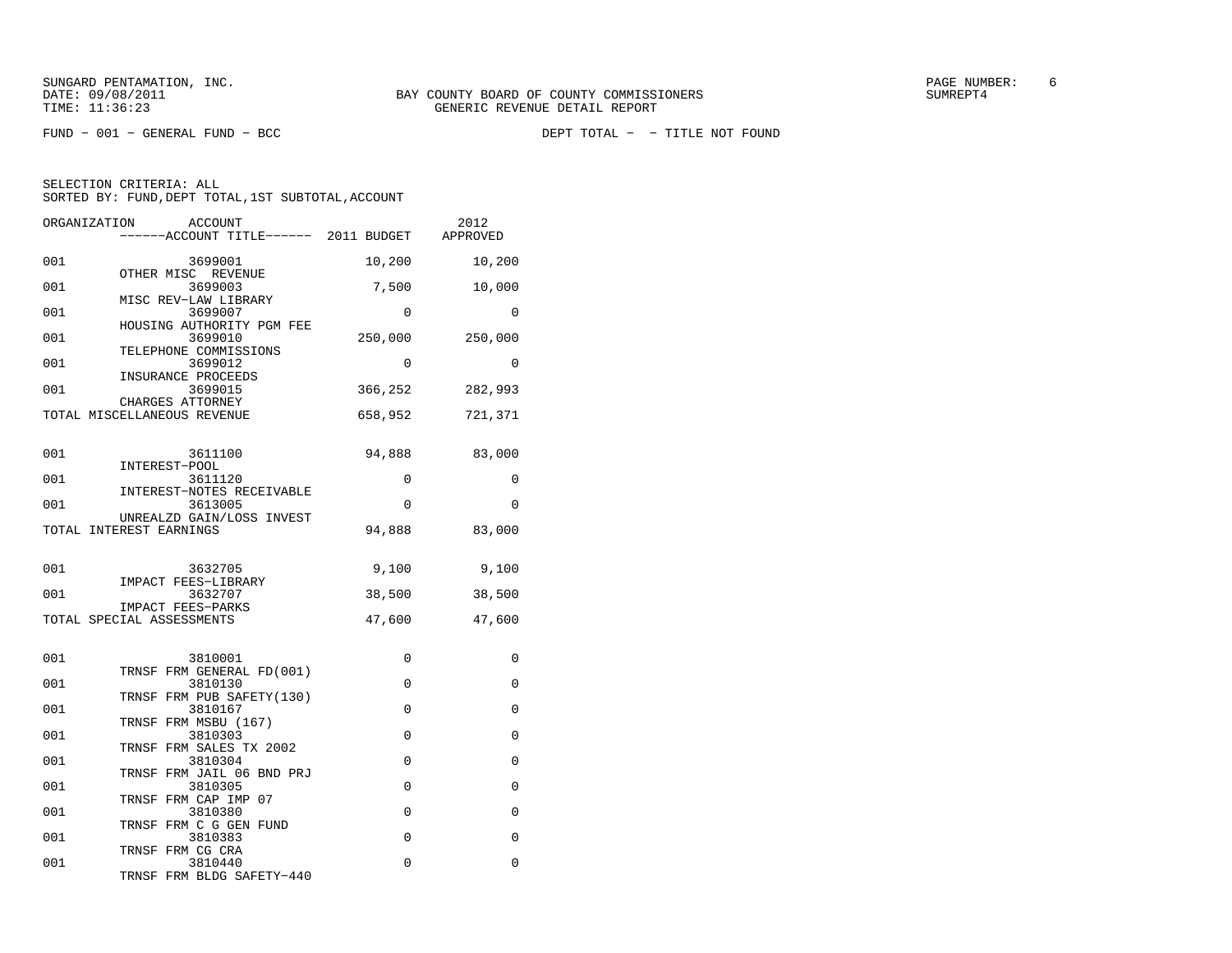FUND − 001 − GENERAL FUND − BCC DEPT TOTAL − − TITLE NOT FOUND

| ORGANIZATION | <b>ACCOUNT</b>                                          |             | 2012         |
|--------------|---------------------------------------------------------|-------------|--------------|
|              | ----ACCOUNT TITLE------ 2011 BUDGET                     |             | APPROVED     |
| 001          | 3810501                                                 | $\mathbf 0$ | 0            |
|              | TRNSF FRM INTRNL SVC(501)                               |             |              |
| 001          | 3810505                                                 | $\mathbf 0$ | $\mathbf{0}$ |
| 001          | TRNSF FRM WORK COMP (505)<br>3810506                    | $\Omega$    | $\mathbf{0}$ |
|              | TRNSF FRM INSUR TRST(506)                               |             |              |
| 001          | 3840005                                                 | $\Omega$    | $\mathbf 0$  |
|              | <b>LOAN PROCEEDS</b>                                    |             |              |
| 001          | 3840010                                                 | $\mathbf 0$ | $\Omega$     |
| 001          | <b>BOND PROCEEDS</b><br>3862000                         |             |              |
|              | EXCESS FEES-CLERK OF CRT                                | 10,000      | 10,000       |
| 001          | 3864000                                                 | 15,000      | 15,000       |
|              | EXCESS FEES-SHERIFF                                     |             |              |
| 001          | 3866000                                                 | 500         | 500          |
| 001          | EXCESS FEES-PROP APPRAISR<br>3867000                    | 2,825,025   | 2,954,344    |
|              | EXCESS FEES-TAX COLLECTOR                               |             |              |
| 001          | 3868000                                                 | 2,500       | 2,550        |
|              | EXCESS FEES-SUP OF ELECTN                               |             |              |
| 001          | 3899995                                                 | $\mathbf 0$ | $\mathbf 0$  |
|              | RESERVE RELEASE-CASH FWD                                |             |              |
| 001          | 3899996                                                 | 1,982,626   | 1,702,189    |
| 001          | RESERVE RELEASE<br>3899998                              | $\mathbf 0$ | 964,323      |
|              | BALANCE FWD-BOND PROCEEDS                               |             |              |
| 001          | 3899999                                                 | 19,000,000  | 12,500,000   |
|              | BALANCE FWD-CASH FORWARD<br>TOTAL OTHER REVENUE SOURCES | 23,835,651  | 18, 148, 906 |
|              |                                                         |             |              |
|              | TOTAL TITLE NOT FOUND                                   | 101,042,368 | 90,882,065   |
|              | TOTAL GENERAL FUND - BCC                                | 101,042,368 | 90,882,065   |
|              |                                                         |             |              |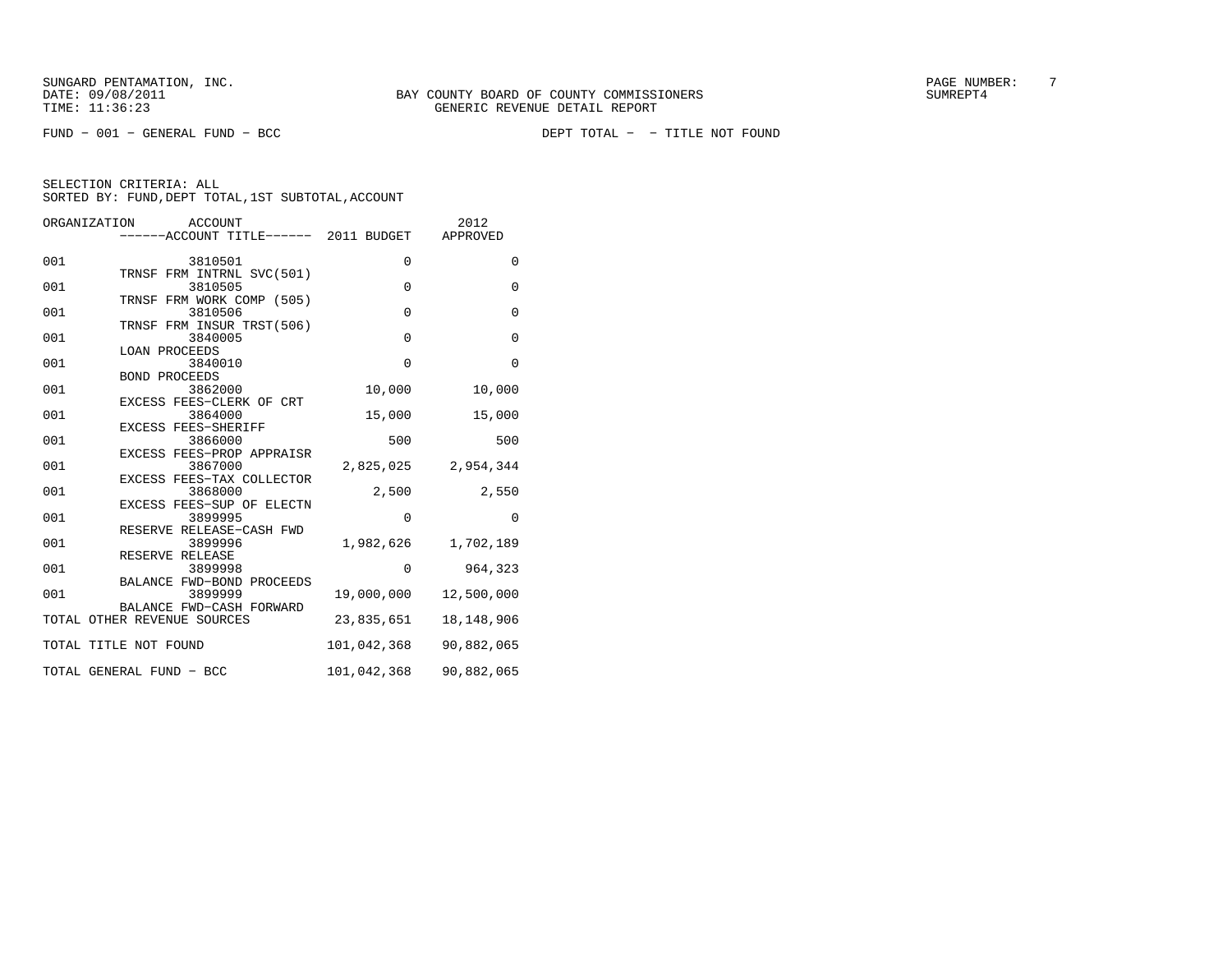SUNGARD PENTAMATION, INC. SUNGARD OF COUNTY BOARD OF COUNTY COMMISSIONERS SUNGARD PAGE NUMBER: 8 SUNGER: 8 SUNG

| ORGANIZATION<br><b>ACCOUNT</b><br>------ACCOUNT TITLE------ 2011 BUDGET |             | 2012<br>APPROVED     |
|-------------------------------------------------------------------------|-------------|----------------------|
| 101<br>3800000                                                          | 91,535      | $\mathbf 0$          |
| OTHER REVENUE SOURCES<br>TOTAL TITLE NOT FOUND                          | 91,535      | 0                    |
| 101<br>3123001<br>CO GAS TAX-NINTH CENT                                 |             | 1,030,537 966,934    |
| 3124101<br>101<br>LOCAL OPT GAS TAX/1ST-4TH                             |             | $0 \qquad 2,197,665$ |
| 101<br>3124102                                                          | 565,757     | 549,416              |
| LOCAL OPT GAS TAX/5TH-6TH<br>3124201<br>101                             | 940         | 912                  |
| LOCAL ALT FUEL USER FEE<br>3150001<br>101                               | $\mathbf 0$ | 878,227              |
| COMMUNICATION SVC TAX<br>TOTAL TAXES                                    | 1,597,234   | 4,593,154            |
|                                                                         |             |                      |
| 101<br>3312010                                                          | 1,300,000   | 0                    |
| FED GRANT-FEMA<br>101<br>3312306                                        | 0           | 0                    |
| FED GRANT-HURRICANE IVAN<br>101<br>3314903                              | 0           | 0                    |
| FED GRANT-TRAFFIC<br>101<br>3340001                                     | 0           | 1,014,855            |
| STATE GRANTS                                                            | 0           | 0                    |
| 101<br>3342006<br>ST GRANT-MUTUAL AID/HURR                              |             |                      |
| 3344902<br>101<br>ST GRANT-FDOT TRF SAFETY                              | 155,940     | 155,940              |
| 101<br>3344920<br>ST GRANT-INTELL TRNSP SYS                             | 0           | $\Omega$             |
| 101<br>3354901<br>MOTOR FUEL TAX REBATE                                 |             | 128, 138 128, 424    |
| 101<br>3354902                                                          | 10,287      | 8,206                |
| MOTOR FUEL USE TAX<br>101<br>3354905                                    | 430,136     | 438,640              |
| CONSTITUTIONAL GAS TX-20%<br>101<br>3354906                             | 1,720,545   | 1,754,558            |
| CONSTITUTIONAL GAS TX-80%<br>101<br>3354910                             | 951,170     | 976,009              |
| CO. GAS TAX-POUR OVER/7TH<br>3354915                                    |             |                      |
| 101<br>CO GAS TX-9TH CENT DIESEL                                        | 0           | $\mathbf 0$          |
| 101<br>3354920<br>STATE ALT. FUEL USER FEE                              | 98          | 95                   |
| 3360001<br>101<br>STATE PMT IN LIEU OF TXS                              | $\mathbf 0$ | $\Omega$             |
| TOTAL INTERGOVERNMENTAL REVENUE                                         | 4,696,314   | 4,476,727            |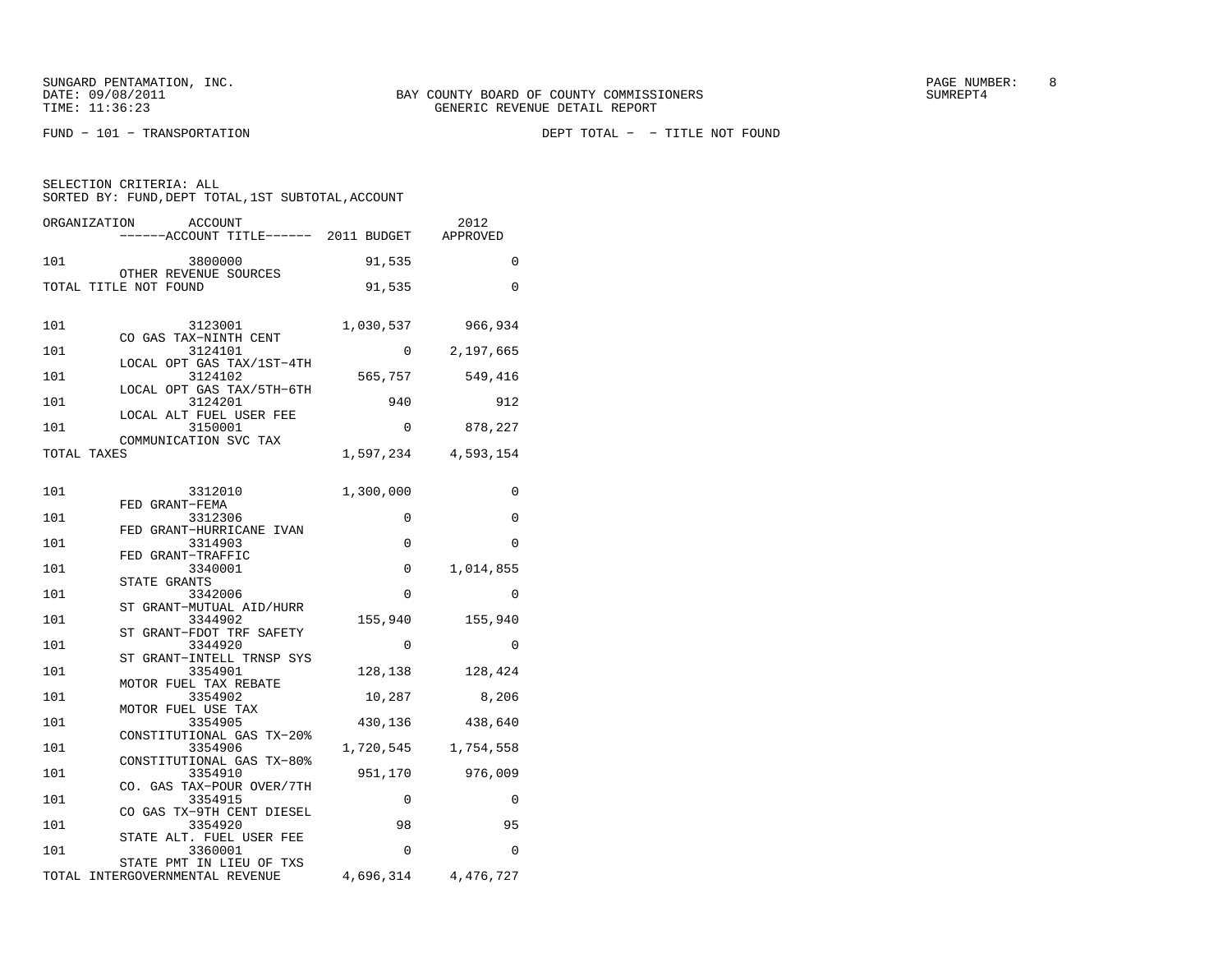FUND − 101 − TRANSPORTATION DEPT TOTAL − − TITLE NOT FOUND

SELECTION CRITERIA: ALLSORTED BY: FUND, DEPT TOTAL, 1ST SUBTOTAL, ACCOUNT

ORGANIZATION ACCOUNT 2012

|     | ------ACCOUNT TITLE------                               | 2011 BUDGET | APPROVED            |
|-----|---------------------------------------------------------|-------------|---------------------|
| 101 | 3449010                                                 | 146,450     | 147,915             |
| 101 | CHRGS FOR SRV-SIGNS/SIGNL<br>3490001                    | 232,260     | 243,873             |
|     | OTHER CHARGES FOR SERVICE<br>TOTAL CHARGES FOR SERVICES | 378,710     | 391,788             |
| 101 | 3640010                                                 | 0           | 350,000             |
| 101 | SALE OF FIXED ASSETS<br>3659010                         | 0           | 0                   |
| 101 | SALE OF SURPLUS OR SCRAP<br>3660007                     | 400,000     | 491,534             |
| 101 | CONTRIB-OTHER GOVT UNITS<br>3699001                     | 515         | 510                 |
| 101 | OTHER MISC REVENUE<br>3699012                           | $\Omega$    | $\Omega$            |
|     | INSURANCE PROCEEDS<br>TOTAL MISCELLANEOUS REVENUE       | 400,515     | 842,044             |
|     |                                                         |             |                     |
| 101 | 3611100                                                 | 12,002      | 41,582              |
| 101 | INTEREST-POOL<br>3613005                                | 0           | 0                   |
|     | UNREALZD GAIN/LOSS INVEST<br>TOTAL INTEREST EARNINGS    | 12,002      | 41,582              |
| 101 | 3631010                                                 | 0           | 1,750,000           |
|     | STORMWATER UTIL ASSESS<br>TOTAL SPECIAL ASSESSMENTS     | 0           | 1,750,000           |
|     |                                                         |             |                     |
| 101 | 3810001<br>TRNSF FRM GENERAL FD(001)                    |             | 1,700,000 3,300,000 |
| 101 | 3810380<br>TRNSF FRM C G GEN FUND                       | 0           | 0                   |
| 101 | 3840005<br>LOAN PROCEEDS                                | 0           | 0                   |
| 101 | 3899996<br>RESERVE RELEASE                              | $\Omega$    | $\Omega$            |
| 101 | 3899999<br>BALANCE FWD-CASH FORWARD                     | 1,000,000   | 3,300,000           |
|     | TOTAL OTHER REVENUE SOURCES                             |             | 2,700,000 6,600,000 |
|     | TOTAL TITLE NOT FOUND                                   | 9,876,310   | 18,695,295          |
|     | TOTAL TRANSPORTATION                                    | 9,876,310   | 18,695,295          |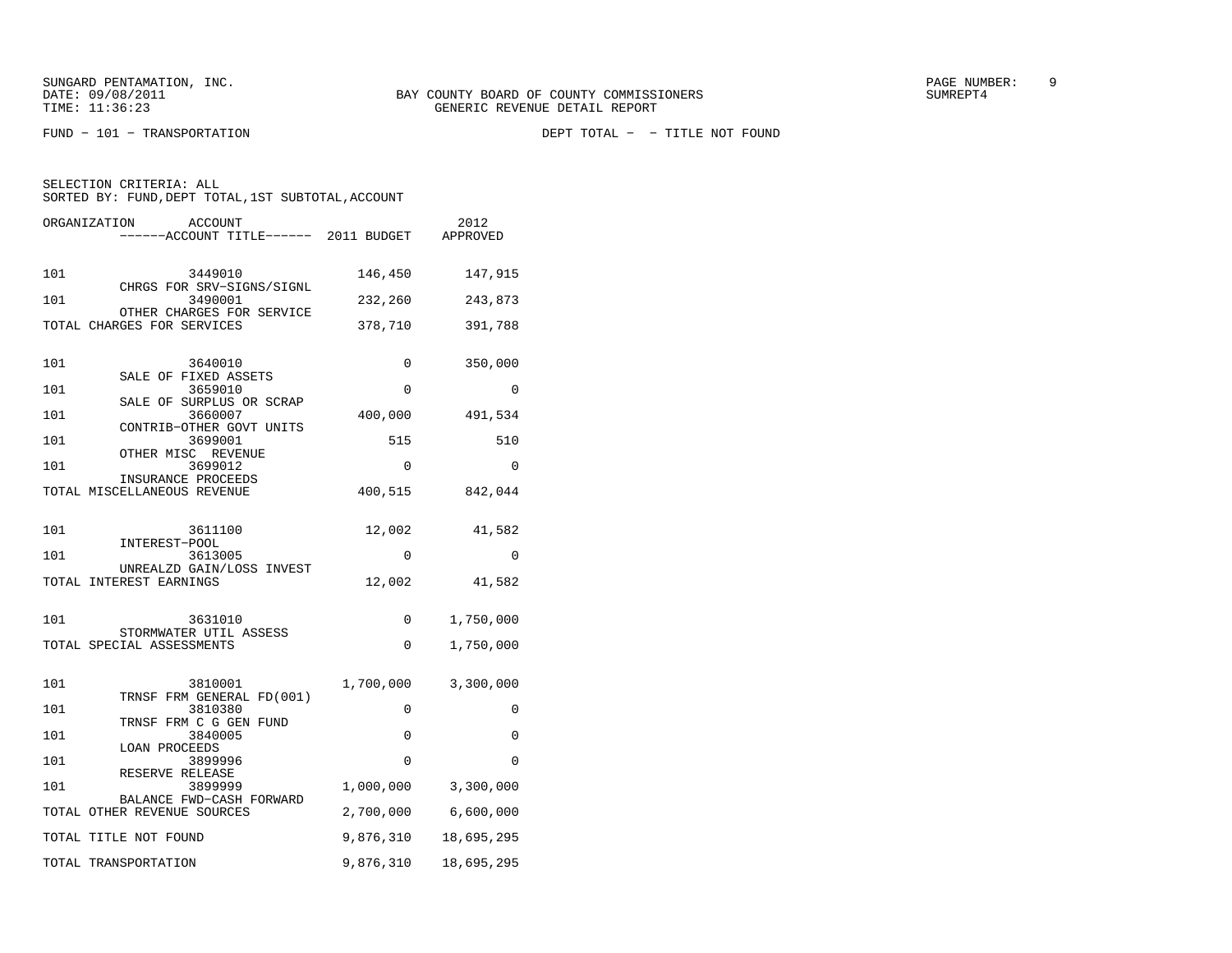FUND − 105 − TRANSPORTATION−ROAD/BRDGS DEPT TOTAL − − TITLE NOT FOUND

|             | ACCOUNT<br>ORGANIZATION<br>------ACCOUNT TITLE------ 2011 BUDGET APPROVED |             | 2012        |
|-------------|---------------------------------------------------------------------------|-------------|-------------|
| 105         | 3124101<br>LOCAL OPT GAS TAX/1ST-4TH                                      | 2,263,026   | 0           |
| 105         | 3150001<br>COMMUNICATION SVC TAX                                          | 1,032,265   | 0           |
| TOTAL TAXES |                                                                           | 3, 295, 291 | 0           |
| 105         | 3310001                                                                   | 3,300,000   | 0           |
| 105         | FEDERAL GRANTS<br>3314902                                                 | 0           | $\mathbf 0$ |
| 105         | FED GRANT-BALDWIN WIDEN<br>3314904                                        | 0           | 0           |
| 105         | FED GRANT-390 WIDENING<br>3314905                                         | $\Omega$    | 0           |
| 105         | FED GRANT-GRAND LAGOON<br>3314906                                         | 0           | 0           |
| 105         | FED GRANT-390 & TRNSMTTR<br>3314907                                       | $\Omega$    | 0           |
| 105         | FED GRANT-PEDESTRIAN FACL<br>3314908                                      | 0           | 0           |
| 105         | FED GRANT-GAME FRM/TRNSM<br>3330001                                       | 0           | 0           |
| 105         | FED PMT IN LIEU OF TAXES<br>3340001                                       | $\Omega$    | $\Omega$    |
| 105         | STATE GRANTS<br>3343106                                                   | $\Omega$    | $\Omega$    |
| 105         | ST GRANT-FLA ENTERPRISE<br>3344905                                        | 0           | 0           |
| 105         | ST GRANT-HIGHWAY BEAUTIF.<br>3344906                                      | 0           | 0           |
| 105         | ST GRANT-TITUS ROAD<br>3344909                                            | 0           | 0           |
| 105         | ST GRANT-BRIDGE STREET<br>3344910                                         | 0           | 0           |
| 105         | ST GRANT-N LAGOON SDWLK<br>3344911                                        | $\Omega$    | 0           |
| 105         | ST GRANT-390 & TRNSMITTER<br>3344912                                      | 0           | 0           |
|             | ST GRANT-231 & TRNSMITTER                                                 |             |             |
| 105         | 3344915<br>ST GRANT-BLUE SPRGS BRDG                                       | $\Omega$    | 0           |
| 105         | 3344916<br>ST GRANT-RD 2321 INTRSCTN                                      | 0           | 0           |
| 105         | 3344917<br>ST GRANT-MERRIT BWN SDWLK                                      | $\Omega$    | $\Omega$    |
|             | TOTAL INTERGOVERNMENTAL REVENUE                                           | 3,300,000   | $\Omega$    |
| 105         | 3449010<br>CHRGS FOR SRV-SIGNS/SIGNL                                      | 0           | 0           |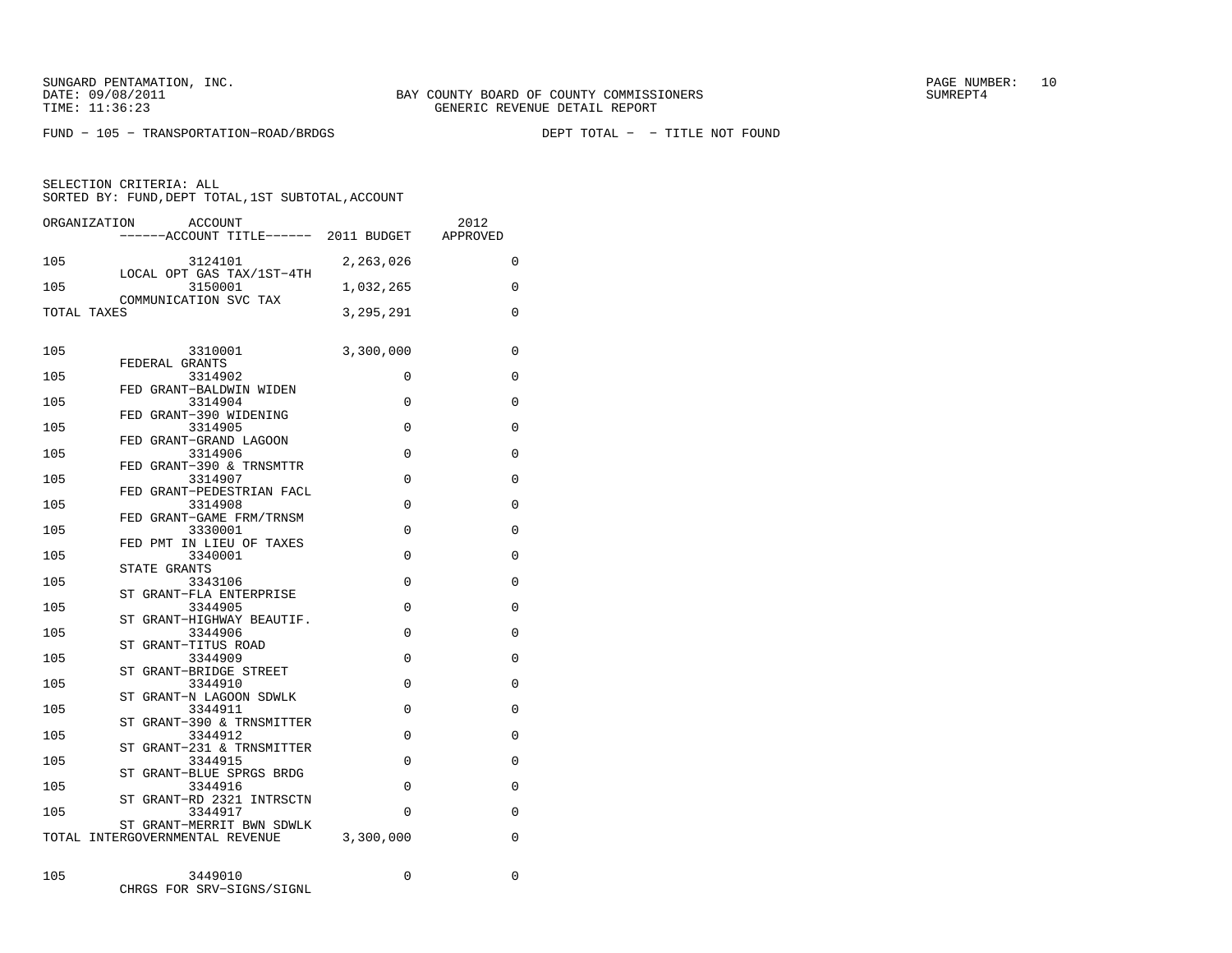FUND − 105 − TRANSPORTATION−ROAD/BRDGS DEPT TOTAL − − TITLE NOT FOUND

|     | ORGANIZATION<br>ACCOUNT<br>------ACCOUNT TITLE------ 2011 BUDGET APPROVED |             | 2012         |
|-----|---------------------------------------------------------------------------|-------------|--------------|
|     | TOTAL CHARGES FOR SERVICES                                                | $\Omega$    | $\Omega$     |
| 105 | 3660001<br>CONTRIBUTIONS-PRIVATE SRC                                      | 168,300     | $\mathbf{0}$ |
| 105 | 3660007                                                                   | $\Omega$    | $\Omega$     |
| 105 | CONTRIB-OTHER GOVT UNITS<br>3699004                                       | $\Omega$    | $\mathbf{0}$ |
| 105 | REFUND PRIOR YR EXPENSE<br>3699012                                        | $\Omega$    | $\mathbf{0}$ |
|     | INSURANCE PROCEEDS<br>TOTAL MISCELLANEOUS REVENUE                         | 168,300     | $\mathbf 0$  |
| 105 | 3611100                                                                   | 25,000      | $\mathbf{0}$ |
| 105 | INTEREST-POOL<br>3613005                                                  | $\Omega$    | $\mathbf{0}$ |
|     | UNREALZD GAIN/LOSS INVEST<br>TOTAL INTEREST EARNINGS                      | 25,000      | $\Omega$     |
| 105 | 3810001<br>TRNSF FRM GENERAL FD(001)                                      | $\mathbf 0$ | $\mathbf{0}$ |
| 105 | 3810110                                                                   | $\mathbf 0$ | 0            |
| 105 | TRNSF FRM PART PAVE (110)<br>3810115                                      | $\Omega$    | $\Omega$     |
| 105 | TRNSF FRM STORMWATER(115)<br>3899020                                      | $\Omega$    | $\Omega$     |
| 105 | GAIN ON DEBT RETIREMENT<br>3899999                                        | 430,000     | $\mathbf{0}$ |
|     | BALANCE FWD-CASH FORWARD<br>TOTAL OTHER REVENUE SOURCES                   | 430,000     | $\mathbf{0}$ |
|     | TOTAL TITLE NOT FOUND                                                     | 7,218,591   | $\mathbf{0}$ |
|     | TOTAL TRANSPORTATION-ROAD/BRDGS                                           | 7,218,591   | $\Omega$     |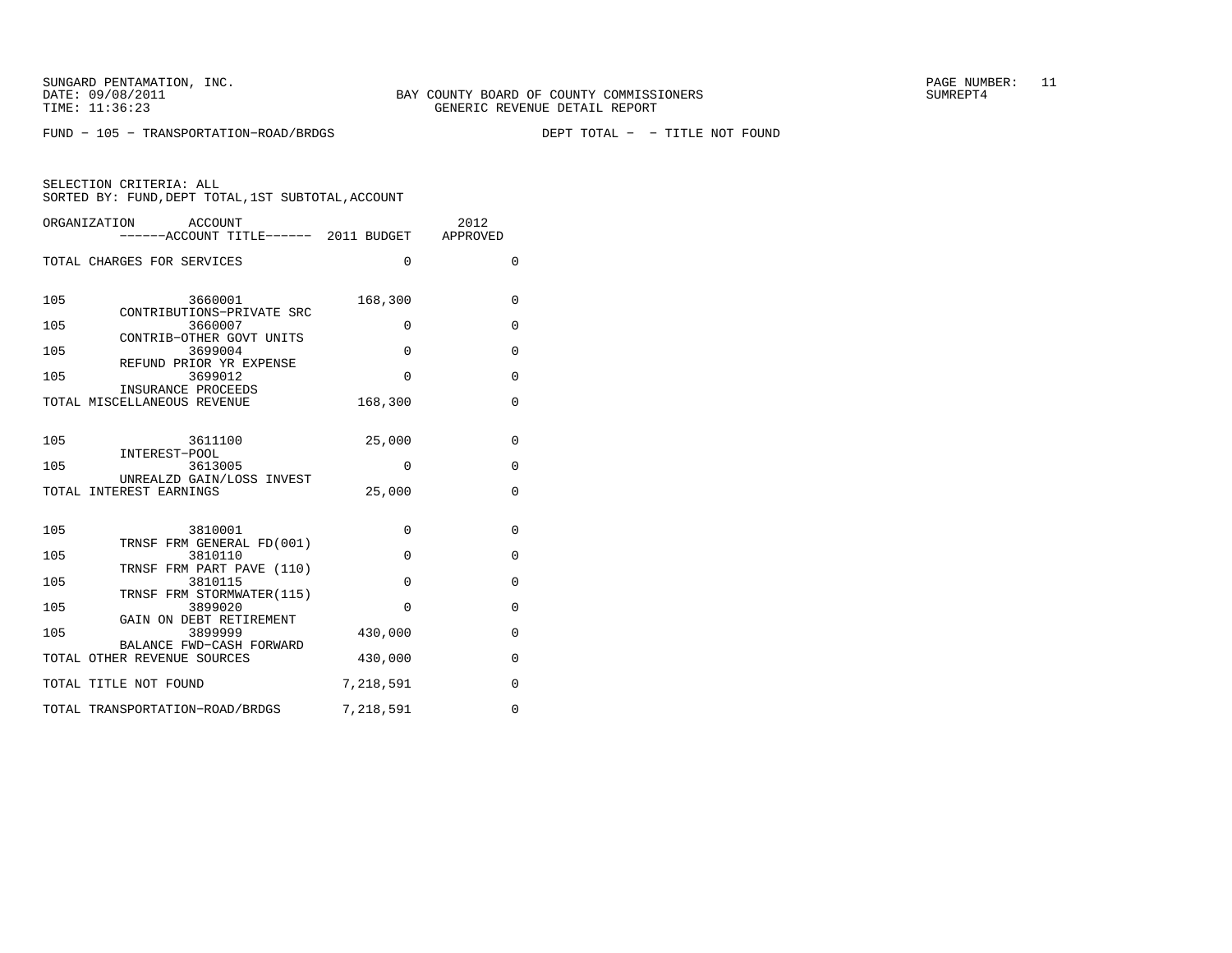FUND - 110 - TRANSPORTATION-PRT PAVING

|     | ORGANIZATION<br>ACCOUNT<br>----ACCOUNT TITLE------ 2011 BUDGET |           | 2012<br>APPROVED |
|-----|----------------------------------------------------------------|-----------|------------------|
| 110 | 3124102<br>LOCAL OPT GAS TAX/5TH-6TH                           | 565,757   | 549,416          |
|     | TOTAL TAXES                                                    | 565,757   | 549,416          |
| 110 | 3344907<br>ST GRANT-TRANSPORTATION                             | 0         | 0                |
|     | TOTAL INTERGOVERNMENTAL REVENUE                                | 0         | 0                |
| 110 | 3660001<br>CONTRIBUTIONS-PRIVATE SRC                           | 0         | 0                |
| 110 | 3660007<br>CONTRIB-OTHER GOVT UNITS                            | 0         | 0                |
| 110 | 3699001                                                        | 0         | 0                |
|     | OTHER MISC REVENUE<br>TOTAL MISCELLANEOUS REVENUE              | $\Omega$  | $\Omega$         |
| 110 | 3611100<br>INTEREST-POOL                                       | 3,001     | 2,200            |
| 110 | 3611135<br>INTEREST-PART. PAVING                               | 7,000     | 9,300            |
| 110 | 3613005                                                        | 0         | 0                |
|     | UNREALZD GAIN/LOSS INVEST<br>TOTAL INTEREST EARNINGS           | 10,001    | 11,500           |
| 110 | 3631005<br>SPEC ASSESS-PART. PAVING                            | 100,000   | 100,000          |
| 110 | 3631007<br>MSBU-ADMINISTRATIVE FEES                            | 1,030     | 1,030            |
|     | TOTAL SPECIAL ASSESSMENTS                                      | 101,030   | 101,030          |
| 110 | 3810001<br>TRNSF FRM GENERAL FD(001)                           | $\Omega$  | $\Omega$         |
| 110 | 3899999<br>BALANCE FWD-CASH FORWARD                            | 750,000   | 750,000          |
|     | TOTAL OTHER REVENUE SOURCES                                    | 750,000   | 750,000          |
|     | TOTAL TITLE NOT FOUND                                          | 1,426,788 | 1,411,946        |
|     | TOTAL TRANSPORTATION-PRT PAVING                                | 1,426,788 | 1,411,946        |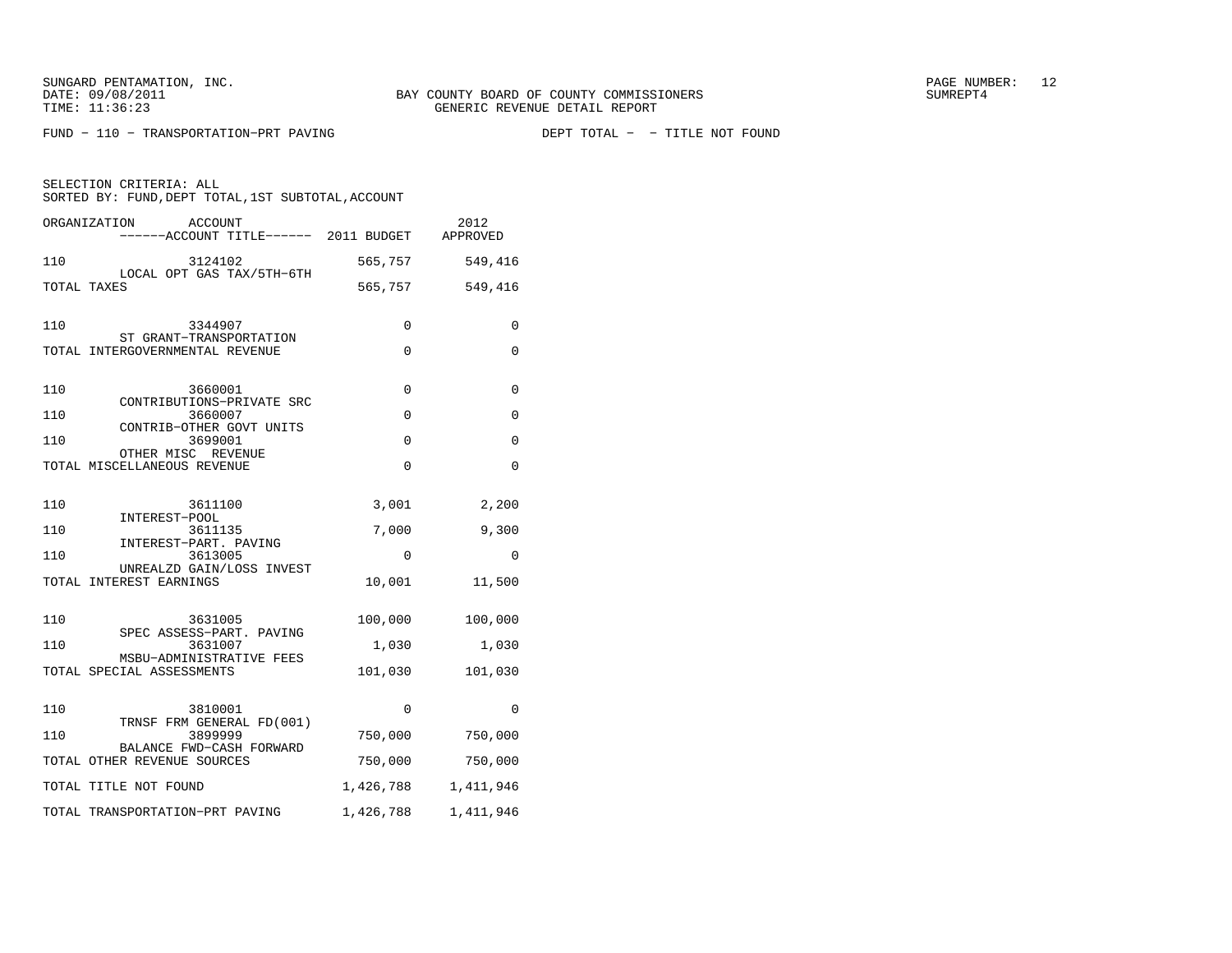FUND − 111 − ROAD IMPACT−BEACH/AIRPORT DEPT TOTAL − − TITLE NOT FOUND

| ORGANIZATION<br>ACCOUNT<br>------ACCOUNT TITLE------ 2011 BUDGET |          | 2012<br>APPROVED |
|------------------------------------------------------------------|----------|------------------|
| 111<br>3611100                                                   | 0        | $\Omega$         |
| INTEREST-POOL<br>111<br>3613005<br>UNREALZD GAIN/LOSS INVEST     | $\Omega$ | $\Omega$         |
| TOTAL INTEREST EARNINGS                                          | $\Omega$ | $\Omega$         |
| 111<br>3632401<br>IMPACT FEES-ROADS                              | $\Omega$ | $\Omega$         |
| TOTAL SPECIAL ASSESSMENTS                                        | $\Omega$ | $\Omega$         |
| 111<br>3899999<br>BALANCE FWD-CASH FORWARD                       | 189,911  | 185,867          |
| TOTAL OTHER REVENUE SOURCES                                      | 189,911  | 185,867          |
| TOTAL TITLE NOT FOUND                                            | 189,911  | 185,867          |
| TOTAL ROAD IMPACT-BEACH/AIRPORT                                  | 189,911  | 185,867          |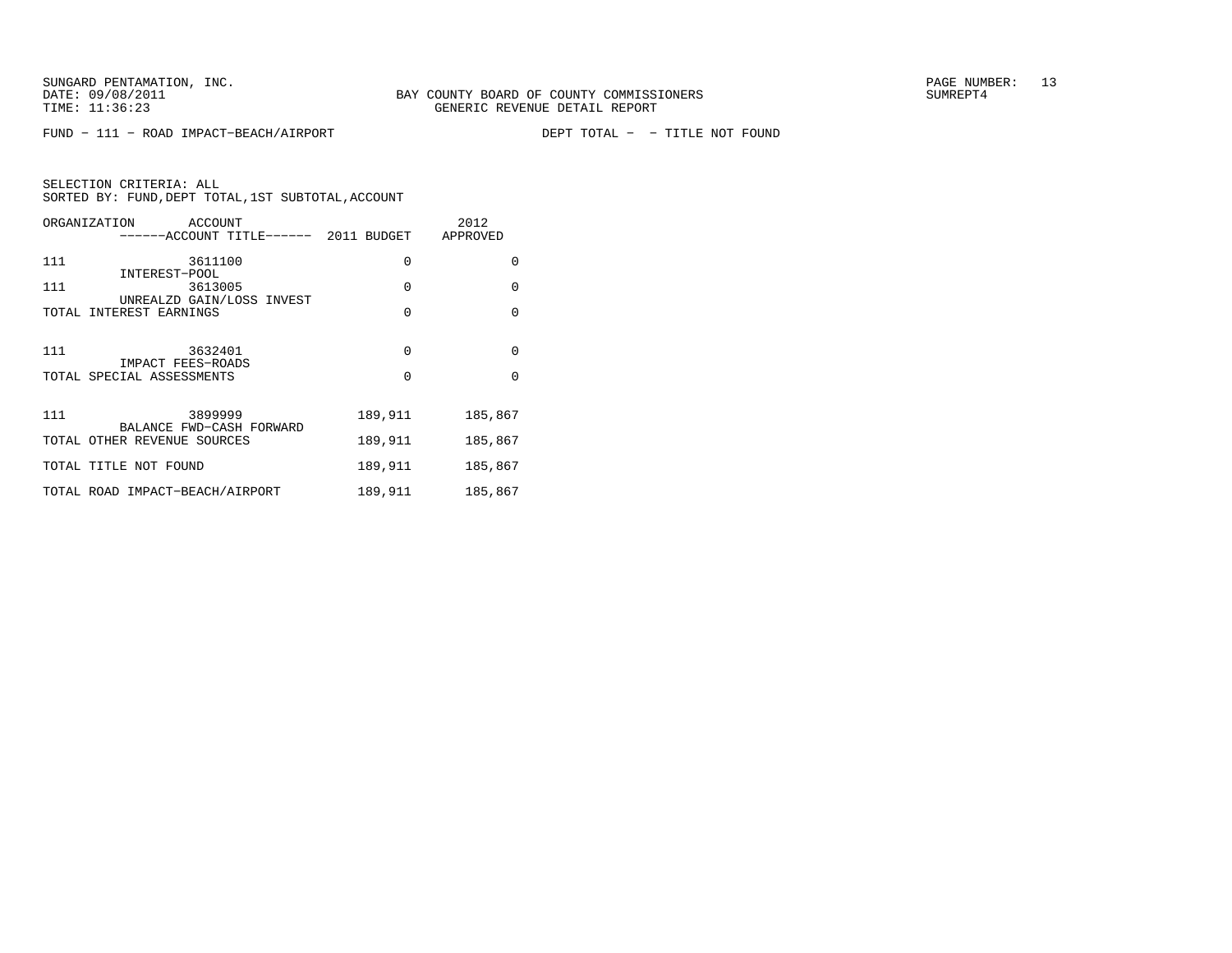FUND − 112 − ROAD IMPACT-EAST BAY CTY

DEPT TOTAL - - TITLE NOT FOUND

| ORGANIZATION<br>ACCOUNT<br>------ACCOUNT TITLE------ 2011 BUDGET |                      | 2012<br>APPROVED     |
|------------------------------------------------------------------|----------------------|----------------------|
| 112<br>3611100<br>INTEREST-POOL                                  | $\mathbf 0$          | $\Omega$             |
| 112<br>3613005<br>UNREALZD GAIN/LOSS INVEST                      | 0                    | $\Omega$             |
| TOTAL INTEREST EARNINGS                                          | $\Omega$             | $\Omega$             |
| 112<br>3632401<br>IMPACT FEES-ROADS<br>TOTAL SPECIAL ASSESSMENTS | $\Omega$<br>$\Omega$ | $\Omega$<br>$\Omega$ |
| 112<br>3899999                                                   | 303,817              | 303,022              |
| BALANCE FWD-CASH FORWARD<br>TOTAL OTHER REVENUE SOURCES          | 303,817              | 303,022              |
| TOTAL TITLE NOT FOUND                                            | 303,817              | 303,022              |
| TOTAL ROAD IMPACT-EAST BAY CTY                                   | 303,817              | 303,022              |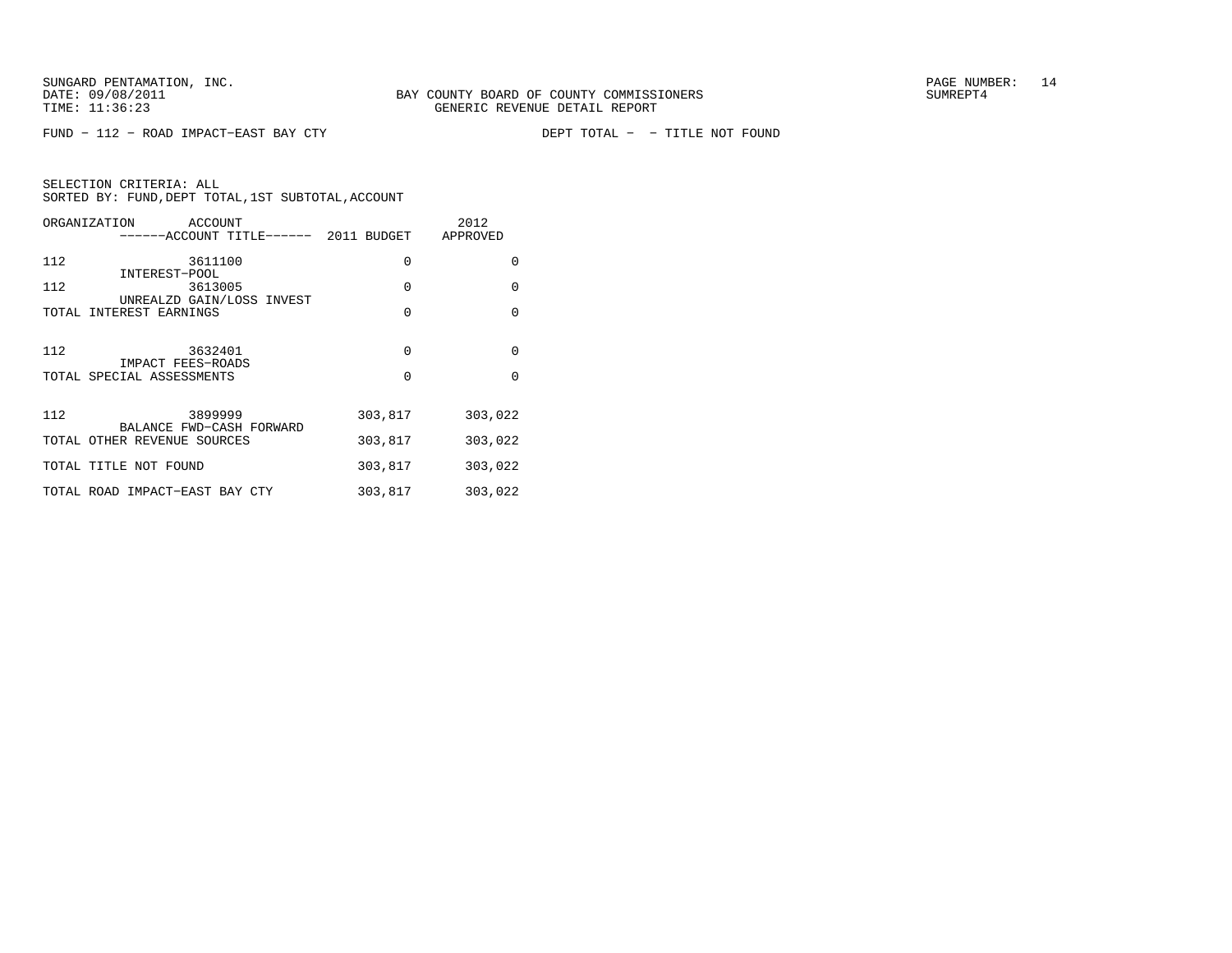FUND − 113 − ROAD IMPACT-PANAMA CITY

| SELECTION CRITERIA: ALL |  |                                                    |  |
|-------------------------|--|----------------------------------------------------|--|
|                         |  | SORTED BY: FUND, DEPT TOTAL, 1ST SUBTOTAL, ACCOUNT |  |

| ------ACCOUNT TITLE------ 2011 BUDGET APPROVED<br>$\Omega$ |
|------------------------------------------------------------|
|                                                            |
|                                                            |
| $\Omega$                                                   |
| $\Omega$                                                   |
|                                                            |
| $\mathbf{0}$                                               |
| $\mathbf{0}$                                               |
| $\Omega$                                                   |
|                                                            |
| $\Omega$                                                   |
| $\Omega$                                                   |
|                                                            |
| 0                                                          |
| $\Omega$                                                   |
| $\Omega$                                                   |
| $\Omega$                                                   |
| $\Omega$                                                   |
| $\Omega$                                                   |
|                                                            |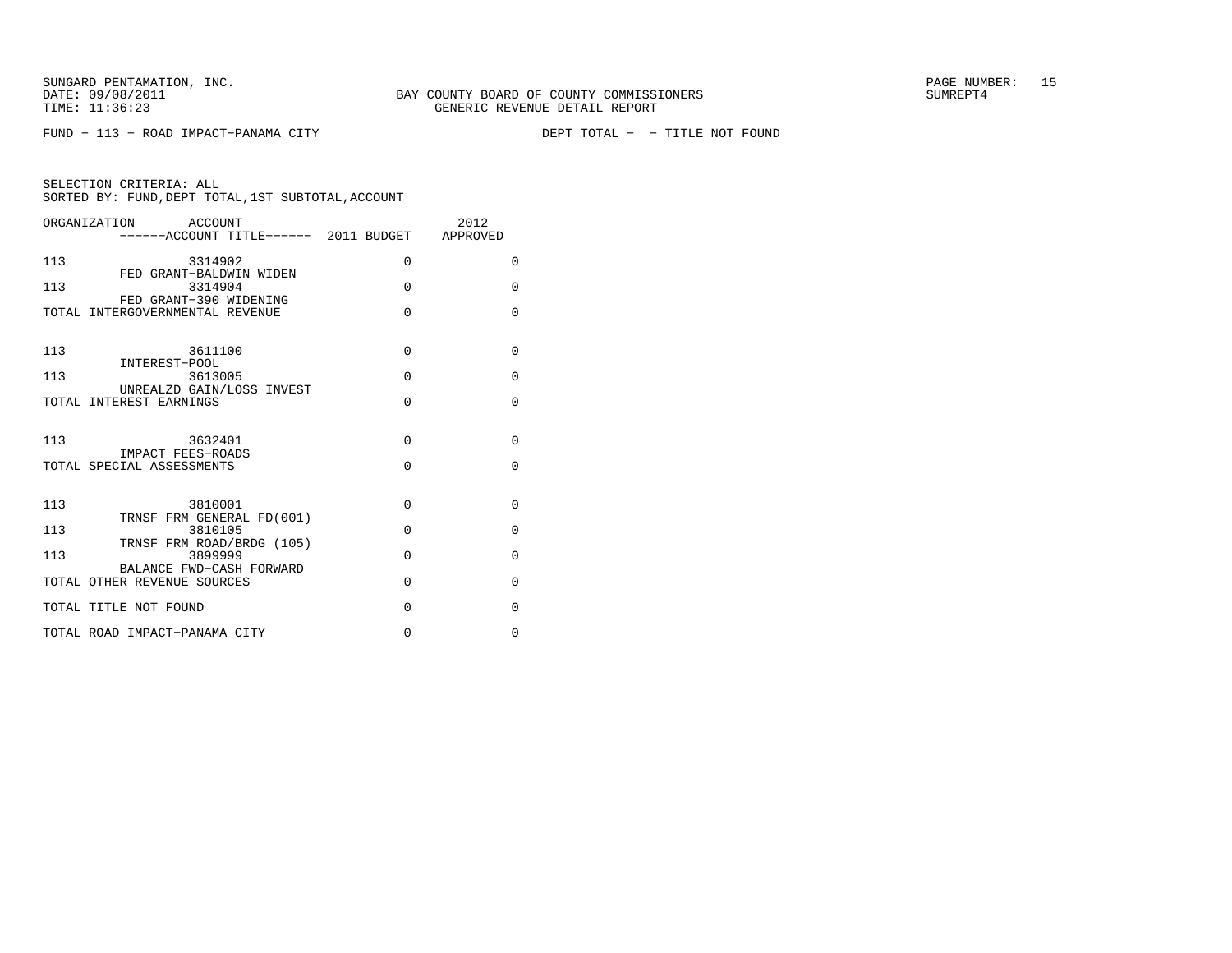FUND − 114 − ROAD IMPACT−S.PORT/S.HILL DEPT TOTAL − − TITLE NOT FOUND

| SELECTION CRITERIA: ALL |  |  |                                                    |  |
|-------------------------|--|--|----------------------------------------------------|--|
|                         |  |  | SORTED BY: FUND, DEPT TOTAL, 1ST SUBTOTAL, ACCOUNT |  |

|     | ORGANIZATION ACCOUNT<br>------ACCOUNT TITLE------ 2011 BUDGET APPROVED |             | 2012     |
|-----|------------------------------------------------------------------------|-------------|----------|
| 114 | 3344902<br>ST GRANT-FDOT TRF SAFETY                                    | 0           | $\Omega$ |
|     | TOTAL INTERGOVERNMENTAL REVENUE                                        | $\Omega$    | $\Omega$ |
| 114 | 3611100<br>INTEREST-POOL                                               | $\mathbf 0$ | $\Omega$ |
| 114 | 3613005<br>UNREALZD GAIN/LOSS INVEST                                   | $\Omega$    | $\Omega$ |
|     | TOTAL INTEREST EARNINGS                                                | $\Omega$    | $\Omega$ |
| 114 | 3632401                                                                | $\Omega$    | $\Omega$ |
|     | IMPACT FEES-ROADS<br>TOTAL SPECIAL ASSESSMENTS                         | $\Omega$    | $\Omega$ |
| 114 | 3899999<br>BALANCE FWD-CASH FORWARD                                    | 215,838     | 209,972  |
|     | TOTAL OTHER REVENUE SOURCES                                            | 215,838     | 209,972  |
|     | TOTAL TITLE NOT FOUND                                                  | 215,838     | 209,972  |
|     | TOTAL ROAD IMPACT-S.PORT/S.HILL                                        | 215,838     | 209,972  |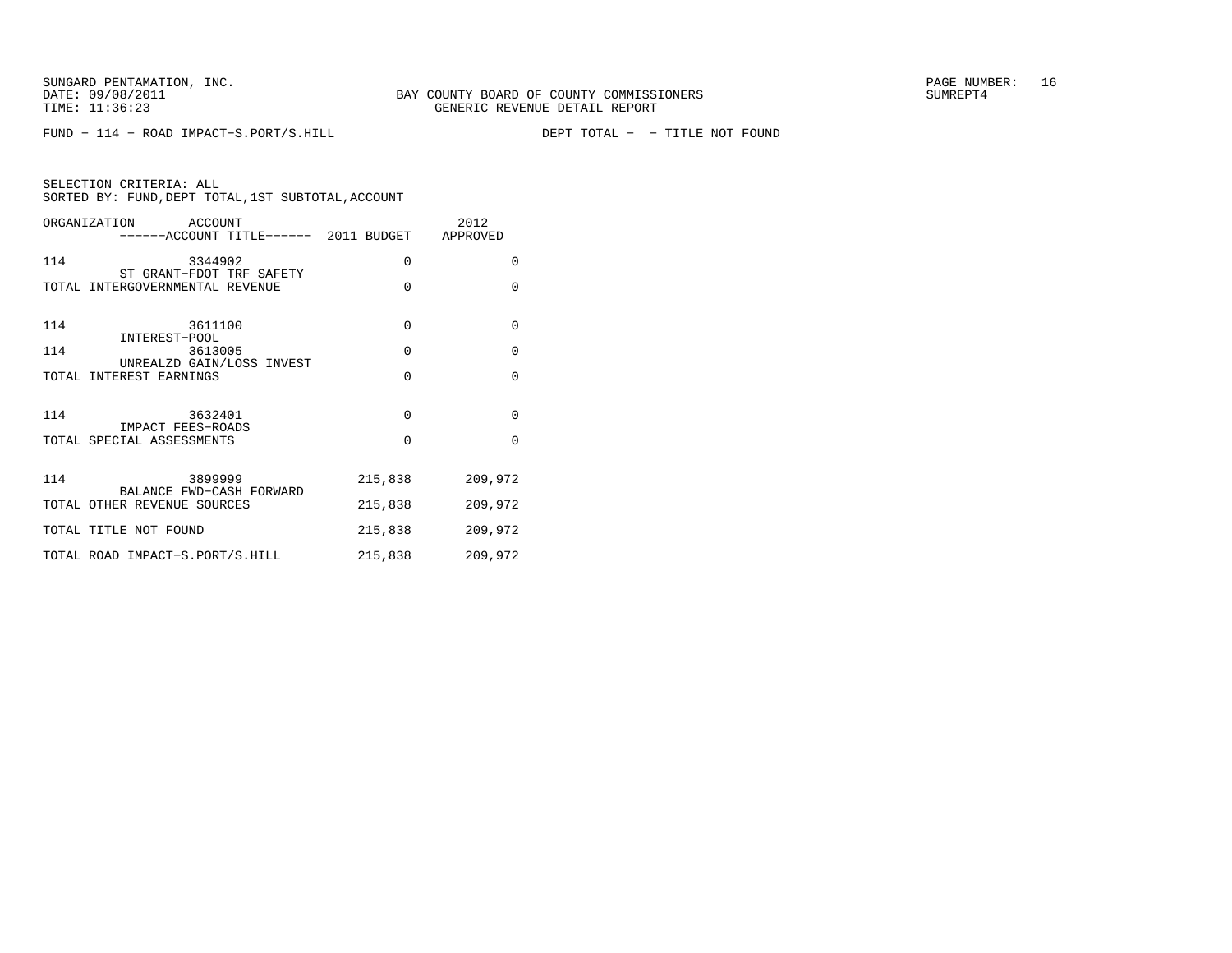FUND - 115 - STORMWATER MANAGEMENT

| ORGANIZATION<br>ACCOUNT<br>------ACCOUNT TITLE------ 2011 BUDGET APPROVED |             | 2012        |
|---------------------------------------------------------------------------|-------------|-------------|
| 115<br>3313903                                                            | 1,132,255   | 0           |
| FED GRANT-HAZARD MITIGATN<br>115<br>3344908                               | 815,000     | $\Omega$    |
| ST GRANT-NW FL WTR MGT<br>TOTAL INTERGOVERNMENTAL REVENUE                 | 1,947,255   | $\Omega$    |
| 115<br>3640010                                                            | 0           | 0           |
| SALE OF FIXED ASSETS<br>115<br>3660007                                    | $\Omega$    | $\Omega$    |
| CONTRIB-OTHER GOVT UNITS<br>115<br>3699001                                | $\Omega$    | 0           |
| OTHER MISC REVENUE<br>115<br>3699012                                      | 0           | 0           |
| INSURANCE PROCEEDS<br>TOTAL MISCELLANEOUS REVENUE                         | $\mathbf 0$ | $\mathbf 0$ |
| 115<br>3611100<br>INTEREST-POOL                                           | 5,001       | 0           |
| 115<br>3613005<br>UNREALZD GAIN/LOSS INVEST                               | 0           | 0           |
| TOTAL INTEREST EARNINGS                                                   | 5,001       | $\Omega$    |
| 115<br>3631010<br>STORMWATER UTIL ASSESS                                  | 1,765,920   | 0           |
| TOTAL SPECIAL ASSESSMENTS                                                 | 1,765,920   | $\mathbf 0$ |
| 3810001<br>115<br>TRNSF FRM GENERAL FD(001)                               | 2,500,000   | 0           |
| 115<br>3810101<br>TRNSF FRM TRANSP (101)                                  | 0           | 0           |
| 115<br>3810110<br>TRNSF FRM PART PAVE (110)                               | $\Omega$    | 0           |
| 115<br>3899999<br>BALANCE FWD-CASH FORWARD                                | 1,200,000   | $\Omega$    |
| TOTAL OTHER REVENUE SOURCES                                               | 3,700,000   | 0           |
| TOTAL TITLE NOT FOUND                                                     | 7,418,176   | $\mathbf 0$ |
| TOTAL STORMWATER MANAGEMENT                                               | 7,418,176   | $\Omega$    |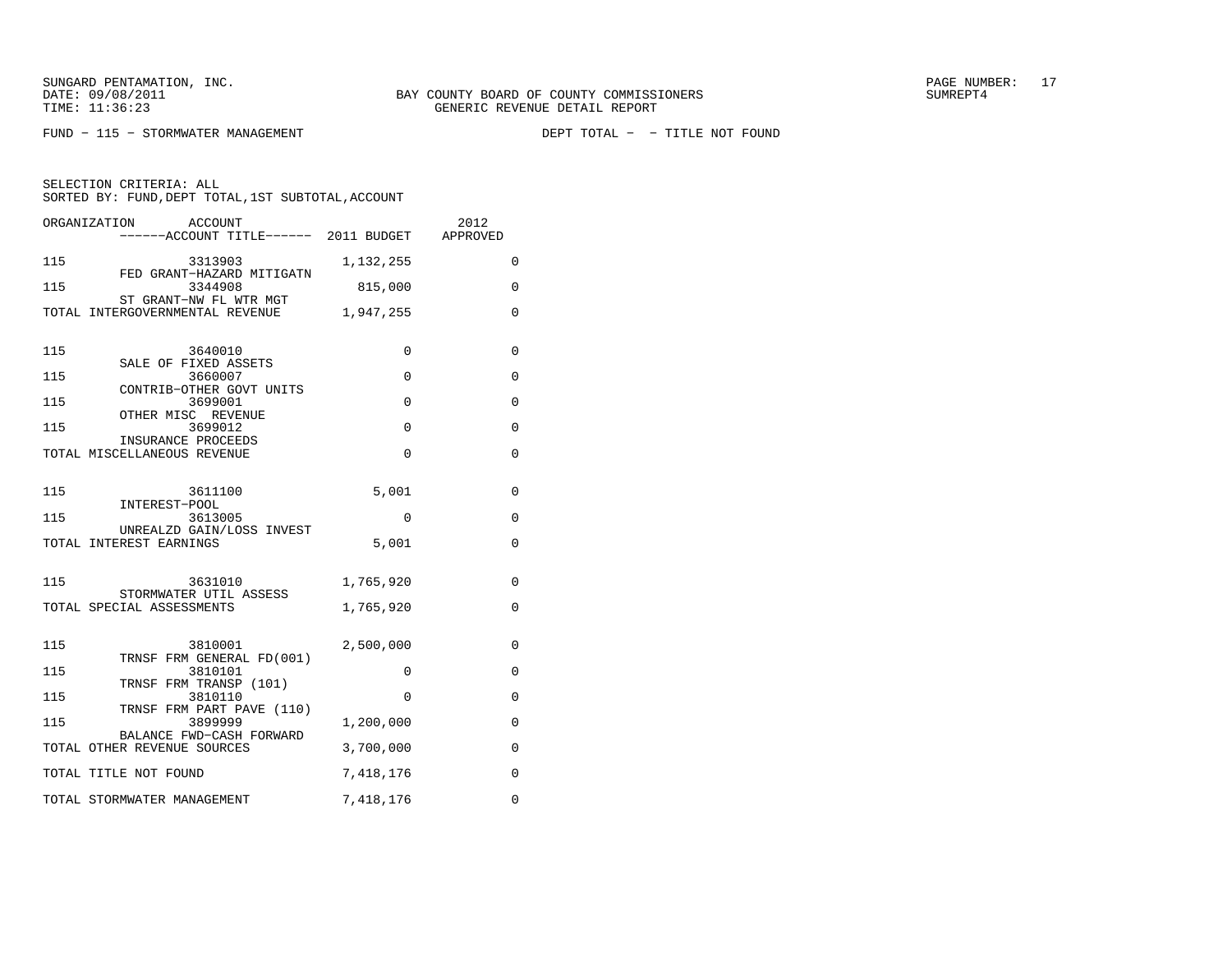FUND − 120 − LIBRARY DEPT TOTAL − − TITLE NOT FOUND

| ORGANIZATION | ACCOUNT<br>-----ACCOUNT TITLE------ 2011 BUDGET            |         | 2012<br>APPROVED |
|--------------|------------------------------------------------------------|---------|------------------|
| 120          | 3347001                                                    | 35,816  | 47,333           |
| 120          | ST GRANT-BAY CO LIBRARY<br>3347003                         | 350,000 | 350,000          |
| 120          | ST GRANT-MULTICOUNTY<br>3347006                            | 46,748  | 43,633           |
| 120          | ST GRANT-GULF CO LIBRARY<br>3347007                        | 36,956  | 47,660           |
|              | ST GRANT-LIBERTY CO LIB<br>TOTAL INTERGOVERNMENTAL REVENUE |         | 469,520 488,626  |
| 120          | 3419002                                                    | 8,000   | 8,000            |
|              | COPIES                                                     |         |                  |
| 120          | 3471001                                                    | 0       | $\Omega$         |
| 120          | CHRG FOR SVC-PANAMA CITY<br>3471002                        | 165,169 | 163,470          |
| 120          | CHRG FOR SVC-PC BEACH<br>3471003                           | 34,664  | 37,343           |
|              | CHRG FOR SVC-PARKER                                        |         |                  |
| 120          | 3471004<br>CHRG FOR SVC-GULF COUNTY                        | 115,027 | 110,060          |
| 120          | 3471005                                                    | 3,000   | 500              |
| 120          | CHRG FOR SVC-PORT ST JOE<br>3471006                        | 2,250   | 2,250            |
| 120          | CHRG FOR SVC-WEWAHITCHKA<br>3471007                        | 70,347  | 70,347           |
| 120          | CHRG FOR SVC-LIBERTY CTY<br>3471010                        | 15,000  | 15,000           |
|              | SALE OF BOOKS<br>TOTAL CHARGES FOR SERVICES                | 413,457 | 406,970          |
|              |                                                            |         |                  |
| 120          | 3520005<br>LIBRARY FINES & FEES                            | 65,000  | 65,000           |
|              | TOTAL FINES & FORFEITS                                     | 65,000  | 65,000           |
|              |                                                            |         |                  |
| 120          | 3660001<br>CONTRIBUTIONS-PRIVATE SRC                       | 0       | 0                |
| 120          | 3660003                                                    | 0       | 0                |
| 120          | CONTRIB-FRIEND OF LIBRARY<br>3660004                       | 0       | 0                |
|              | CONTRIB-BUILDING FUND                                      |         |                  |
| 120          | 3660005<br>CONTRIB-LITERACY                                | 0       | 0                |
| 120          | 3699001                                                    | 300     | 300              |
| 120          | OTHER MISC REVENUE<br>3699030                              | 400     | 400              |
|              | VENDING/CONCESSION REV                                     |         |                  |
|              | TOTAL MISCELLANEOUS REVENUE                                | 700     | 700              |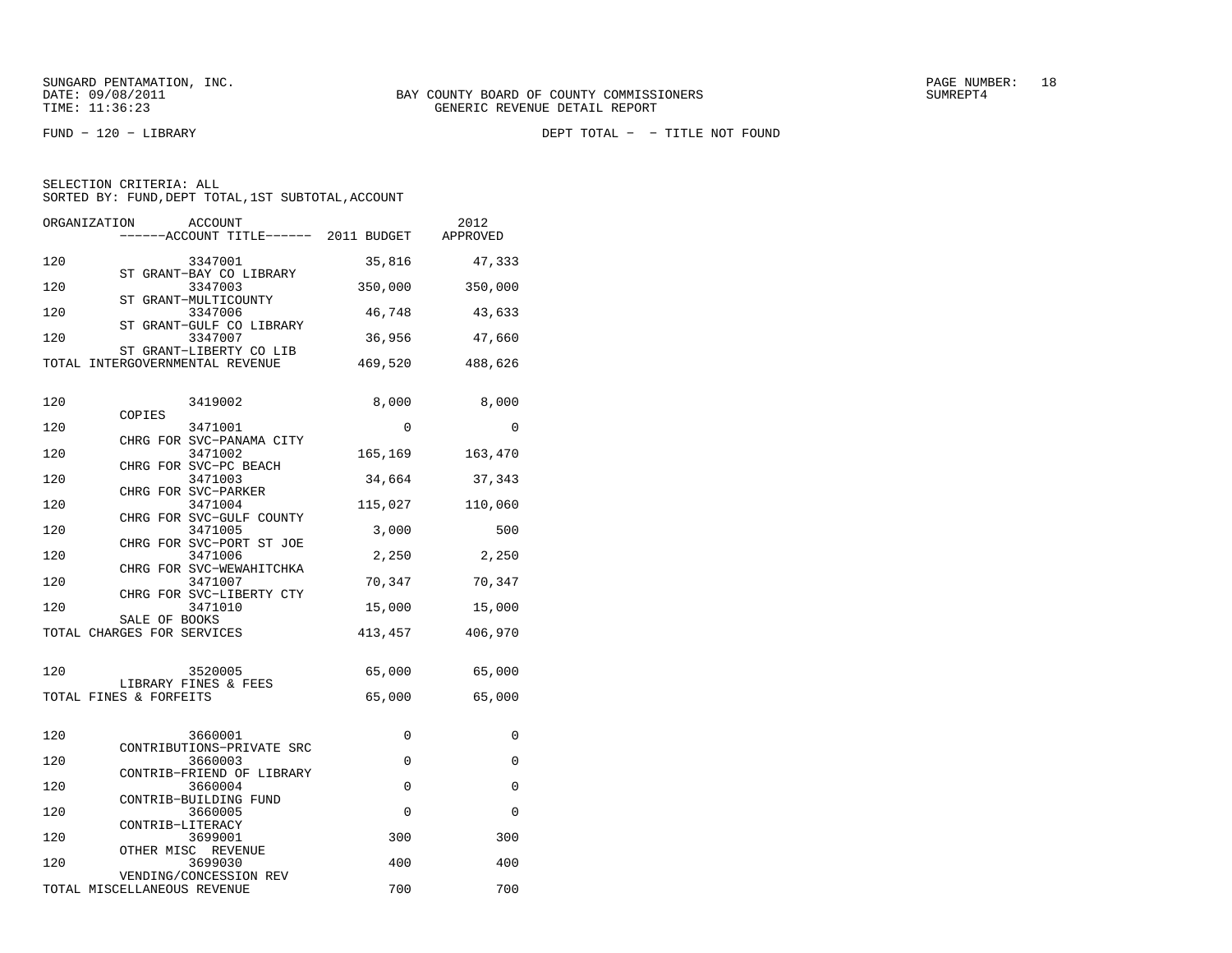FUND − 120 − LIBRARY DEPT TOTAL − − TITLE NOT FOUND

|       | ORGANIZATION<br>ACCOUNT                                 |           | 2012      |
|-------|---------------------------------------------------------|-----------|-----------|
|       | -----ACCOUNT TITLE------ 2011 BUDGET                    |           | APPROVED  |
|       |                                                         |           |           |
| 120   | 3611100                                                 | 3,199     | 1,000     |
| 120   | INTEREST-POOL<br>3613005                                | $\Omega$  | $\Omega$  |
| TOTAL | UNREALZD GAIN/LOSS INVEST<br>INTEREST EARNINGS          | 3,199     | 1,000     |
|       |                                                         |           |           |
| 120   | 3810001                                                 | 1,831,376 | 1,625,000 |
| 120   | TRNSF FRM GENERAL FD(001)<br>3897001                    | $\Omega$  | $\Omega$  |
| 120   | CAPITAL CONTRIB-OTHER<br>3899996                        | 400       | $\Omega$  |
| 120   | RESERVE RELEASE<br>3899999                              | 152,000   | 200,000   |
|       | BALANCE FWD-CASH FORWARD<br>TOTAL OTHER REVENUE SOURCES | 1,983,776 | 1,825,000 |
|       |                                                         |           |           |
|       | TOTAL TITLE NOT FOUND                                   | 2,935,652 | 2,787,296 |
|       | TOTAL LIBRARY                                           | 2,935,652 | 2,787,296 |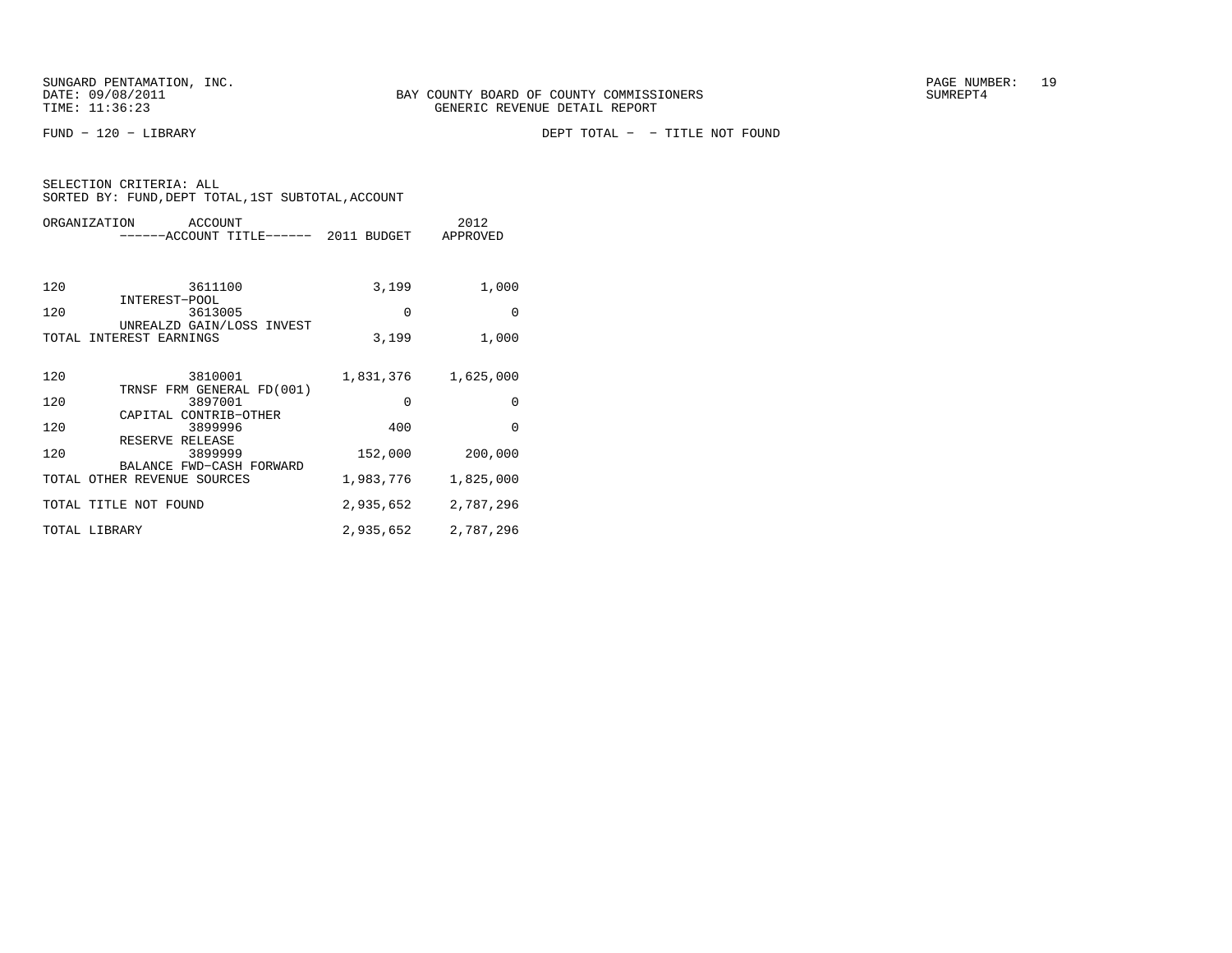FUND - 125 - TOURIST DEVELOPMENT

|     | ORGANIZATION<br><b>ACCOUNT</b><br>----ACCOUNT TITLE------ 2011 BUDGET |             | 2012<br>APPROVED    |
|-----|-----------------------------------------------------------------------|-------------|---------------------|
| 125 | 3121000<br>SALES & USE TAX-TOURISM                                    |             | 6,460,000 6,555,000 |
|     | TOTAL TAXES                                                           | 6,460,000   | 6,555,000           |
| 125 | 3312306<br>FED GRANT-HURRICANE IVAN                                   | $\Omega$    | $\mathbf{0}$        |
| 125 | 3342006<br>ST GRANT-MUTUAL AID/HURR                                   | $\mathbf 0$ | $\mathbf{0}$        |
|     | TOTAL INTERGOVERNMENTAL REVENUE                                       | $\Omega$    | $\Omega$            |
| 125 | 3670001<br>GAIN/LOSS ON SALE INVSTMT                                  | 12,000      | 12,000              |
| 125 | 3699001<br>OTHER MISC REVENUE                                         | 0           | 0                   |
| 125 | 3699005<br>PENALTIES                                                  | 28,000      | 40,000              |
| 125 | 3699012<br>INSURANCE PROCEEDS                                         | 0           | 0                   |
|     | TOTAL MISCELLANEOUS REVENUE                                           | 40,000      | 52,000              |
| 125 | 3611100<br>INTEREST-POOL                                              | 3,498       | 4,100               |
| 125 | 3611108<br>INTEREST-SALES & USE TAX                                   | 10,000      | 10,000              |
| 125 | 3613005<br>UNREALZD GAIN/LOSS INVEST                                  | $\Omega$    | $\Omega$            |
|     | TOTAL INTEREST EARNINGS                                               | 13,498      | 14,100              |
| 125 | 3899999<br>BALANCE FWD-CASH FORWARD                                   | 475,000     | 1,200,000           |
|     | TOTAL OTHER REVENUE SOURCES                                           | 475,000     | 1,200,000           |
|     | TOTAL TITLE NOT FOUND                                                 | 6,988,498   | 7,821,100           |
|     | TOTAL TOURIST DEVELOPMENT                                             | 6,988,498   | 7,821,100           |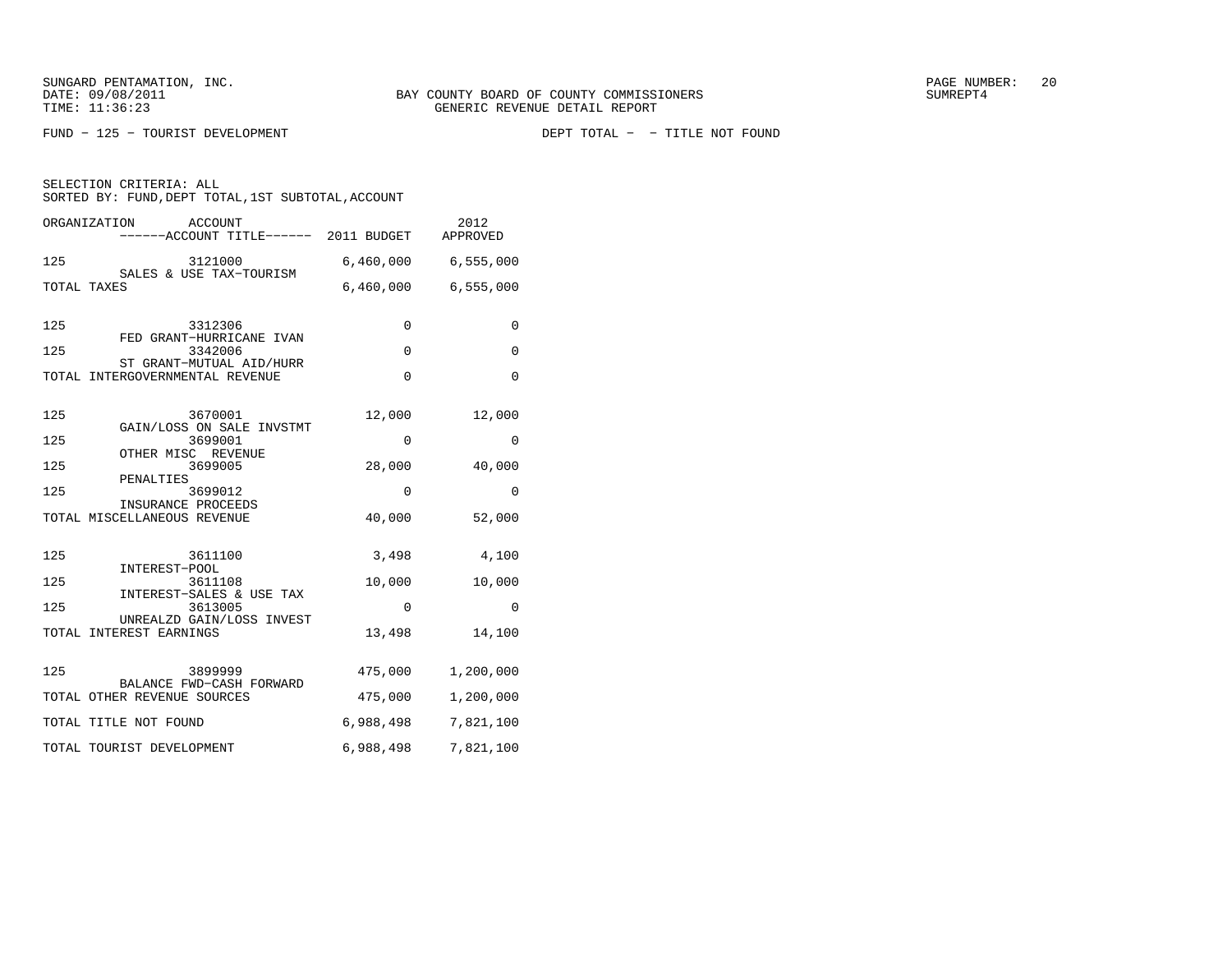|     | ORGANIZATION ACCOUNT<br>------ACCOUNT TITLE------ 2011 BUDGET APPROVED |             | 2012         |
|-----|------------------------------------------------------------------------|-------------|--------------|
| 126 | 3121000                                                                | 342,000     | 323,000      |
|     | SALES & USE TAX-TOURISM<br>TOTAL TAXES                                 | 342,000     | 323,000      |
| 126 | 3340001                                                                | $\mathbf 0$ | 0            |
|     | STATE GRANTS<br>TOTAL INTERGOVERNMENTAL REVENUE                        | $\mathbf 0$ | $\mathbf 0$  |
| 126 | 3670001<br>GAIN/LOSS ON SALE INVSTMT                                   | $\mathbf 0$ | $\mathbf 0$  |
| 126 | 3699005                                                                | 1,364       | 1,500        |
|     | PENALTIES<br>TOTAL MISCELLANEOUS REVENUE                               | 1,364       | 1,500        |
| 126 | 3611100<br>INTEREST-POOL                                               | 1,984       | 500          |
| 126 | 3611108                                                                | 0           | $\mathbf{0}$ |
| 126 | INTEREST-SALES & USE TAX<br>3613005                                    | $\Omega$    | $\Omega$     |
|     | UNREALZD GAIN/LOSS INVEST<br>TOTAL INTEREST EARNINGS                   | 1,984       | 500          |
| 126 | 3899994<br>BAL FWD-CASH FWD-MEX BCH                                    | 100,000     | 179,000      |
|     | TOTAL OTHER REVENUE SOURCES                                            | 100,000     | 179,000      |
|     | TOTAL TITLE NOT FOUND                                                  | 445,348     | 504,000      |
|     | TOTAL MEXICO BEACH - TDC                                               | 445,348     | 504,000      |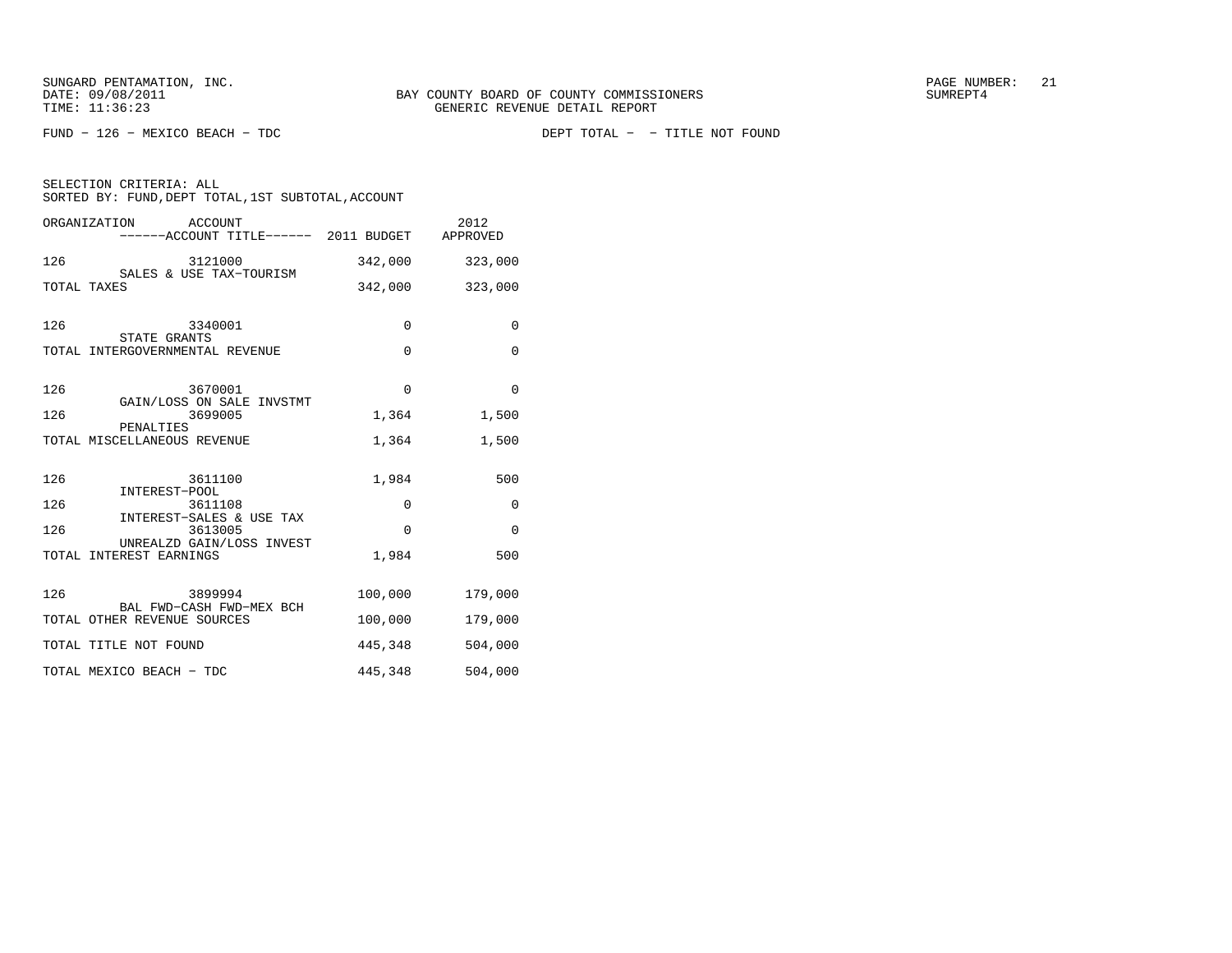$FUND - 127 - BERACH NOURISHMENT - TDC$ 

|     | ORGANIZATION<br>ACCOUNT<br>----ACCOUNT TITLE------ 2011 BUDGET |             | 2012<br>APPROVED |
|-----|----------------------------------------------------------------|-------------|------------------|
| 127 | 3121000                                                        | 2,172,345   | 2,185,000        |
|     | SALES & USE TAX-TOURISM<br>TOTAL TAXES                         | 2,172,345   | 2,185,000        |
| 127 | 3312010                                                        | 0           | 0                |
| 127 | FED GRANT-FEMA<br>3312306                                      | $\mathbf 0$ | $\mathbf{0}$     |
| 127 | FED GRANT-HURRICANE IVAN<br>3342006                            | $\mathbf 0$ | $\mathbf 0$      |
| 127 | ST GRANT-MUTUAL AID/HURR<br>3345001                            | $\mathbf 0$ | 0                |
|     | ST GRANT-BCH NOURISHMENT<br>TOTAL INTERGOVERNMENTAL REVENUE    | $\Omega$    | $\mathbf{0}$     |
| 127 | 3660007                                                        | 0           | 0                |
| 127 | CONTRIB-OTHER GOVT UNITS<br>3670001                            | 0           | 0                |
| 127 | GAIN/LOSS ON SALE INVSTMT<br>3699005                           | 13,000      | 15,000           |
|     | PENALTIES<br>TOTAL MISCELLANEOUS REVENUE                       | 13,000      | 15,000           |
| 127 | 3611100<br>INTEREST-POOL                                       | 42,722      | 40,000           |
| 127 | 3611108<br>INTEREST-SALES & USE TAX                            | 4,000       | 4,000            |
| 127 | 3613005                                                        | $\Omega$    | 0                |
|     | UNREALZD GAIN/LOSS INVEST<br>TOTAL INTEREST EARNINGS           | 46,722      | 44,000           |
| 127 | 3899999<br>BALANCE FWD-CASH FORWARD                            | 15,700,000  | 17,300,000       |
|     | TOTAL OTHER REVENUE SOURCES                                    | 15,700,000  | 17,300,000       |
|     | TOTAL TITLE NOT FOUND                                          | 17,932,067  | 19,544,000       |
|     | TOTAL BEACH NOURISHMENT - TDC                                  | 17,932,067  | 19,544,000       |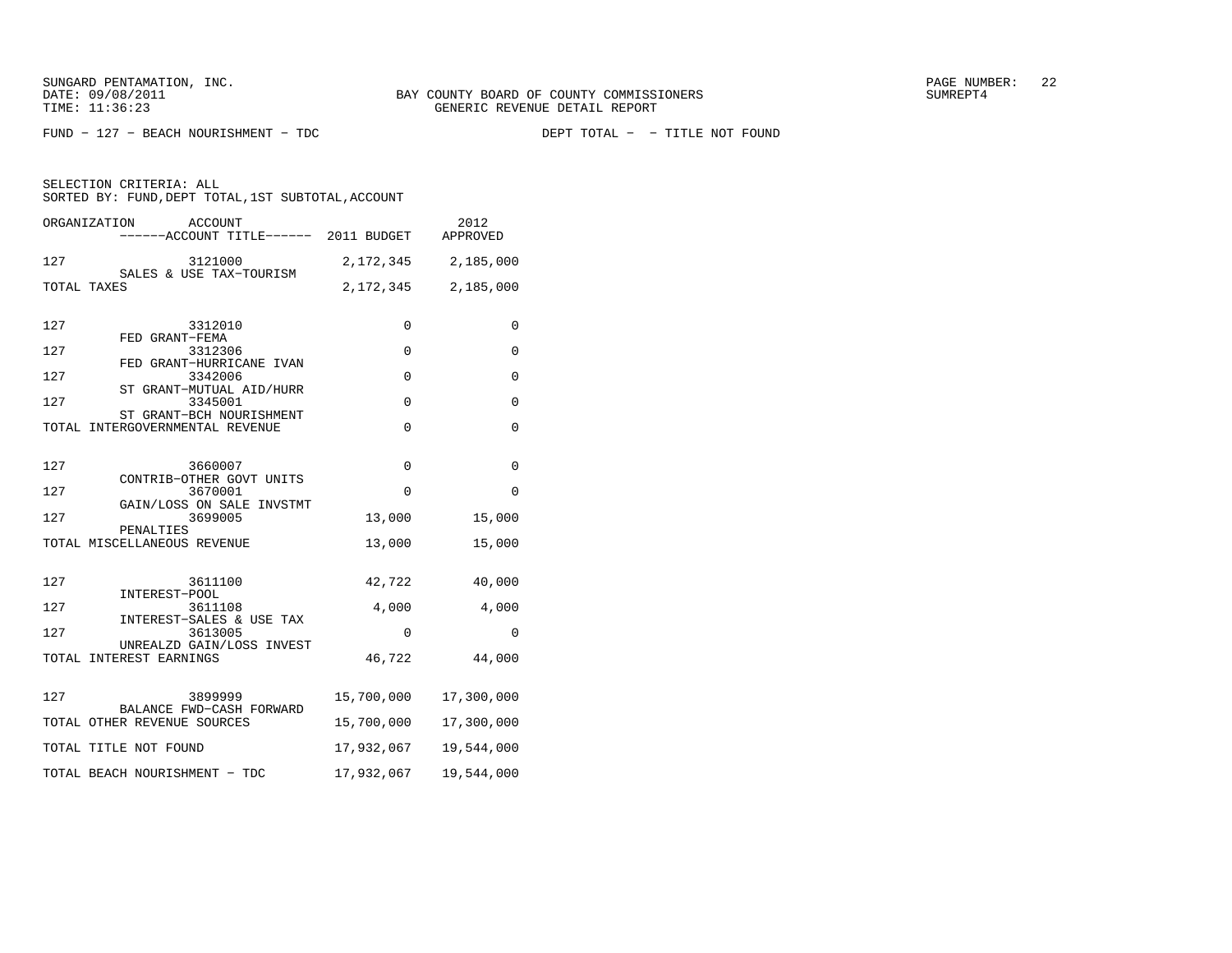FUND − 128 − TDC − 5TH CENT DEPT TOTAL − − TITLE NOT FOUND

| SELECTION CRITERIA: ALL                            |  |  |
|----------------------------------------------------|--|--|
| SORTED BY: FUND, DEPT TOTAL, 1ST SUBTOTAL, ACCOUNT |  |  |

|     | ORGANIZATION<br>ACCOUNT<br>------ACCOUNT TITLE------ 2011 BUDGET |           | 2012<br>APPROVED        |
|-----|------------------------------------------------------------------|-----------|-------------------------|
| 128 | 3121000                                                          |           | 2, 115, 544 2, 185, 000 |
|     | SALES & USE TAX-TOURISM<br>TOTAL TAXES                           | 2,115,544 | 2,185,000               |
| 128 | 3699005<br>PENALTIES                                             | 7,500     | 20,000                  |
|     | TOTAL MISCELLANEOUS REVENUE                                      | 7,500     | 20,000                  |
| 128 | 3611100<br>INTEREST-POOL                                         | 4,000     | 3,000                   |
| 128 | 3611108                                                          | 650       | 1,200                   |
| 128 | INTEREST-SALES & USE TAX<br>3613005                              | $\Omega$  | $\mathbf 0$             |
|     | UNREALZD GAIN/LOSS INVEST<br>TOTAL INTEREST EARNINGS             | 4,650     | 4,200                   |
| 128 | 3899999                                                          | 166,000   | 200,000                 |
|     | BALANCE FWD-CASH FORWARD<br>TOTAL OTHER REVENUE SOURCES          | 166,000   | 200,000                 |
|     | TOTAL TITLE NOT FOUND                                            | 2,293,694 | 2,409,200               |
|     | TOTAL TDC - 5TH CENT                                             | 2,293,694 | 2,409,200               |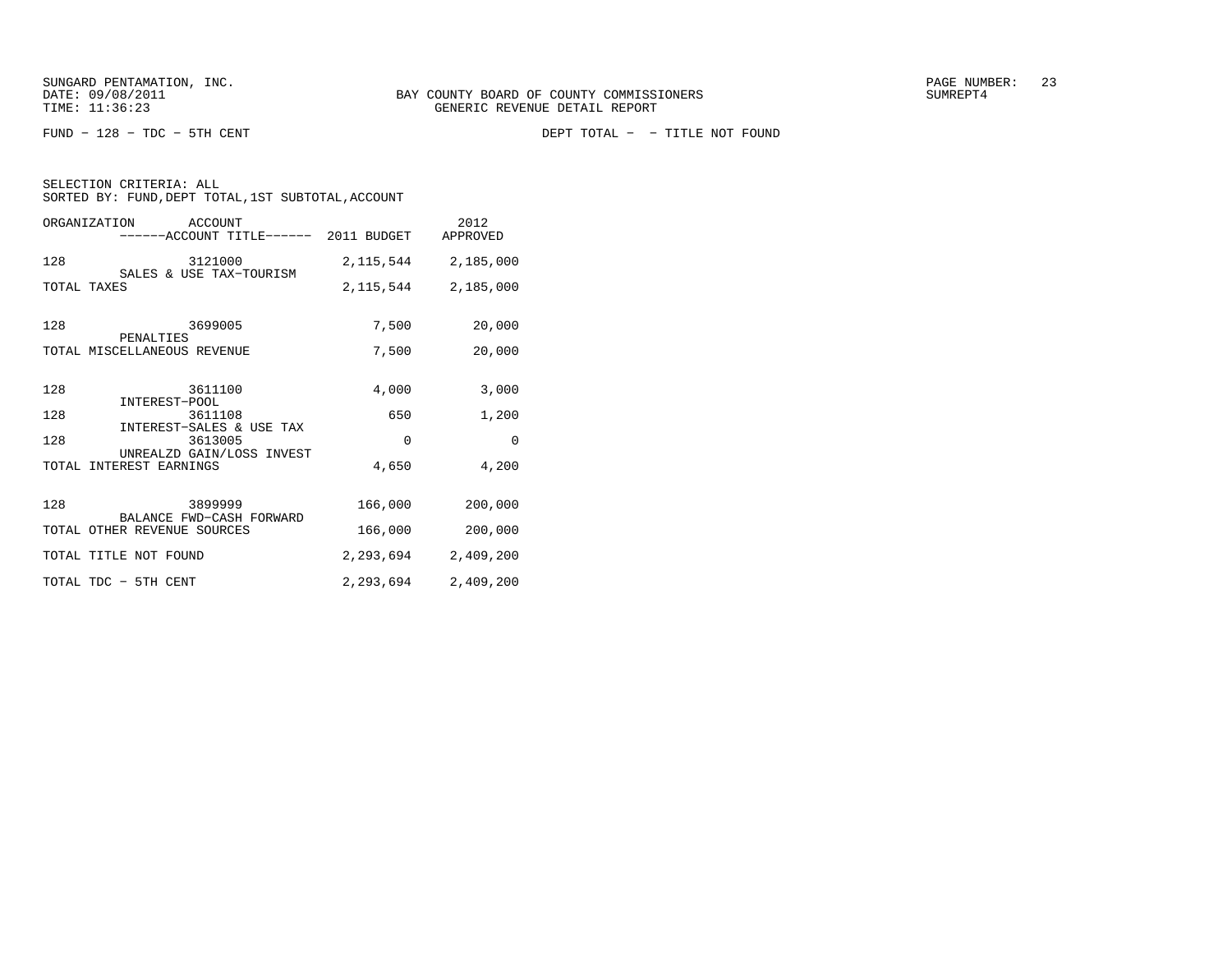| SELECTION CRITERIA: ALL |  |                                                    |  |
|-------------------------|--|----------------------------------------------------|--|
|                         |  | SORTED BY: FUND, DEPT TOTAL, 1ST SUBTOTAL, ACCOUNT |  |

|     | ORGANIZATION<br>ACCOUNT<br>------ACCOUNT TITLE------ 2011 BUDGET APPROVED |             | 2012        |
|-----|---------------------------------------------------------------------------|-------------|-------------|
| 130 | 3424001                                                                   | 436,637     | 442,000     |
| 130 | FEES-E911<br>3424002                                                      | 371,740     | 495,000     |
| 130 | FEES-E911 WIRELESS<br>3490001                                             | 5,000       | 5,000       |
|     | OTHER CHARGES FOR SERVICE<br>TOTAL CHARGES FOR SERVICES                   | 813,377     | 942,000     |
| 130 | 3640010<br>SALE OF FIXED ASSETS                                           | $\mathbf 0$ | $\mathbf 0$ |
|     | TOTAL MISCELLANEOUS REVENUE                                               | $\Omega$    | $\mathbf 0$ |
| 130 | 3611100<br>INTEREST-POOL                                                  | 1,003       | 3,500       |
| 130 | 3613005<br>UNREALZD GAIN/LOSS INVEST                                      | $\mathbf 0$ | $\Omega$    |
|     | TOTAL INTEREST EARNINGS                                                   | 1,003       | 3,500       |
| 130 | 3810001<br>TRNSF FRM GENERAL FD(001)                                      | $\Omega$    | $\Omega$    |
| 130 | 3899999<br>BALANCE FWD-CASH FORWARD                                       | 1,000,000   | 1,200,000   |
|     | TOTAL OTHER REVENUE SOURCES                                               | 1,000,000   | 1,200,000   |
|     | TOTAL TITLE NOT FOUND                                                     | 1,814,380   | 2,145,500   |
|     | TOTAL PUBLIC SAFETY E911                                                  | 1,814,380   | 2,145,500   |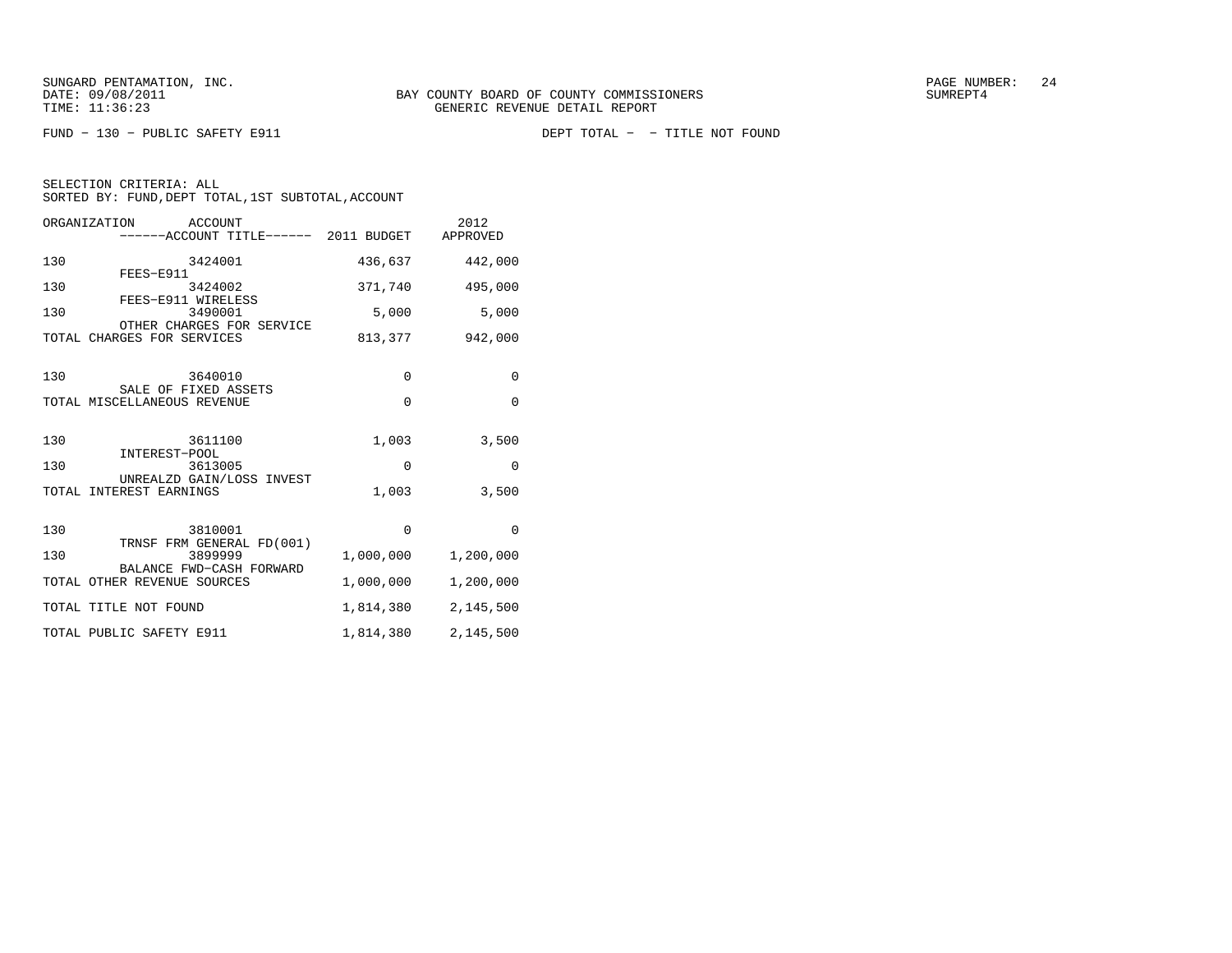FUND - 133 - INTERGOVT RADIO COMM

DEPT TOTAL - - TITLE NOT FOUND

| SELECTION CRITERIA: ALL |  |  |                                                    |  |
|-------------------------|--|--|----------------------------------------------------|--|
|                         |  |  | SORTED BY: FUND, DEPT TOTAL, 1ST SUBTOTAL, ACCOUNT |  |

|     | ORGANIZATION<br>ACCOUNT<br>----ACCOUNT TITLE------ 2011 BUDGET |             | 2012<br>APPROVED |
|-----|----------------------------------------------------------------|-------------|------------------|
| 133 | 3312306<br>FED GRANT-HURRICANE IVAN                            | 0           | 0                |
| 133 | 3342006<br>ST GRANT-MUTUAL AID/HURR                            | $\mathbf 0$ | $\mathbf{0}$     |
|     | TOTAL INTERGOVERNMENTAL REVENUE                                | $\Omega$    | $\Omega$         |
| 133 | 3415405                                                        | 261,630     | 188,000          |
| 133 | TRAFFIC FINE SURCHARGE<br>3424010<br>CHRGS FOR SRV-800 MHZ     | 430,409     | 471,249          |
|     | TOTAL CHARGES FOR SERVICES                                     | 692,039     | 659,249          |
| 133 | 3660007<br>CONTRIB-OTHER GOVT UNITS                            | 221,801     | 222,526          |
| 133 | 3699012                                                        | 0           | $\Omega$         |
|     | INSURANCE PROCEEDS<br>TOTAL MISCELLANEOUS REVENUE              | 221,801     | 222,526          |
| 133 | 3611100                                                        | 30,375      | 2,200            |
| 133 | INTEREST-POOL<br>3613005                                       | $\Omega$    | 0                |
|     | UNREALZD GAIN/LOSS INVEST<br>TOTAL INTEREST EARNINGS           | 30,375      | 2,200            |
| 133 | 3810001                                                        | 451,191     | 452,033          |
| 133 | TRNSF FRM GENERAL FD(001)<br>3899999                           | 1,000,000   | 590,000          |
|     | BALANCE FWD-CASH FORWARD<br>TOTAL OTHER REVENUE SOURCES        | 1,451,191   | 1,042,033        |
|     | TOTAL TITLE NOT FOUND                                          | 2,395,406   | 1,926,008        |
|     | TOTAL INTERGOVT RADIO COMM                                     | 2,395,406   | 1,926,008        |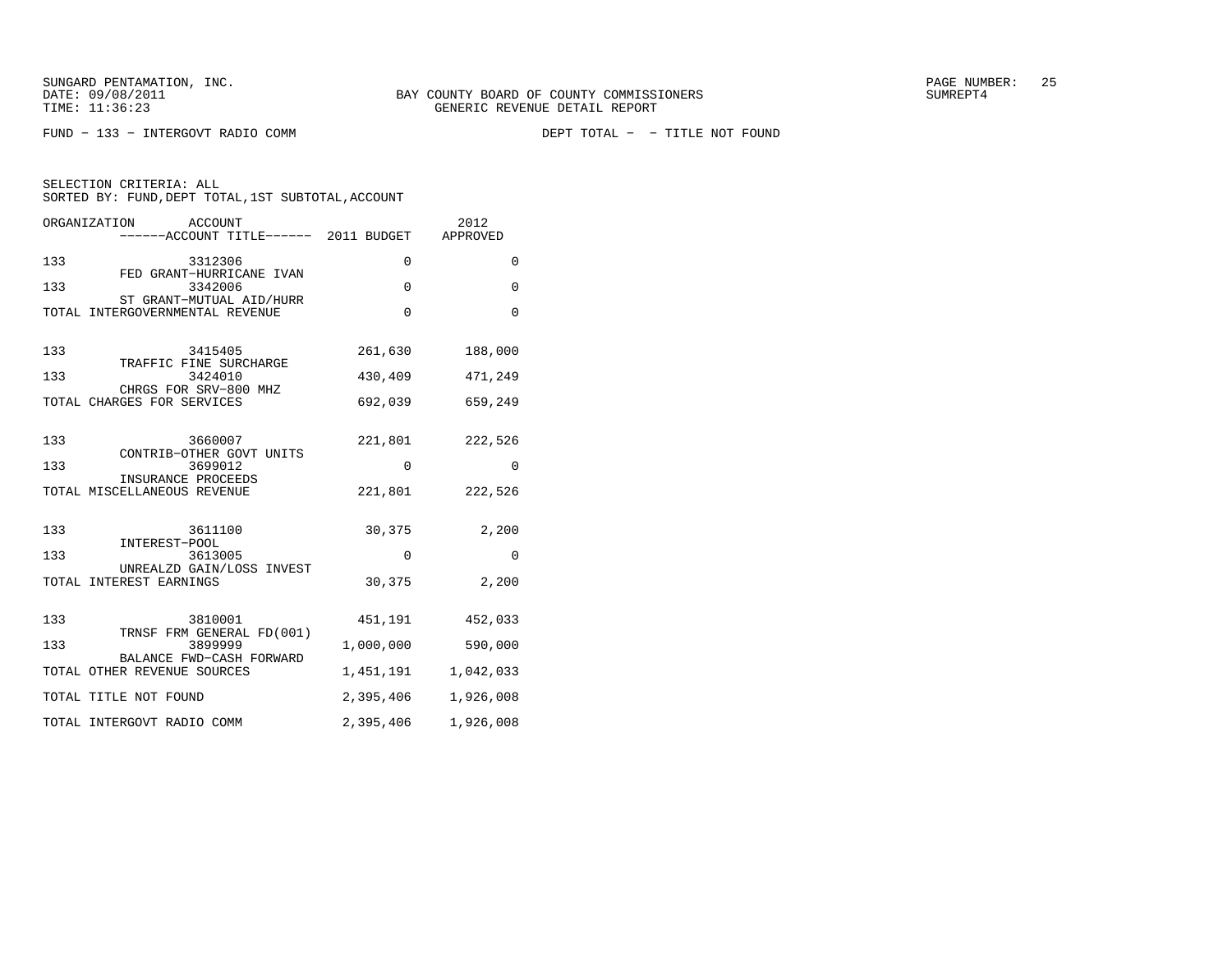FUND − 140 − DISTRICT MOSQUITO CONTROL DEPT TOTAL − − TITLE NOT FOUND

|     | ORGANIZATION<br>ACCOUNT<br>----ACCOUNT TITLE------ 2011 BUDGET APPROVED |             | 2012            |
|-----|-------------------------------------------------------------------------|-------------|-----------------|
| 140 | 3111000                                                                 | 916,554     | 877,053         |
| 140 | AD VALOREM TAXES<br>3112000                                             | 0           | 0               |
|     | AD VALOREM TAXES-DELIN.<br>TOTAL TAXES                                  |             | 916,554 877,053 |
| 140 | 3346015                                                                 | 17,500      | 9,198           |
|     | ST GRANT-MOSQUITO CNTRL I<br>TOTAL INTERGOVERNMENTAL REVENUE            | 17,500      | 9,198           |
| 140 | 3490001                                                                 | 3,380       | $\mathbf 0$     |
|     | OTHER CHARGES FOR SERVICE<br>TOTAL CHARGES FOR SERVICES                 | 3,380       | $\mathbf 0$     |
| 140 | 3640010                                                                 | $\mathbf 0$ | $\mathbf{0}$    |
| 140 | SALE OF FIXED ASSETS<br>3699001                                         | $\Omega$    | $\mathbf{0}$    |
| 140 | OTHER MISC REVENUE<br>3699012<br>INSURANCE PROCEEDS                     | $\mathbf 0$ | 0               |
|     | TOTAL MISCELLANEOUS REVENUE                                             | $\mathbf 0$ | 0               |
| 140 | 3611100<br>INTEREST-POOL                                                | 24,700      | 6,175           |
| 140 | 3613005<br>UNREALZD GAIN/LOSS INVEST                                    | $\mathbf 0$ | $\mathbf 0$     |
|     | TOTAL INTEREST EARNINGS                                                 | 24,700      | 6,175           |
| 140 | 3899999                                                                 | 1,100,000   | 780,000         |
|     | BALANCE FWD-CASH FORWARD<br>TOTAL OTHER REVENUE SOURCES                 | 1,100,000   | 780,000         |
|     | TOTAL TITLE NOT FOUND                                                   | 2,062,134   | 1,672,426       |
|     | TOTAL DISTRICT MOSQUITO CONTROL                                         | 2,062,134   | 1,672,426       |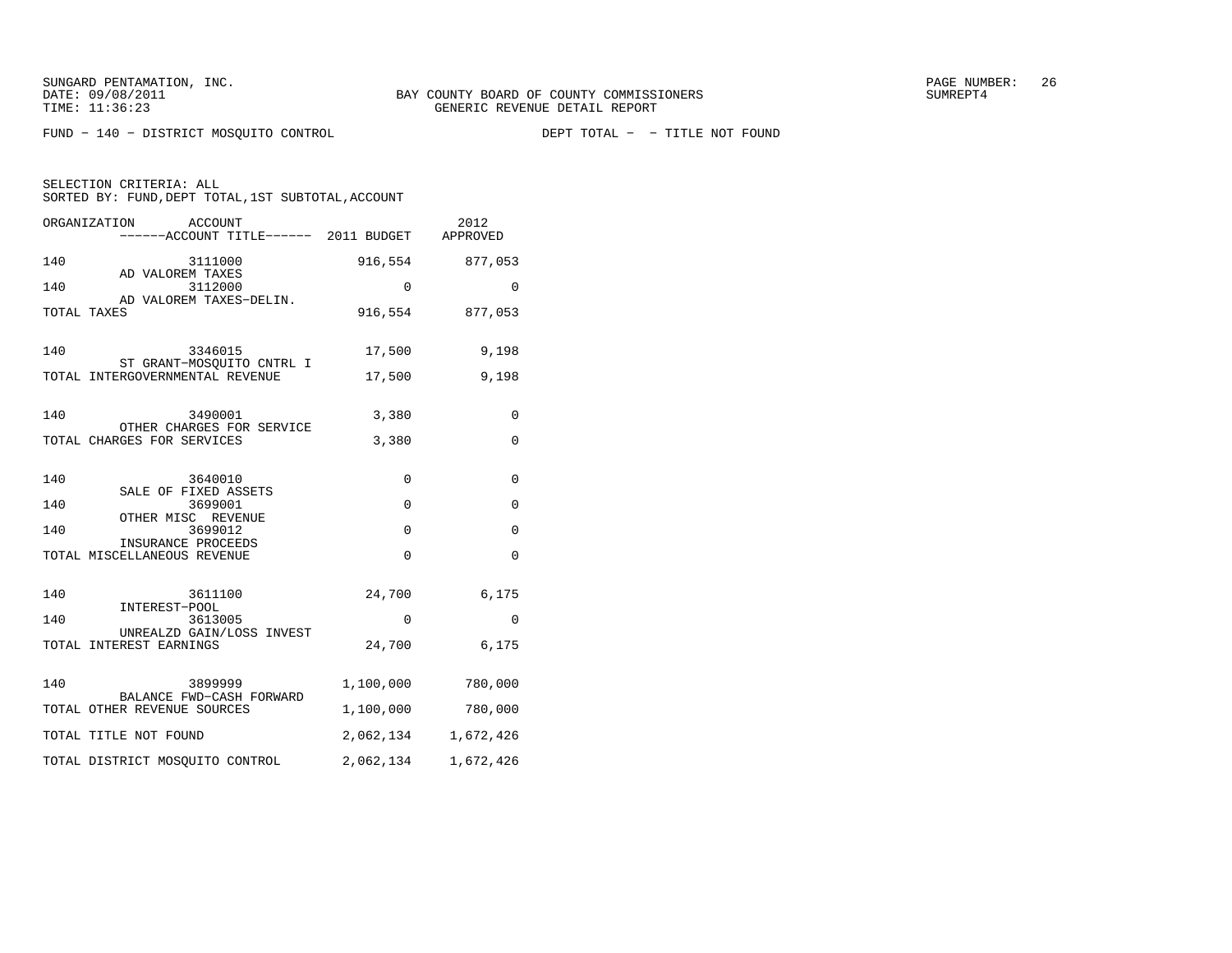$FUND - 145 - MSTU-FIRE \ PROTECTION$ 

DEPT TOTAL - - TITLE NOT FOUND

| ORGANIZATION<br>ACCOUNT<br>------ACCOUNT TITLE------ 2011 BUDGET APPROVED |          | 2012                    |
|---------------------------------------------------------------------------|----------|-------------------------|
| 145<br>3111005<br>MSTU AD VALOREM TAXES                                   |          | 4, 565, 121 5, 473, 783 |
| 145<br>3112005<br>MSTU AD VAL TAX-DELINO                                  | $\Omega$ | $\Omega$                |
| TOTAL TAXES                                                               |          | 4,565,121 5,473,783     |
| 145<br>3310001                                                            | 0        | 0                       |
| FEDERAL GRANTS<br>145<br>3312010                                          | 0        | 0                       |
| FED GRANT-FEMA<br>145<br>3312306                                          | $\Omega$ | $\Omega$                |
| FED GRANT-HURRICANE IVAN<br>145<br>3312307                                | $\Omega$ | $\Omega$                |
| FED GRANT-HOMELAND SCRTY<br>145<br>3342006                                | 0        | 0                       |
| ST GRANT-MUTUAL AID/HURR<br>145<br>3352300                                | 5,101    | 5,101                   |
| FIREFIGHTERS' SUPPL COMP<br>TOTAL INTERGOVERNMENTAL REVENUE               | 5,101    | 5,101                   |
| 145<br>3412001                                                            | 0        | 0                       |
| CHRGS FOR SERVICE<br>145<br>3422014                                       | 0        | 0                       |
| CHRG FOR SRV-FIRE/CEDARGV                                                 |          |                         |
| TOTAL CHARGES FOR SERVICES                                                | $\Omega$ | 0                       |
| 145<br>3620010                                                            | 0        | 0                       |
| RENT INCOME<br>145<br>3640010                                             | $\Omega$ | $\Omega$                |
| SALE OF FIXED ASSETS<br>145<br>3660001                                    | 0        | $\Omega$                |
| CONTRIBUTIONS-PRIVATE SRC<br>145<br>3660007                               | $\Omega$ | 0                       |
| CONTRIB-OTHER GOVT UNITS<br>145<br>3699001                                | $\Omega$ | $\Omega$                |
| OTHER MISC REVENUE<br>145<br>3699012                                      | 0        | $\mathbf 0$             |
| INSURANCE PROCEEDS<br>TOTAL MISCELLANEOUS REVENUE                         | $\Omega$ | $\mathbf 0$             |
| 145<br>3611100                                                            | 75,000   | 75,000                  |
| INTEREST-POOL<br>145<br>3613005                                           | 0        | 0                       |
| UNREALZD GAIN/LOSS INVEST                                                 |          |                         |
| TOTAL INTEREST EARNINGS                                                   | 75,000   | 75,000                  |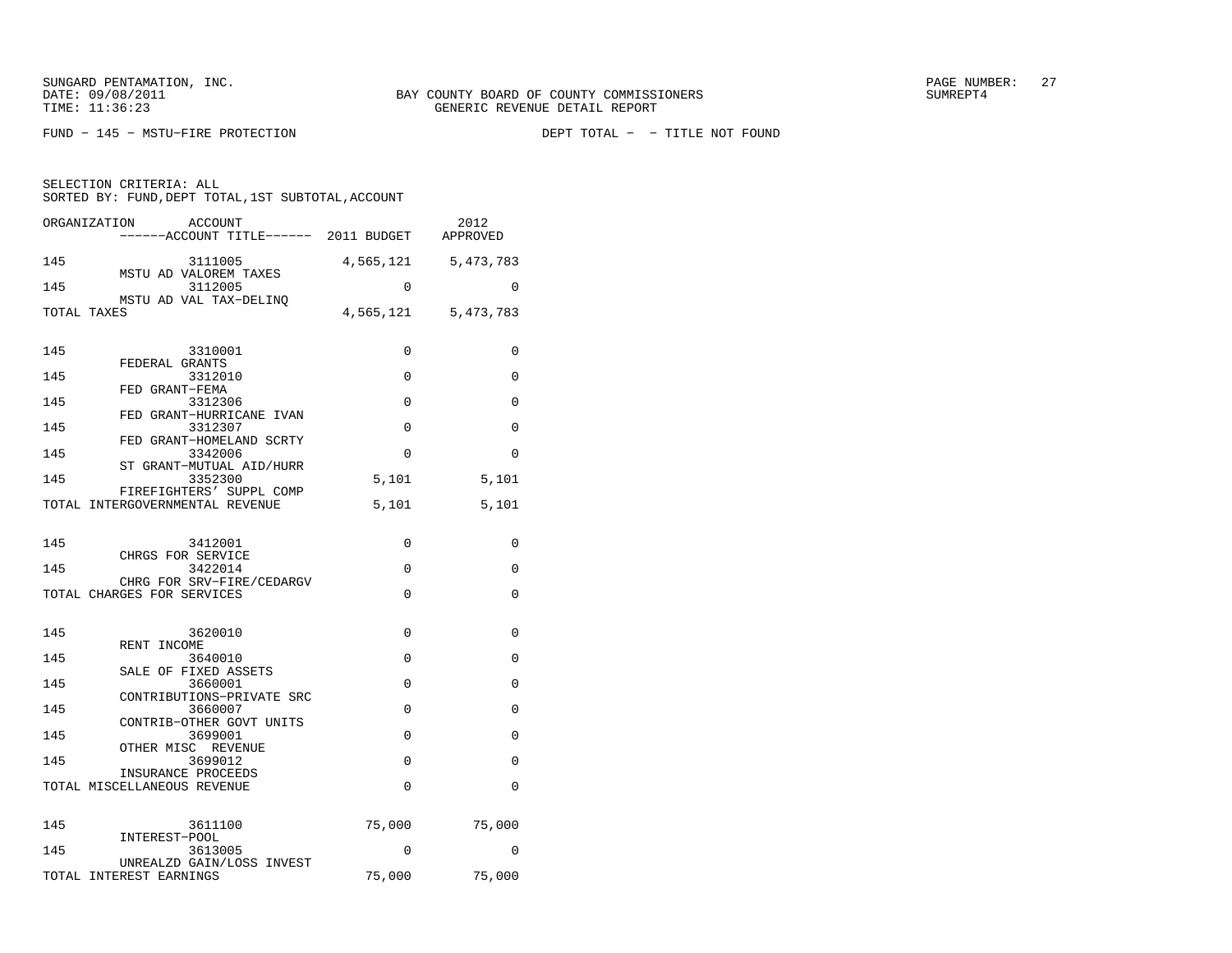$FUND - 145 - MSTU-FIRE \ PROTECTION$ 

DEPT TOTAL - - TITLE NOT FOUND

| ORGANIZATION<br>ACCOUNT<br>-----ACCOUNT TITLE------ 2011 BUDGET |            | 2012<br>APPROVED |
|-----------------------------------------------------------------|------------|------------------|
| 145<br>3632201                                                  | 60,000     | 60,000           |
| IMPACT FEES-FIRE<br>TOTAL SPECIAL ASSESSMENTS                   | 60,000     | 60,000           |
| 145<br>3810303<br>TRNSF FRM SALES TX 2002                       | 0          | $\Omega$         |
| 145<br>3810440                                                  | $\Omega$   | 300,000          |
| TRNSF FRM BLDG SAFETY-440<br>145<br>3840005                     | 2,600,000  | 0                |
| LOAN PROCEEDS<br>145<br>3895001                                 | $\Omega$   | $\Omega$         |
| CAPITAL CONTRIB-FED<br>145<br>3899996                           | 1,647,015  | $\Omega$         |
| RESERVE RELEASE<br>145<br>3899999                               | 1,300,000  | 359,000          |
| BALANCE FWD-CASH FORWARD<br>TOTAL OTHER REVENUE SOURCES         | 5,547,015  | 659,000          |
| TOTAL TITLE NOT FOUND                                           | 10,252,237 | 6,272,884        |
| TOTAL MSTU-FIRE PROTECTION                                      | 10,252,237 | 6,272,884        |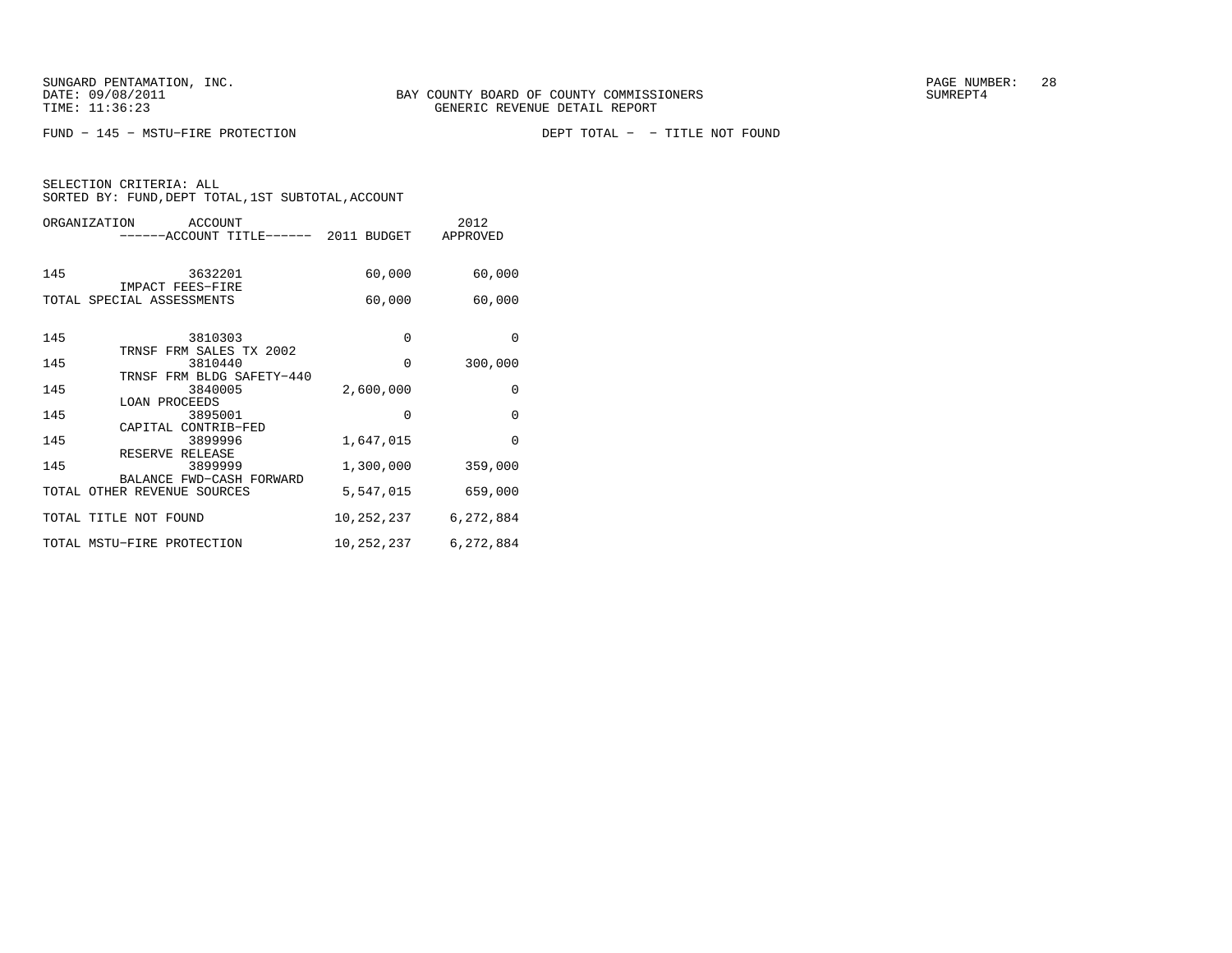FUND − 167 − MSBU FUND DEPT TOTAL − − TITLE NOT FOUND

|  | SELECTION CRITERIA: ALL |                                                    |  |
|--|-------------------------|----------------------------------------------------|--|
|  |                         | SORTED BY: FUND, DEPT TOTAL, 1ST SUBTOTAL, ACCOUNT |  |

|     | ORGANIZATION<br>ACCOUNT<br>-----ACCOUNT TITLE------ 2011 BUDGET APPROVED |          | 2012        |
|-----|--------------------------------------------------------------------------|----------|-------------|
| 167 | 3699001                                                                  | 0        | $\mathbf 0$ |
|     | OTHER MISC REVENUE<br>TOTAL MISCELLANEOUS REVENUE                        | $\Omega$ | $\Omega$    |
| 167 | 3611100                                                                  | 2,100    | 2,300       |
| 167 | INTEREST-POOL<br>3611136                                                 | 21,000   | 23,000      |
| 167 | INTEREST-MSBU<br>3613005                                                 | $\Omega$ | $\Omega$    |
|     | UNREALZD GAIN/LOSS INVEST<br>TOTAL INTEREST EARNINGS                     | 23,100   | 25,300      |
| 167 | 3631001                                                                  | 31,200   | 31,200      |
| 167 | SPECIAL ASSESSMENTS<br>3631004                                           | 1,700    | 1,700       |
|     | SPEC ASSESS-LIGHTING<br>TOTAL SPECIAL ASSESSMENTS                        | 32,900   | 32,900      |
| 167 | 3899999<br>BALANCE FWD-CASH FORWARD                                      | 650,000  | $\mathbf 0$ |
|     | TOTAL OTHER REVENUE SOURCES                                              | 650,000  | $\Omega$    |
|     | TOTAL TITLE NOT FOUND                                                    | 706,000  | 58,200      |
|     | TOTAL MSBU FUND                                                          | 706,000  | 58,200      |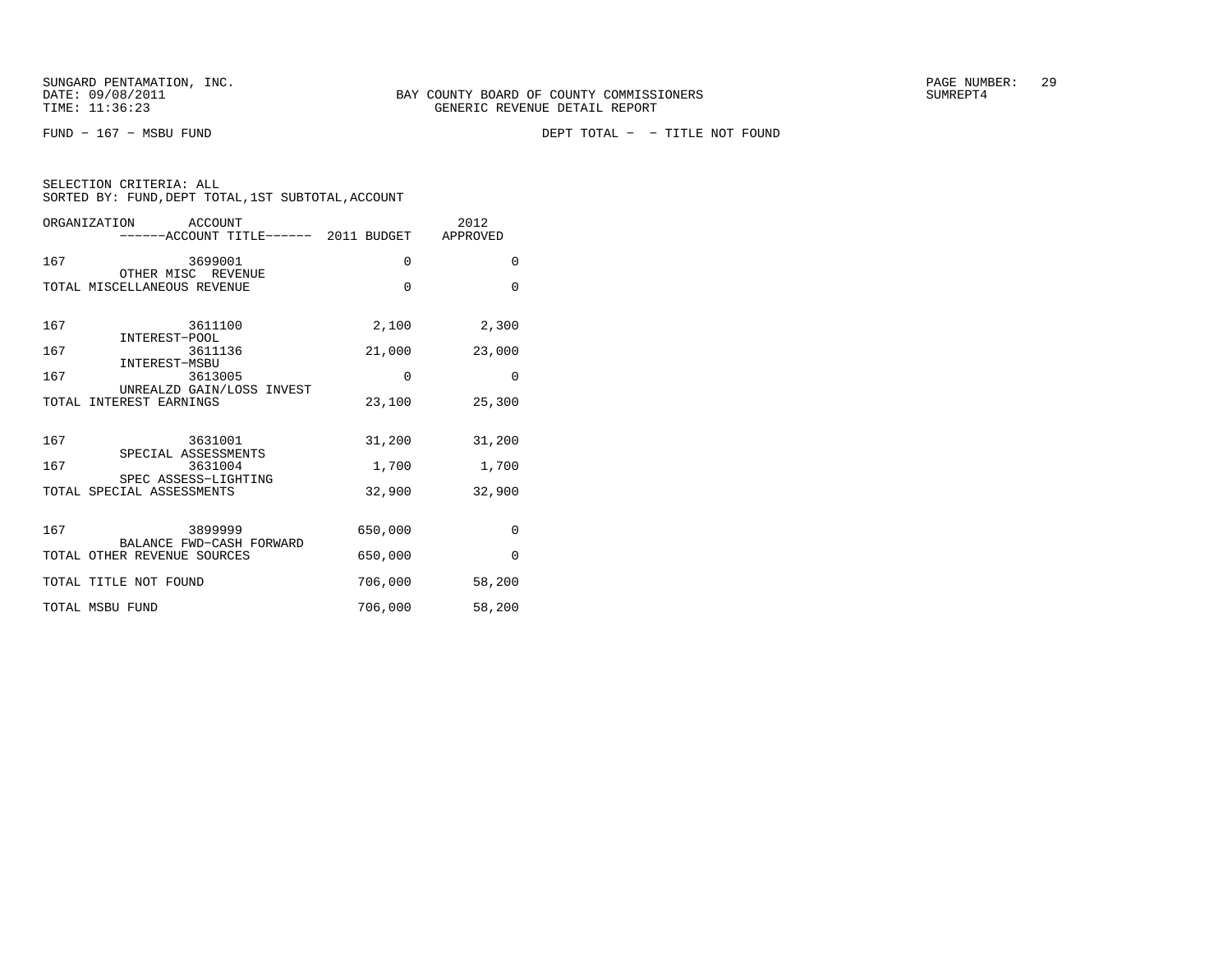$FUND - 180 - SUBERVISOR OF ELECTIONS$ 

DEPT TOTAL - - TITLE NOT FOUND

|     | ORGANIZATION<br>ACCOUNT                        |             | 2012        |
|-----|------------------------------------------------|-------------|-------------|
|     | ------ACCOUNT TITLE------ 2011 BUDGET APPROVED |             |             |
|     |                                                |             |             |
| 180 | 3312004                                        | 0           | 0           |
|     | FED GRANT-ADA                                  |             |             |
| 180 | 3340001                                        | $\Omega$    | $\Omega$    |
|     | STATE GRANTS                                   |             |             |
| 180 | 3351926                                        | $\Omega$    | $\Omega$    |
|     | ST REIMB-SPECIAL ELECTION                      |             |             |
|     | TOTAL INTERGOVERNMENTAL REVENUE                | $\Omega$    | $\Omega$    |
|     |                                                |             |             |
|     |                                                |             |             |
| 180 | 3415501                                        | $\Omega$    | $\Omega$    |
|     | FEES-SUPERVISOR OF ELEC.                       |             |             |
|     | TOTAL CHARGES FOR SERVICES                     | $\Omega$    | $\Omega$    |
|     |                                                |             |             |
|     |                                                |             |             |
| 180 | 3640010                                        | $\Omega$    | $\Omega$    |
|     | SALE OF FIXED ASSETS                           |             |             |
| 180 | 3699042                                        | $\Omega$    | $\Omega$    |
|     | REIMB-ELECTIONS                                |             |             |
|     | TOTAL MISCELLANEOUS REVENUE                    | $\Omega$    | $\Omega$    |
|     |                                                |             |             |
| 180 | 3611100                                        | $\Omega$    | $\Omega$    |
|     |                                                |             |             |
| 180 | INTEREST-POOL<br>3613005                       | $\Omega$    | $\Omega$    |
|     | UNREALZD GAIN/LOSS INVEST                      |             |             |
|     | TOTAL INTEREST EARNINGS                        | $\Omega$    | $\Omega$    |
|     |                                                |             |             |
|     |                                                |             |             |
| 180 | 3810001                                        | $\Omega$    | $\Omega$    |
|     | TRNSF FRM GENERAL FD(001)                      |             |             |
|     | TOTAL OTHER REVENUE SOURCES                    | $\Omega$    | $\Omega$    |
|     |                                                |             |             |
|     | TOTAL TITLE NOT FOUND                          | $\Omega$    | $\mathbf 0$ |
|     |                                                |             |             |
|     | TOTAL SUPERVISOR OF ELECTIONS                  | $\mathbf 0$ | 0           |
|     |                                                |             |             |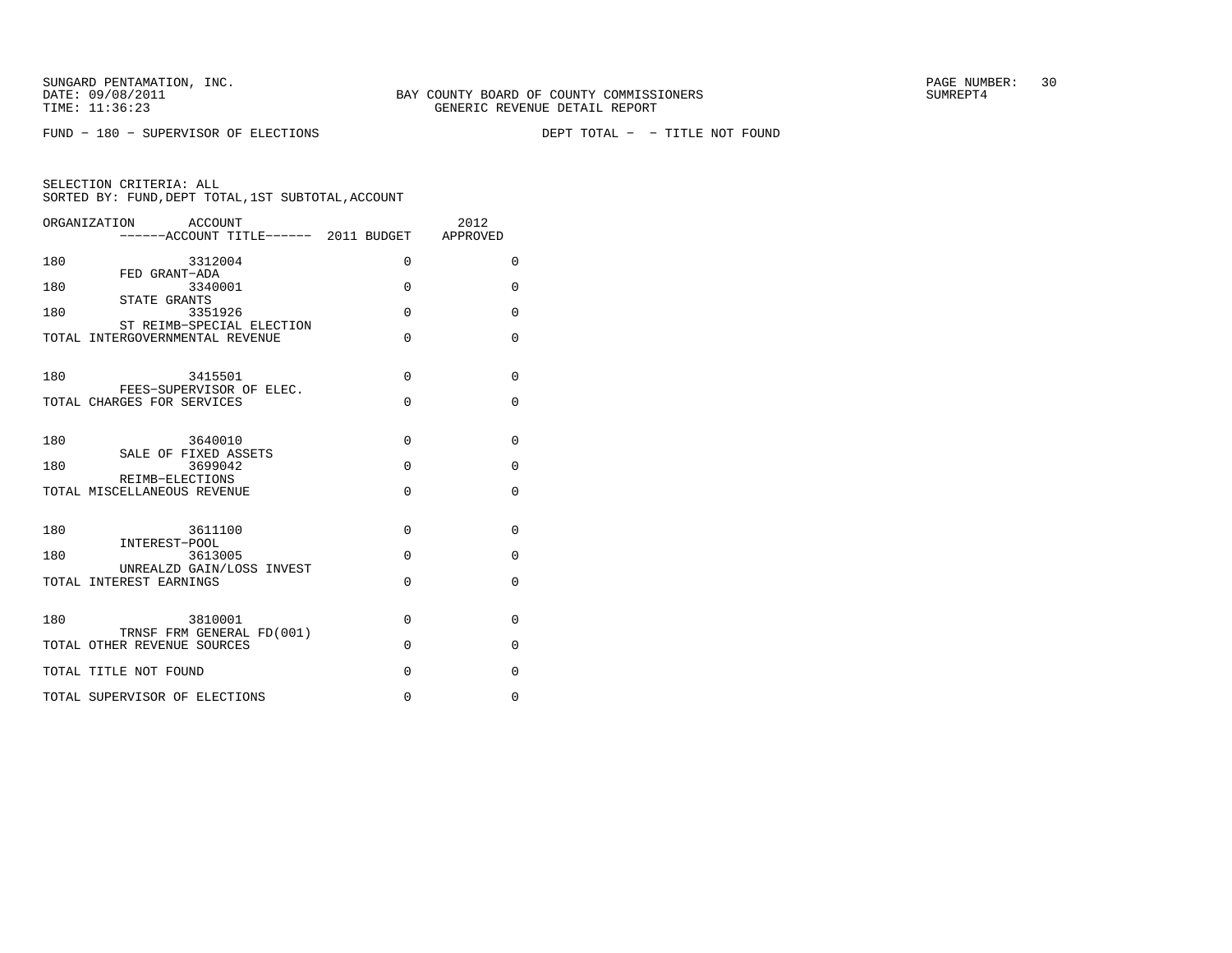FUND - 195 - UTILITY REG AUTHORITY

DEPT TOTAL - - TITLE NOT FOUND

|     | ORGANIZATION<br>ACCOUNT                                  |             | 2012         |
|-----|----------------------------------------------------------|-------------|--------------|
|     | ------ACCOUNT TITLE------ 2011 BUDGET                    |             | APPROVED     |
| 195 | 3699005                                                  | $\Omega$    | $\Omega$     |
| 195 | PENALTIES<br>3699008                                     | $\Omega$    | $\mathbf 0$  |
| 195 | RATE CASE FEES<br>3699009                                | $\mathbf 0$ | $\mathbf 0$  |
|     | UTILITY REG AUTHORITY FEE<br>TOTAL MISCELLANEOUS REVENUE | $\Omega$    | $\Omega$     |
| 195 | 3611100                                                  | $\Omega$    | $\mathbf{0}$ |
| 195 | INTEREST-POOL<br>3611107                                 | $\mathbf 0$ | 0            |
| 195 | INTEREST<br>3613005                                      | $\mathbf 0$ | 0            |
|     | UNREALZD GAIN/LOSS INVEST<br>TOTAL INTEREST EARNINGS     | $\Omega$    | $\Omega$     |
| 195 | 3631001                                                  | $\Omega$    | $\mathbf{0}$ |
|     | SPECIAL ASSESSMENTS<br>TOTAL SPECIAL ASSESSMENTS         | $\Omega$    | $\Omega$     |
|     |                                                          |             |              |
| 195 | 3810001<br>TRNSF FRM GENERAL FD(001)                     | 85,000      | 20,000       |
| 195 | 3899999<br>BALANCE FWD-CASH FORWARD                      | $\Omega$    | $\Omega$     |
|     | TOTAL OTHER REVENUE SOURCES                              | 85,000      | 20,000       |
|     | TOTAL TITLE NOT FOUND                                    | 85,000      | 20,000       |
|     | TOTAL UTILITY REG AUTHORITY                              | 85,000      | 20,000       |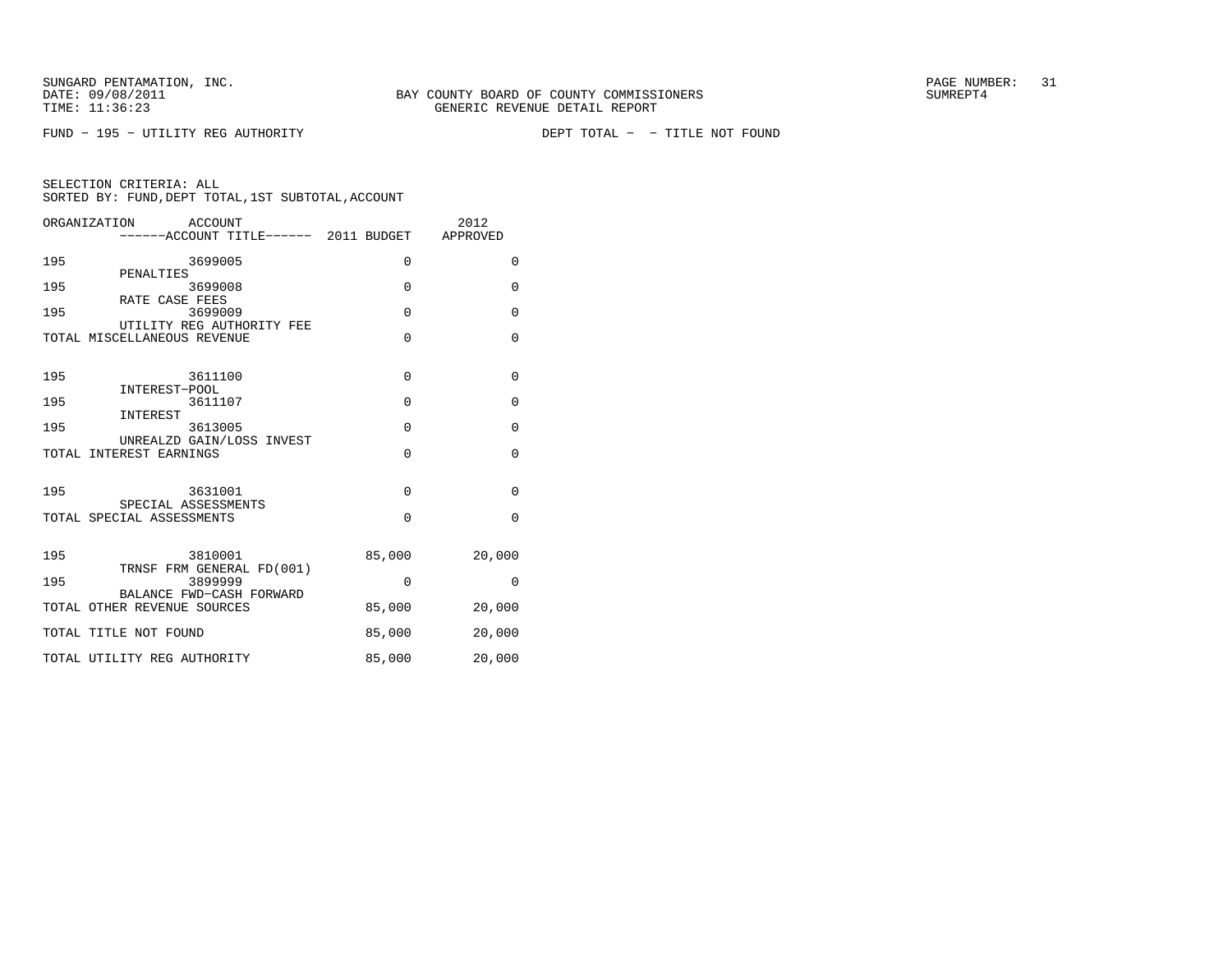FUND - 302 - WATER SYSTEM 2000 BND PRJ

DEPT TOTAL - - TITLE NOT FOUND

| ORGANIZATION                    | ACCOUNT<br>-----ACCOUNT TITLE------ 2011 BUDGET APPROVED |          | 2012         |
|---------------------------------|----------------------------------------------------------|----------|--------------|
| 302                             | 3611100                                                  | $\Omega$ | <sup>0</sup> |
| INTEREST-POOL<br>302            | 3613005                                                  | $\Omega$ | $\Omega$     |
| TOTAL INTEREST EARNINGS         | UNREALZD GAIN/LOSS INVEST                                | $\Omega$ | $\Omega$     |
| 302                             | 3810001<br>TRNSF FRM GENERAL FD(001)                     | $\Omega$ | $\Omega$     |
| 302                             | 3810401                                                  | $\Omega$ | $\Omega$     |
| 302                             | TRNSF FRM WATER SYS (401)<br>3811401                     | $\Omega$ | $\Omega$     |
| 302                             | TRNSF FRM WTR IMPACT FEES<br>3899998                     | $\Omega$ | $\Omega$     |
| TOTAL OTHER REVENUE SOURCES     | BALANCE FWD-BOND PROCEEDS                                | $\Omega$ | $\Omega$     |
| TOTAL TITLE NOT FOUND           |                                                          | $\Omega$ | $\Omega$     |
| TOTAL WATER SYSTEM 2000 BND PRJ |                                                          | N        | U            |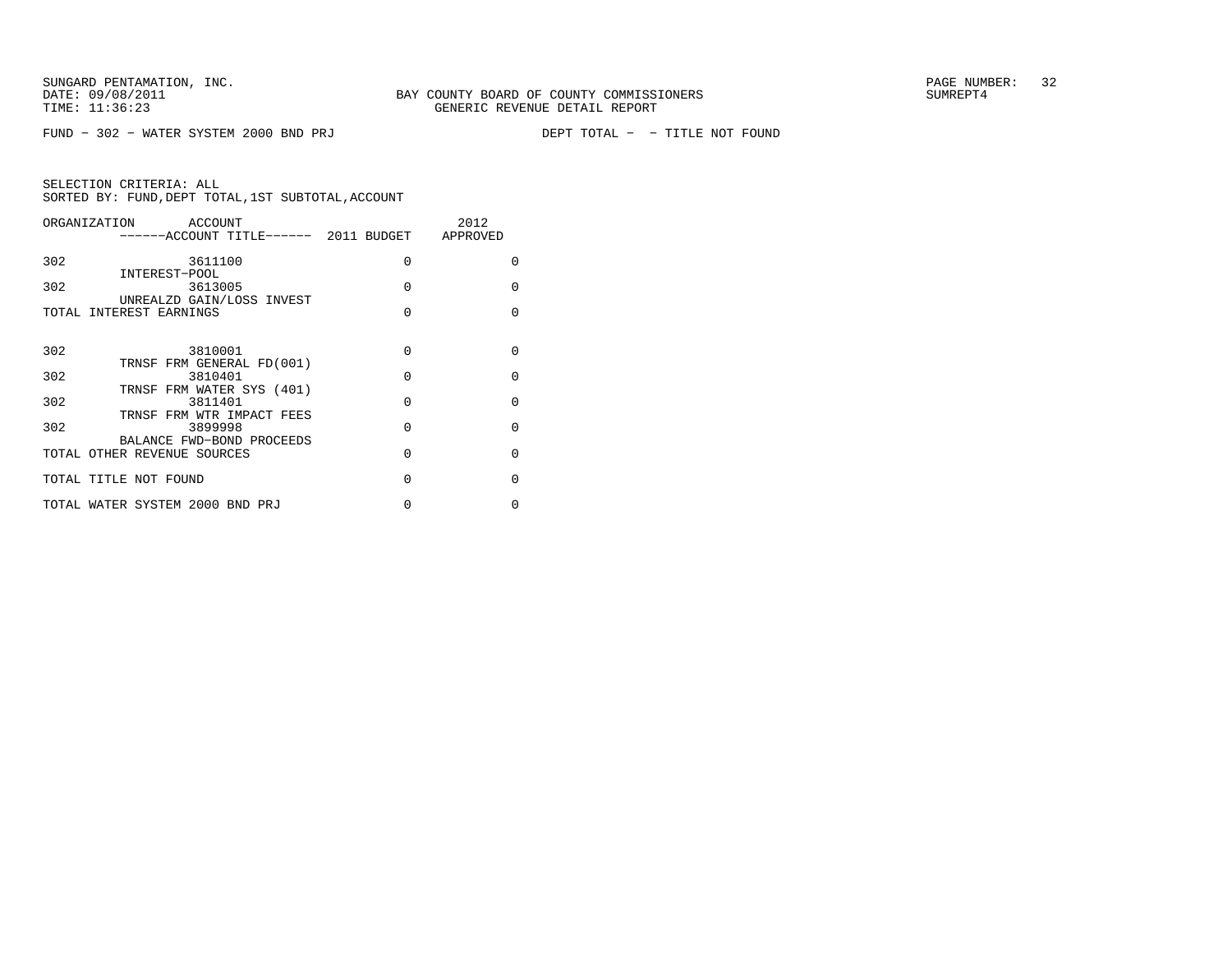$FUND - 303 - SALES TX REV BONDS 2002$ 

DEPT TOTAL - - TITLE NOT FOUND

| ORGANIZATION<br>ACCOUNT<br>------ACCOUNT TITLE------ | 2011 BUDGET | 2012<br>APPROVED |
|------------------------------------------------------|-------------|------------------|
| 303<br>3611100                                       | 0           |                  |
| INTEREST-POOL<br>303<br>3613005                      | 0           |                  |
| UNREALZD GAIN/LOSS INVEST<br>TOTAL INTEREST EARNINGS | 0           |                  |
| TOTAL TITLE NOT FOUND                                | 0           |                  |
| TOTAL SALES TX REV BONDS 2002                        |             |                  |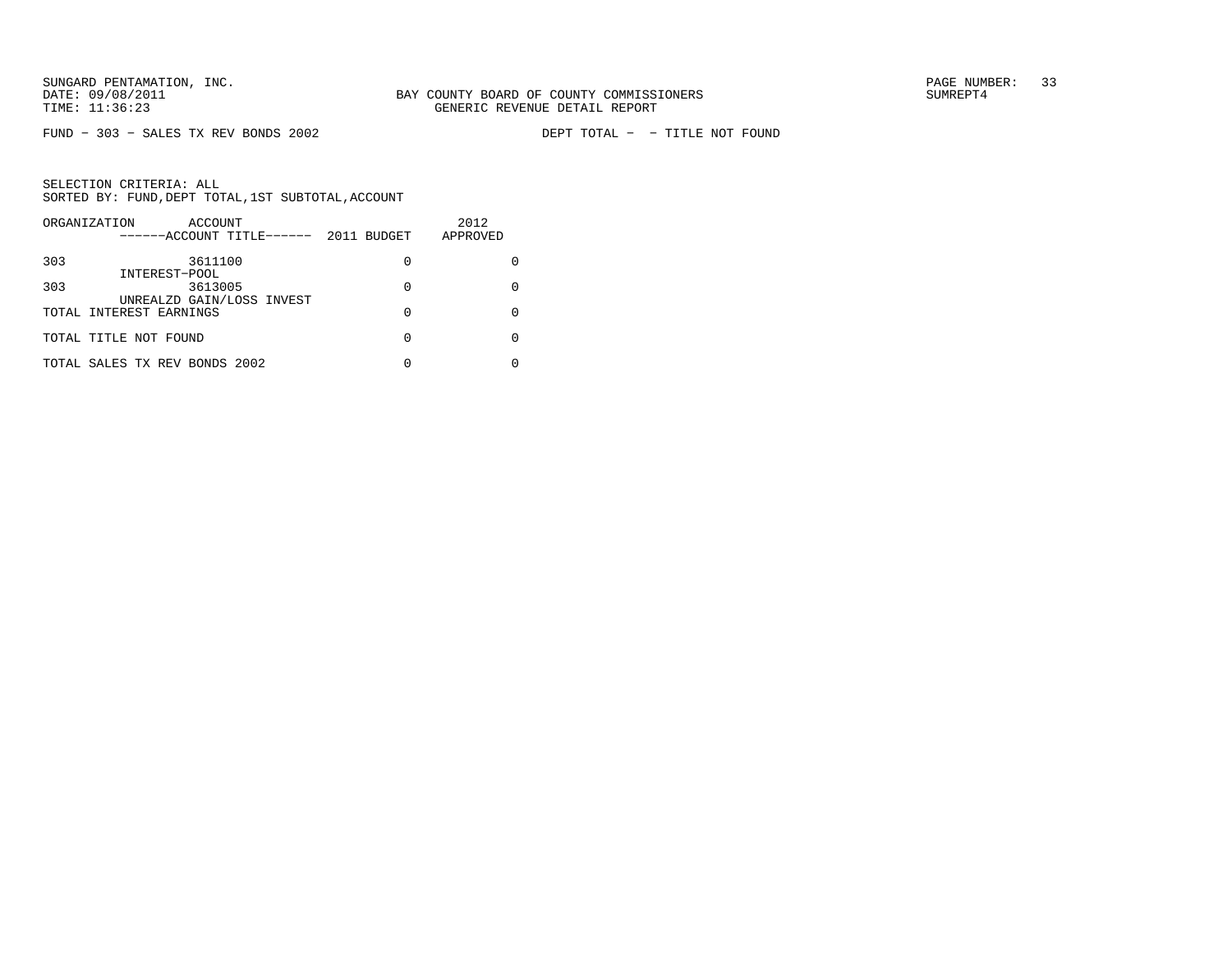$FUND - 304 - JAIL 2006 BOND PROJ$ 

DEPT TOTAL - - TITLE NOT FOUND

| ORGANIZATION | ACCOUNT                                        |          | 2012         |
|--------------|------------------------------------------------|----------|--------------|
|              | ------ACCOUNT TITLE------ 2011 BUDGET APPROVED |          |              |
| 304          | 3611100                                        | $\Omega$ | O            |
|              | INTEREST-POOL                                  |          |              |
| 304          | 3613005                                        | $\Omega$ | <sup>0</sup> |
|              | UNREALZD GAIN/LOSS INVEST                      |          |              |
|              | TOTAL INTEREST EARNINGS                        | $\Omega$ | <sup>0</sup> |
|              |                                                |          |              |
| 304          | 3810001                                        | $\Omega$ | <sup>0</sup> |
|              | TRNSF FRM GENERAL FD(001)                      |          |              |
| 304          | 3899998                                        | $\Omega$ | <sup>0</sup> |
|              | BALANCE FWD-BOND PROCEEDS                      |          |              |
|              | TOTAL OTHER REVENUE SOURCES                    | $\Omega$ | <sup>0</sup> |
|              |                                                |          |              |
|              | TOTAL TITLE NOT FOUND                          | $\Omega$ | <sup>0</sup> |
|              | TOTAL JAIL 2006 BOND PROJ                      | 0        | 0            |
|              |                                                |          |              |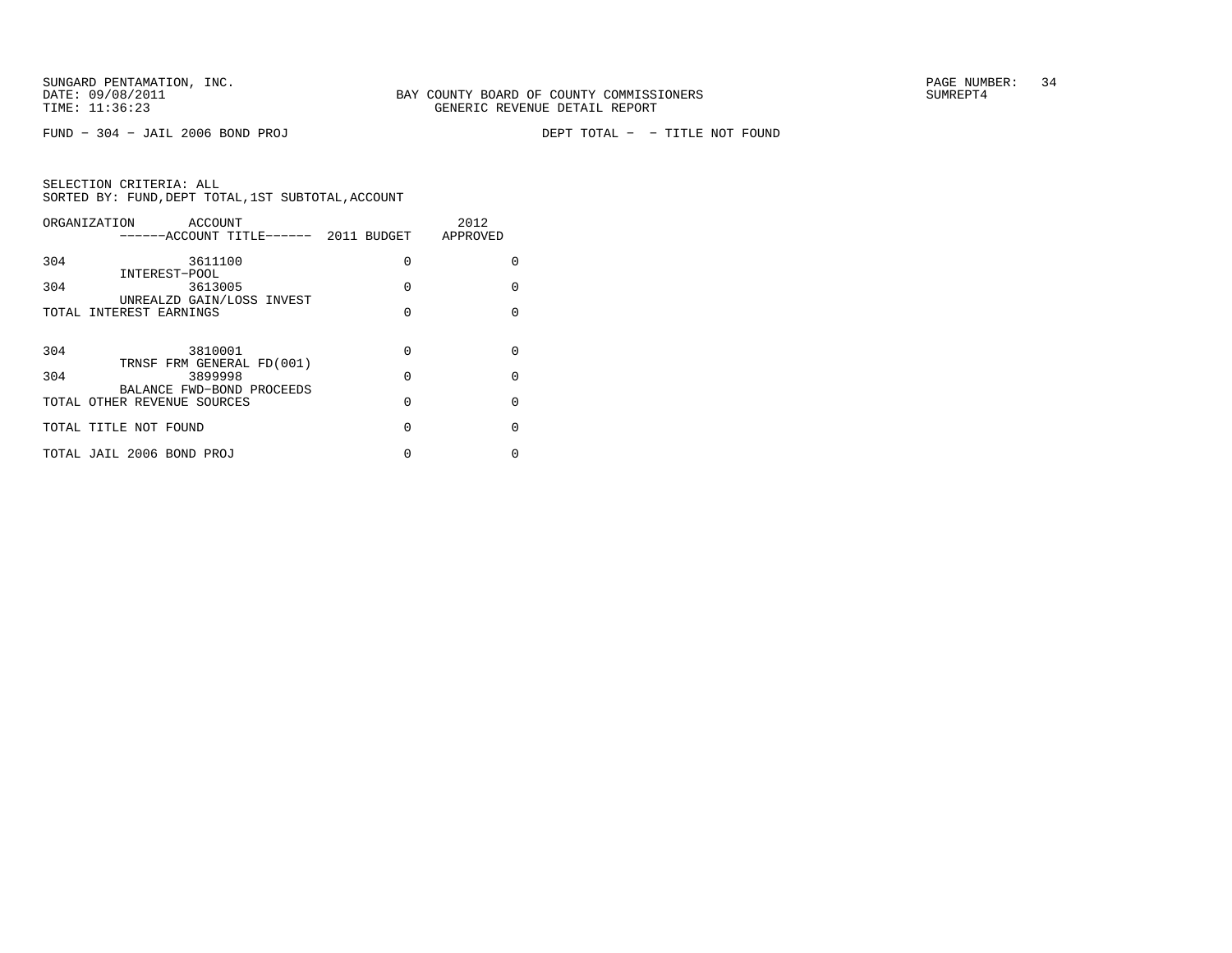$FUND - 305 - CAPITAL IMPV BONDS 2007$ 

DEPT TOTAL - - TITLE NOT FOUND

|     | ORGANIZATION<br>ACCOUNT                        |          | 2012         |
|-----|------------------------------------------------|----------|--------------|
|     | ------ACCOUNT TITLE------ 2011 BUDGET APPROVED |          |              |
| 305 | 3611100                                        | $\Omega$ | O            |
|     | INTEREST-POOL                                  |          |              |
| 305 | 3613005                                        | $\Omega$ | <sup>0</sup> |
|     | UNREALZD GAIN/LOSS INVEST                      |          |              |
|     | TOTAL INTEREST EARNINGS                        | $\Omega$ | <sup>0</sup> |
|     |                                                |          |              |
| 305 | 3840010                                        | $\Omega$ | <sup>0</sup> |
|     | <b>BOND PROCEEDS</b>                           |          |              |
| 305 | 3899998                                        | $\Omega$ | <sup>0</sup> |
|     | BALANCE FWD-BOND PROCEEDS                      |          |              |
|     | TOTAL OTHER REVENUE SOURCES                    | $\Omega$ | <sup>0</sup> |
|     |                                                |          |              |
|     | TOTAL TITLE NOT FOUND                          | $\Omega$ | U            |
|     |                                                |          |              |
|     | TOTAL CAPITAL IMPRV BONDS 2007                 | 0        | 0            |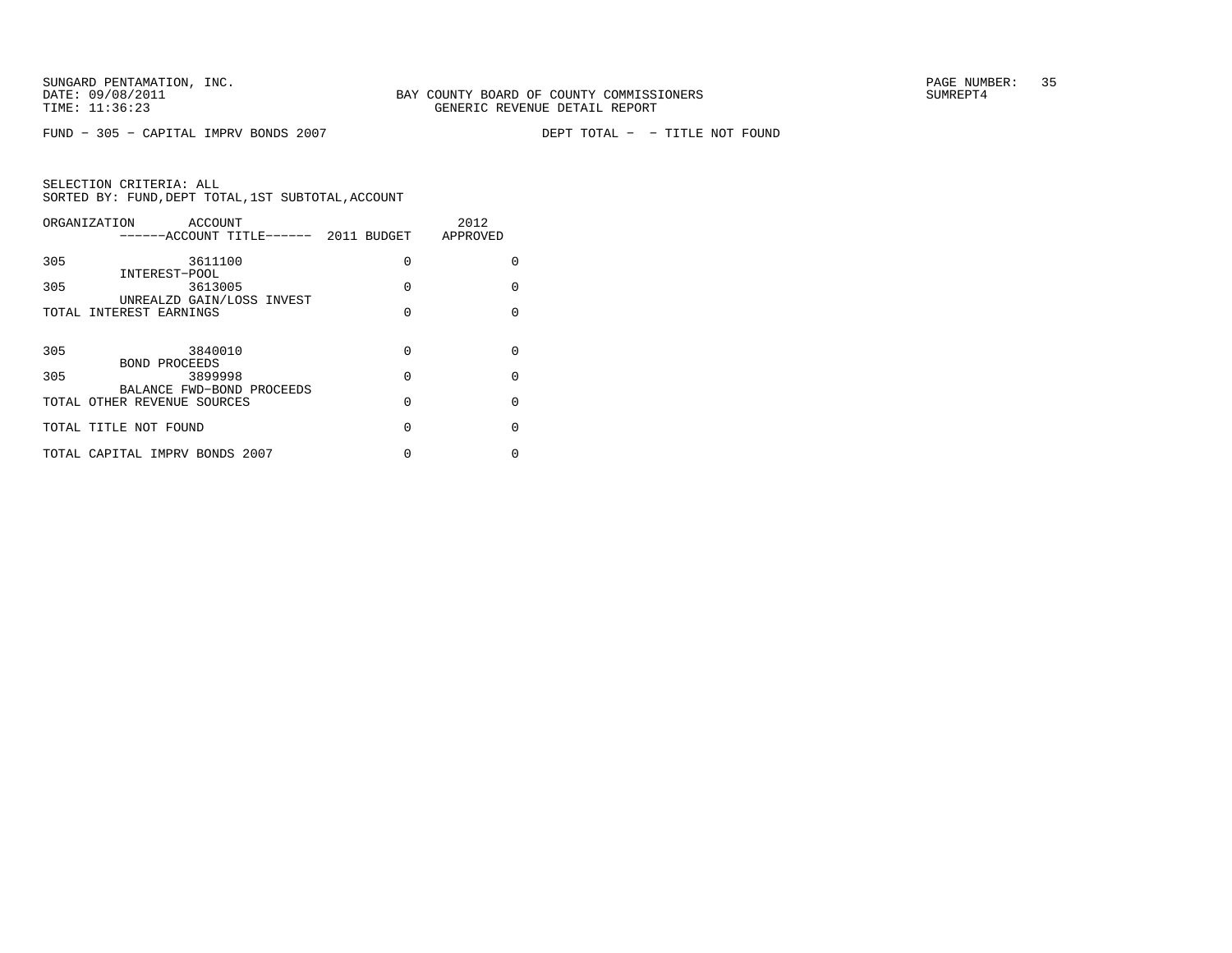$FUND - 380 - CEDAR GROVE GENERAL FUND$ 

DEPT TOTAL - - TITLE NOT FOUND

|             | ORGANIZATION<br><b>ACCOUNT</b><br>------ACCOUNT TITLE------ 2011 BUDGET APPROVED |               | 2012     |
|-------------|----------------------------------------------------------------------------------|---------------|----------|
| 380         | 3111000                                                                          | 0             | 0        |
| 380         | AD VALOREM TAXES<br>3112000                                                      | 0             | 0        |
| 380         | AD VALOREM TAXES-DELIN.<br>3124101<br>LOCAL OPT GAS TAX/1ST-4TH                  | $\Omega$      | $\Omega$ |
| TOTAL TAXES |                                                                                  | 0             | 0        |
| 380         | 3231001                                                                          | $\Omega$      | 0        |
|             | FRANCHISE FEES<br>TOTAL FRANCHISE FEES                                           | $\Omega$      | $\Omega$ |
| 380         | 3351200                                                                          | 0             | 0        |
| 380         | ST REV SHARING PROCEEDS<br>3351400                                               | $\Omega$      | $\Omega$ |
| 380         | LICENSES-MOBILE HOME<br>3351800                                                  | $\Omega$      | $\Omega$ |
|             | SALES TAX-LCL GOV/1/2 CEN<br>TOTAL INTERGOVERNMENTAL REVENUE                     | $\Omega$      | $\Omega$ |
| 380         | 3699001                                                                          | $\Omega$      | $\Omega$ |
|             | OTHER MISC REVENUE<br>TOTAL MISCELLANEOUS REVENUE                                | 0             | 0        |
| 380         | 3611100                                                                          | $\Omega$      | $\Omega$ |
| 380         | INTEREST-POOL<br>3613005                                                         | 0             | 0        |
|             | UNREALZD GAIN/LOSS INVEST<br>TOTAL INTEREST EARNINGS                             | 0             | 0        |
|             |                                                                                  |               |          |
| 380         | 3810001<br>TRNSF FRM GENERAL FD(001)                                             | 0             | 0        |
|             | TOTAL OTHER REVENUE SOURCES                                                      | 0<br>$\Omega$ | 0<br>0   |
|             | TOTAL TITLE NOT FOUND<br>TOTAL CEDAR GROVE GENERAL FUND                          | $\mathbf 0$   | 0        |
|             |                                                                                  |               |          |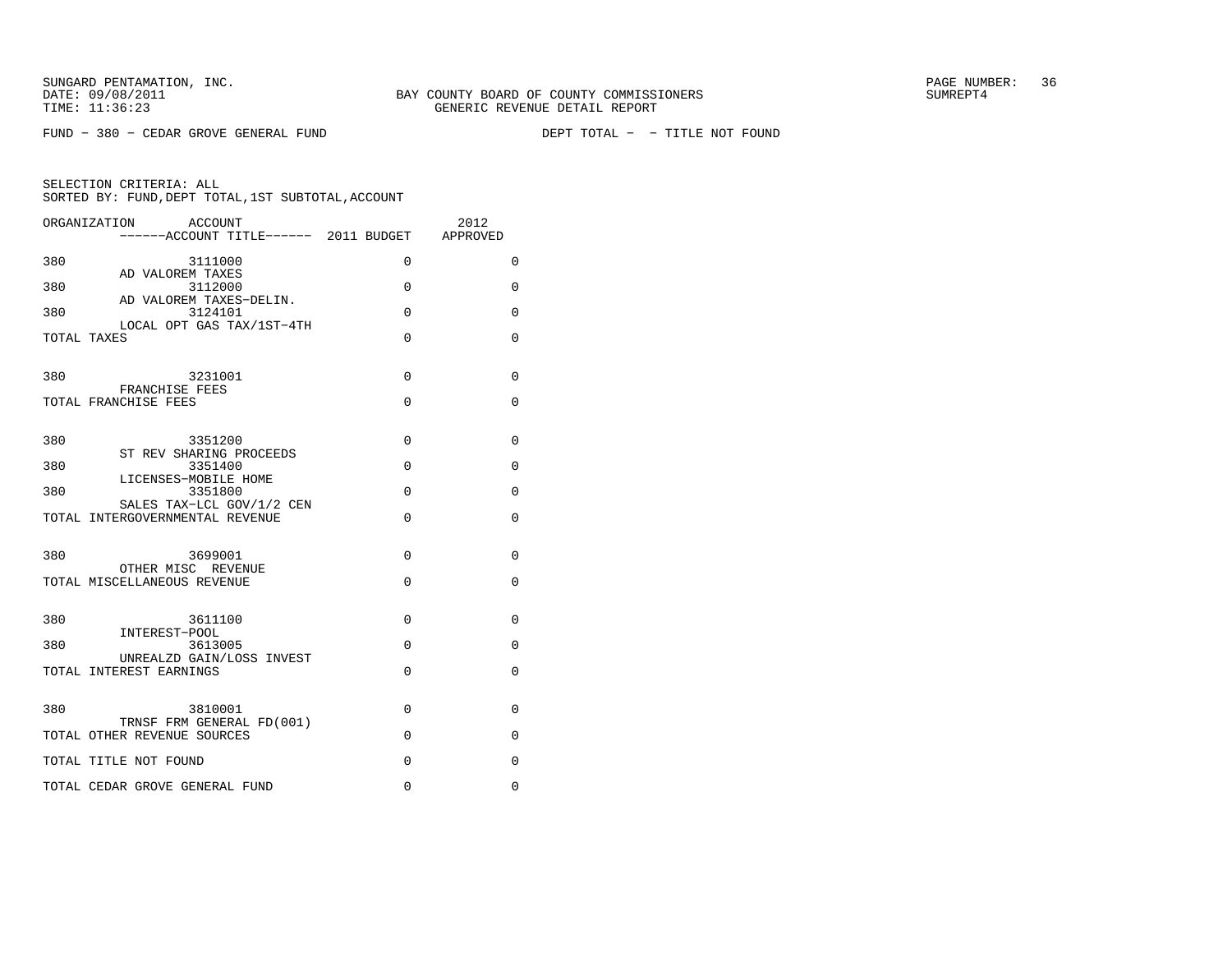$FUND - 381 - CEDAR GROVE WATER FUND$ 

DEPT TOTAL - - TITLE NOT FOUND

|     | ACCOUNT<br>ORGANIZATION<br>------ACCOUNT TITLE------ 2011 BUDGET APPROVED |          | 2012         |
|-----|---------------------------------------------------------------------------|----------|--------------|
| 381 | 3429014                                                                   | 0        | $\Omega$     |
| 381 | CHRG FOR SRV-PLAN REV/ENG<br>3433022                                      | $\Omega$ | 0            |
| 381 | UTILITY FEE-RETAIL WATER<br>3433025                                       | $\Omega$ | $\mathbf 0$  |
| 381 | WATER FEES-METER<br>3436100                                               | $\Omega$ | $\Omega$     |
|     | CHRGS FOR SERVICE-WTR/SWR<br>TOTAL CHARGES FOR SERVICES                   | $\Omega$ | $\Omega$     |
| 381 | 3699001                                                                   | $\Omega$ | $\mathbf{0}$ |
|     | OTHER MISC REVENUE                                                        |          |              |
| 381 | 3699005<br>PENALTIES                                                      | $\Omega$ | $\Omega$     |
|     | TOTAL MISCELLANEOUS REVENUE                                               | $\Omega$ | $\Omega$     |
| 381 | 3611100                                                                   | $\Omega$ | $\Omega$     |
| 381 | INTEREST-POOL<br>3613005                                                  | $\Omega$ | 0            |
|     | UNREALZD GAIN/LOSS INVEST<br>TOTAL INTEREST EARNINGS                      | $\Omega$ | $\Omega$     |
| 381 | 3632305                                                                   | $\Omega$ | $\Omega$     |
|     | IMPACT FEES-WATER<br>TOTAL SPECIAL ASSESSMENTS                            | $\Omega$ | $\Omega$     |
| 381 | 3810424                                                                   | $\Omega$ | 0            |
|     | TRNSF FRM CG RET WTR/WW<br>TOTAL OTHER REVENUE SOURCES                    | $\Omega$ | $\Omega$     |
|     | TOTAL TITLE NOT FOUND                                                     | $\Omega$ | $\Omega$     |
|     | TOTAL CEDAR GROVE WATER FUND                                              | $\Omega$ | $\Omega$     |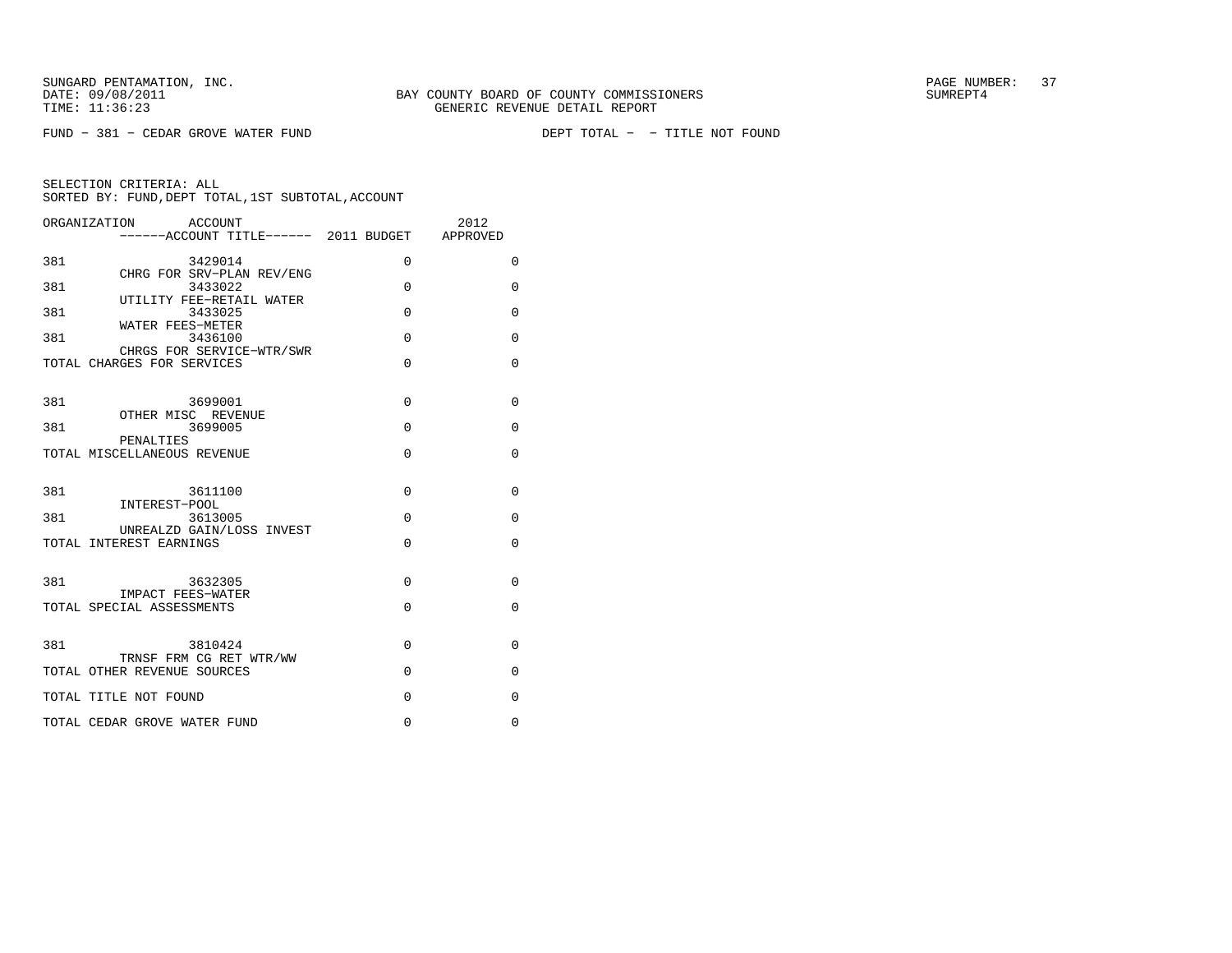$FUND - 382 - CEDAR GROVE SEWER FUND$ 

DEPT TOTAL - - TITLE NOT FOUND

|     | ORGANIZATION ACCOUNT<br>------ACCOUNT TITLE------ 2011 BUDGET APPROVED |             | 2012     |
|-----|------------------------------------------------------------------------|-------------|----------|
|     |                                                                        |             |          |
| 382 | 3435040<br>UTILITY FEE-RETAIL SEWER                                    | 0           | 0        |
| 382 | 3436100                                                                | $\Omega$    | 0        |
|     | CHRGS FOR SERVICE-WTR/SWR<br>TOTAL CHARGES FOR SERVICES                | $\Omega$    | $\Omega$ |
|     |                                                                        |             |          |
| 382 | 3699001<br>OTHER MISC REVENUE                                          | $\Omega$    | $\Omega$ |
| 382 | 3699005                                                                | $\Omega$    | 0        |
|     | PENALTIES<br>TOTAL MISCELLANEOUS REVENUE                               | $\mathbf 0$ | $\Omega$ |
|     |                                                                        |             |          |
| 382 | 3611100<br>INTEREST-POOL                                               | $\Omega$    | $\Omega$ |
| 382 | 3613005                                                                | $\Omega$    | 0        |
|     | UNREALZD GAIN/LOSS INVEST<br>TOTAL INTEREST EARNINGS                   | $\Omega$    | $\Omega$ |
|     |                                                                        |             |          |
| 382 | 3632307                                                                | $\Omega$    | $\Omega$ |
|     | IMPACT FEES-SEWER<br>TOTAL SPECIAL ASSESSMENTS                         | $\Omega$    | $\Omega$ |
|     |                                                                        |             |          |
| 382 | 3810424<br>TRNSF FRM CG RET WTR/WW                                     | $\Omega$    | 0        |
| 382 | 3899999                                                                | $\Omega$    | $\Omega$ |
|     | BALANCE FWD-CASH FORWARD<br>TOTAL OTHER REVENUE SOURCES                | $\Omega$    | $\Omega$ |
|     | TOTAL TITLE NOT FOUND                                                  | $\Omega$    | $\Omega$ |
|     |                                                                        |             |          |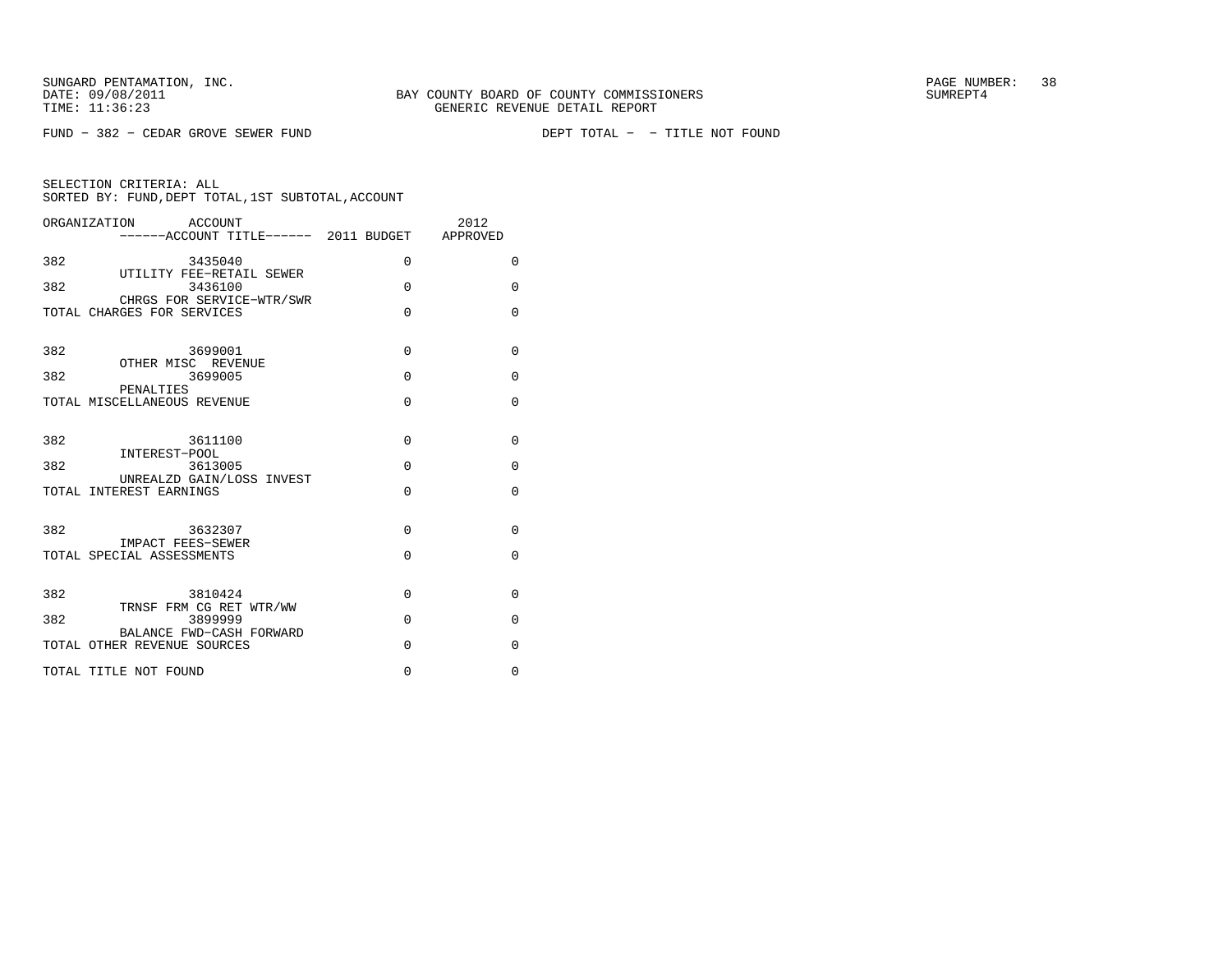FUND − 382 − CEDAR GROVE SEWER FUND DEPT TOTAL − 0382 − CEDAR GROVE SEWER

| ORGANIZATION<br>ACCOUNT<br>$----ACCOUNT$ TITLE $--- 2011$ BUDGET |   | 2012<br>APPROVED |
|------------------------------------------------------------------|---|------------------|
| 0382<br>3899999<br>BALANCE FWD-CASH FORWARD                      | 0 |                  |
| TOTAL OTHER REVENUE SOURCES                                      | 0 |                  |
| TOTAL CEDAR GROVE SEWER                                          | O |                  |
| TOTAL CEDAR GROVE SEWER FUND                                     |   |                  |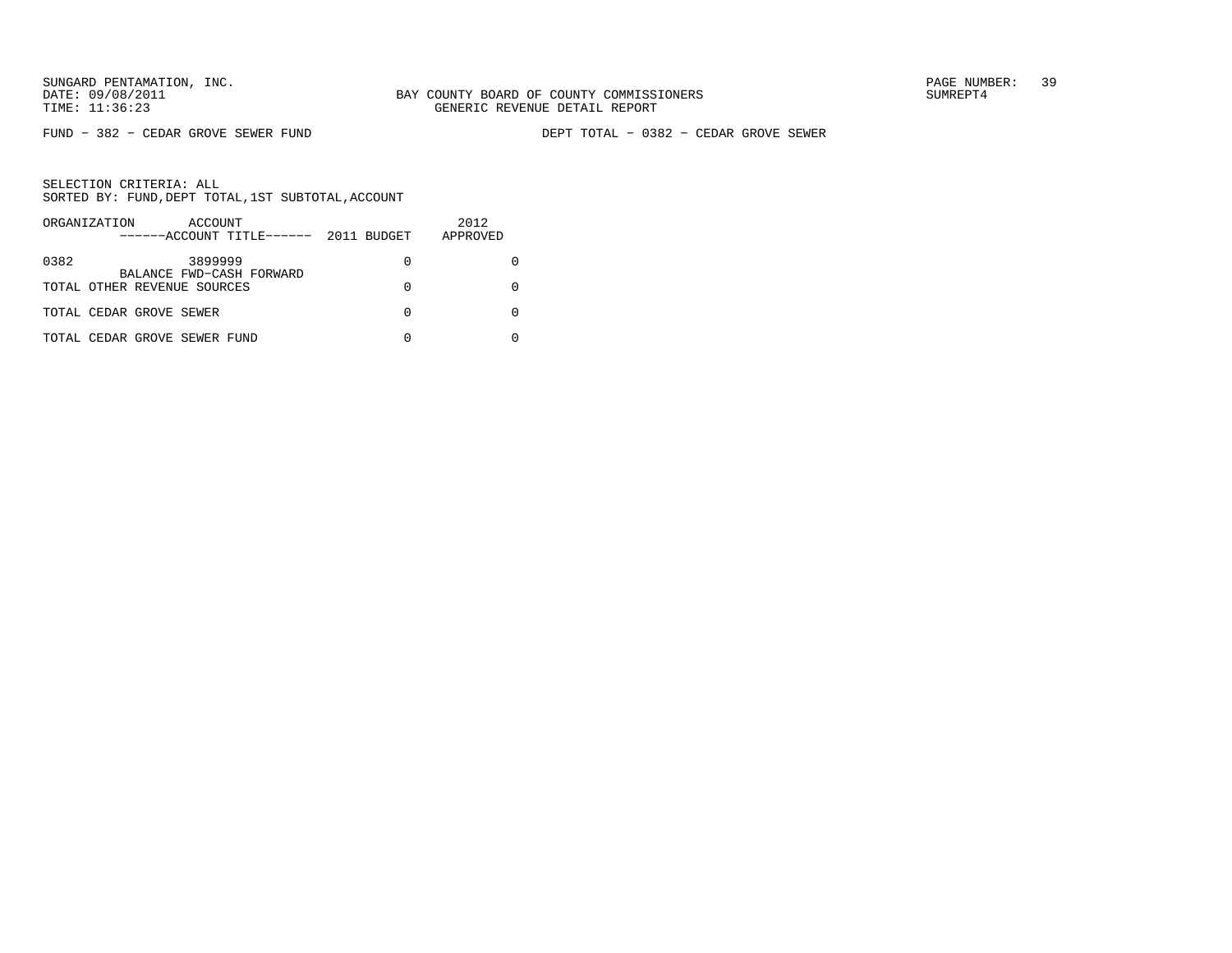FUND − 383 − CEDAR GROVE CRA DEPT TOTAL − − TITLE NOT FOUND

|             | ORGANIZATION<br>ACCOUNT<br>-----ACCOUNT TITLE------ 2011 BUDGET APPROVED |          | 2012     |
|-------------|--------------------------------------------------------------------------|----------|----------|
| 383         | 3115001                                                                  | $\Omega$ | $\Omega$ |
| 383         | TIF-CORE CRA<br>3115002                                                  | $\Omega$ | $\Omega$ |
| TOTAL TAXES | TIF-BRANNONVILLE CRA                                                     | $\Omega$ | $\Omega$ |
|             |                                                                          |          |          |
| 383         | 3611100<br>INTEREST-POOL                                                 | $\Omega$ | $\Omega$ |
| 383         | 3613005                                                                  | $\Omega$ | $\Omega$ |
|             | UNREALZD GAIN/LOSS INVEST<br>TOTAL INTEREST EARNINGS                     | $\Omega$ | $\Omega$ |
|             |                                                                          |          |          |
| 383         | 3810001<br>TRNSF FRM GENERAL FD(001)                                     | $\Omega$ | $\Omega$ |
|             | TOTAL OTHER REVENUE SOURCES                                              | $\Omega$ | $\Omega$ |
|             | TOTAL TITLE NOT FOUND                                                    | $\Omega$ | $\Omega$ |
|             | TOTAL CEDAR GROVE CRA                                                    | 0        | $\Omega$ |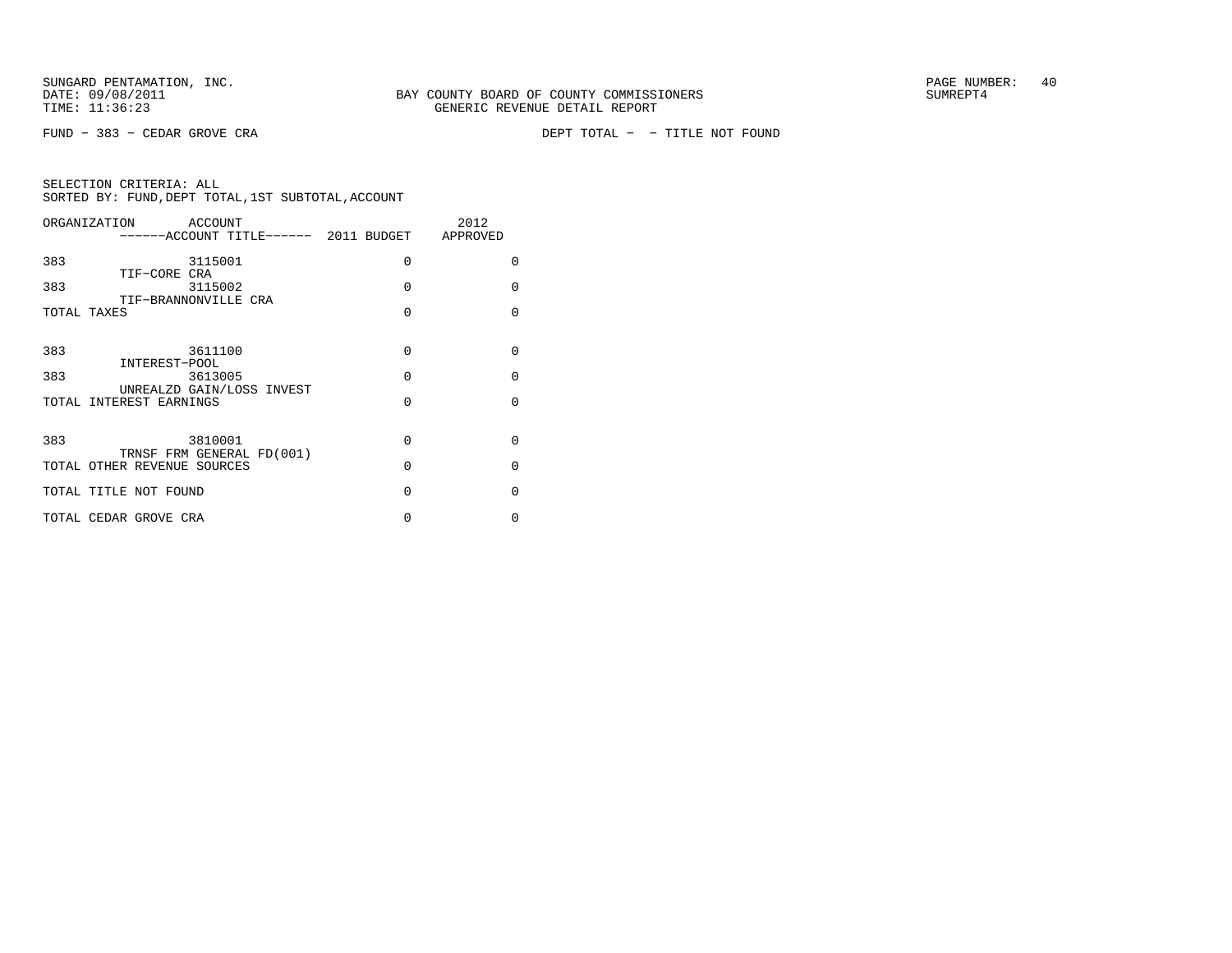$FUND - 401 - WATER SYSTEM REVENUE FUND$ 

DEPT TOTAL - - TITLE NOT FOUND

|     | ORGANIZATION<br><b>ACCOUNT</b><br>----ACCOUNT TITLE------ 2011 BUDGET |            | 2012<br>APPROVED |
|-----|-----------------------------------------------------------------------|------------|------------------|
| 401 | 3312003<br>FED GRANT-EPA                                              | 0          | 0                |
| 401 | 3340001<br>STATE GRANTS                                               | $\Omega$   | 0                |
| 401 | 3344908<br>ST GRANT-NW FL WTR MGT                                     | 7,570,000  | 7,570,000        |
| 401 | 3347906<br>ST GRANT-FISH & WILDLIFE                                   | 0          | $\Omega$         |
|     | TOTAL INTERGOVERNMENTAL REVENUE                                       | 7,570,000  | 7,570,000        |
| 401 | 3433005                                                               | 6,751,583  | 6,752,131        |
| 401 | UTILITY FEE-TREATED WATER<br>3433007<br>UTILITY FEE-TRTD WTR PCB      | 6,542,634  | 6,175,381        |
| 401 | 3433010<br>UTILITY FEE-RAW WATER                                      | 604,719    | 575,570          |
| 401 | 3433025<br>WATER FEES-METER                                           | $\Omega$   | 0                |
| 401 | 3435060<br>CHRGS FOR SERV-RTL WSTWTR                                  | 0          | $\Omega$         |
| 401 | 3436100<br>CHRGS FOR SERVICE-WTR/SWR                                  | 38,000     | 38,000           |
|     | TOTAL CHARGES FOR SERVICES                                            | 13,936,936 | 13,541,082       |
| 401 | 3640010<br>SALE OF FIXED ASSETS                                       | 0          | 0                |
| 401 | 3660007<br>CONTRIB-OTHER GOVT UNITS                                   | 0          | 0                |
| 401 | 3699001<br>OTHER MISC REVENUE                                         | 0          | $\mathbf 0$      |
| 401 | 3699005<br>PENALTIES                                                  | 0          | 0                |
| 401 | 3699012<br>INSURANCE PROCEEDS                                         | $\Omega$   | 0                |
|     | TOTAL MISCELLANEOUS REVENUE                                           | 0          | $\Omega$         |
| 401 | 3611100<br>INTEREST-POOL                                              | 64,999     | 65,000           |
| 401 | 3613005<br>UNREALZD GAIN/LOSS INVEST                                  | 0          | 0                |
|     | TOTAL INTEREST EARNINGS                                               | 64,999     | 65,000           |
| 401 | 3631001                                                               | 293,900    | 343,273          |
| 401 | SPECIAL ASSESSMENTS<br>3632305<br><b>IMPACT FEES-WATER</b>            | 245,000    | 231,280          |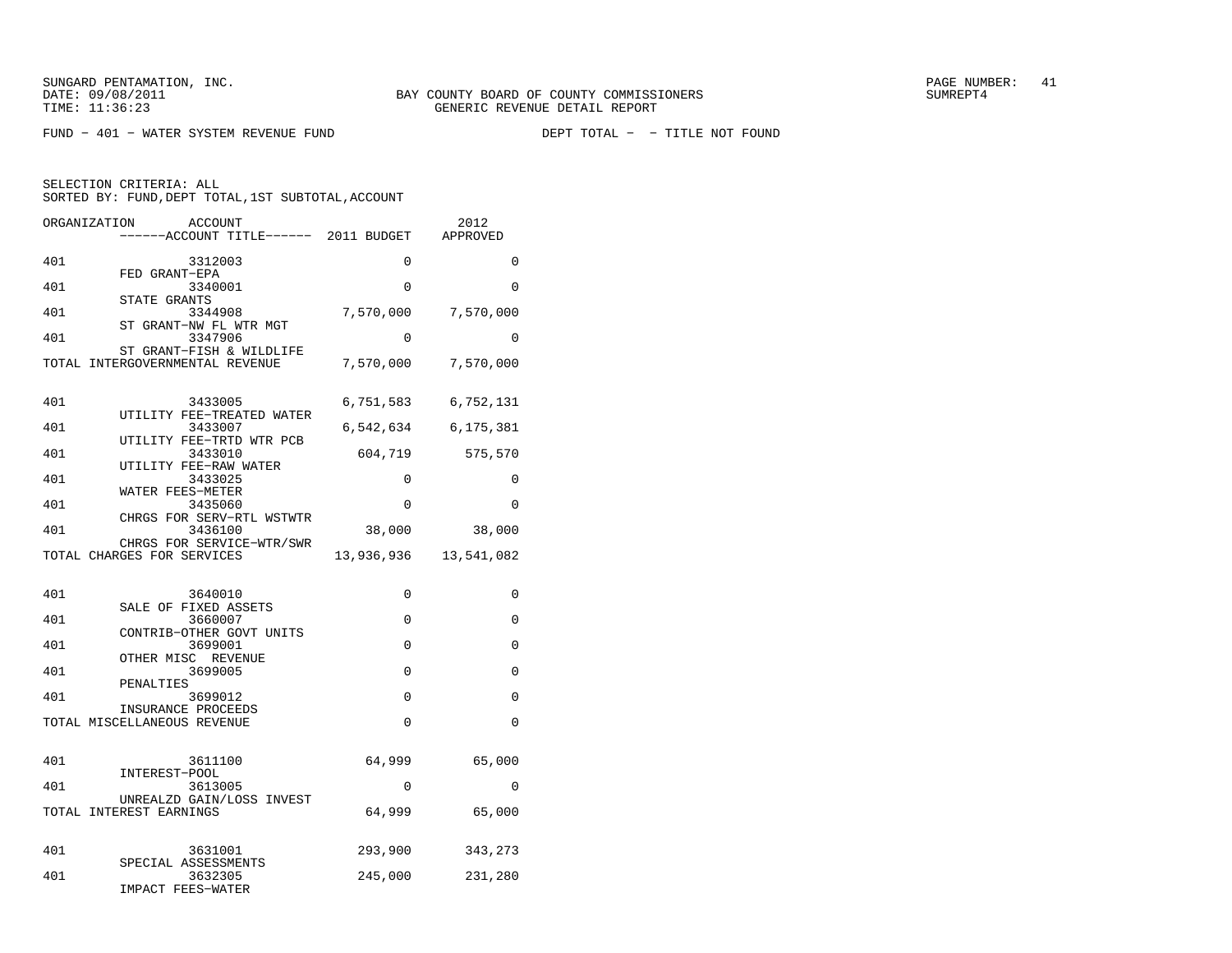FUND - 401 - WATER SYSTEM REVENUE FUND

DEPT TOTAL - - TITLE NOT FOUND

SELECTION CRITERIA: ALL

SORTED BY: FUND, DEPT TOTAL, 1ST SUBTOTAL, ACCOUNT

|     | ORGANIZATION<br>ACCOUNT<br>------ACCOUNT TITLE------ 2011 BUDGET |              | 2012<br>APPROVED |
|-----|------------------------------------------------------------------|--------------|------------------|
|     | TOTAL SPECIAL ASSESSMENTS                                        | 538,900      | 574,553          |
| 401 | 3810420                                                          | $\Omega$     | $\Omega$         |
| 401 | TRNSF FRM RETAIL WTR(420)<br>3840005                             | $\Omega$     | $\Omega$         |
| 401 | <b>LOAN PROCEEDS</b><br>3840010                                  | 16,993,750   | 11,263,750       |
| 401 | <b>BOND PROCEEDS</b><br>3898010                                  | 115,343      | 114,898          |
| 401 | CONTRIBUTION-STONE/ARZONA<br>3899996                             | $\Omega$     | $\Omega$         |
| 401 | RESERVE RELEASE<br>3899999<br>BALANCE FWD-CASH FORWARD           | 4,000,000    | 5,500,000        |
|     | TOTAL OTHER REVENUE SOURCES                                      | 21,109,093   | 16,878,648       |
|     | TOTAL TITLE NOT FOUND                                            | 43,219,928   | 38,629,283       |
|     | TOTAL WATER SYSTEM REVENUE FUND                                  | 43, 219, 928 | 38,629,283       |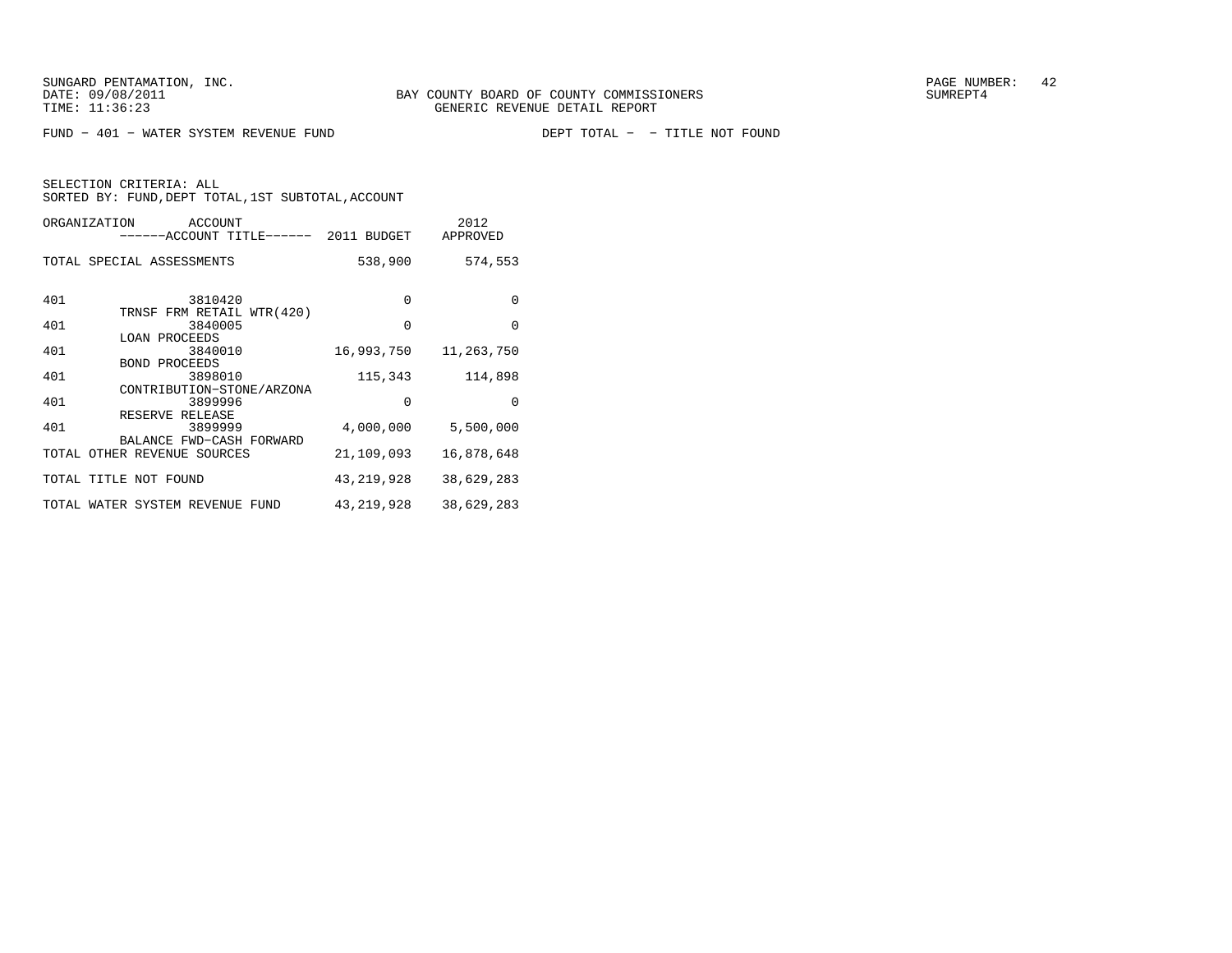## **Bay County Utility Services Department Revenues**

## **FUND - 412 - JT VENT- MILITARY PT/AWTF**

| <b>ACCOUNT</b>            | <b>TITLE</b>                        | FY 2011<br>Original<br><b>BUDGET</b> | FY 2012<br><b>Tentative</b><br><b>BUDGET</b> |
|---------------------------|-------------------------------------|--------------------------------------|----------------------------------------------|
|                           | <b>REVENUES:</b>                    |                                      |                                              |
| 3435002                   | Utility Fees - Domestic Waste       | 2,572,667                            | 2,983,469                                    |
| 3435003                   | Utility Fees - Debt Service         | 3,161,118                            | 3,161,747                                    |
| 3435004                   | <b>Utility Fees - Reuse Water</b>   | 39,745                               | 58,019                                       |
| 3435020                   | Utility Fees - R & R Component      | 340,500                              | 340,500                                      |
| 3435025                   | Utility Fees - Reserve Component    | 474,167                              | 474,262                                      |
| 3435060                   | Charges for Srv - Retail Wastewater | 0                                    | 0                                            |
| 3436110                   | Charges for Srv - Parker            | 0                                    | 78,563                                       |
| 3436112                   | Charges for Srv - Parks & Rec       | 0                                    | 0                                            |
| 3436113                   | Charges for Srv - Courthouse        | 0                                    | 0                                            |
| 3436120                   | Charges for Srv - Ind Wastewater    | 29,450                               | 30,000                                       |
| 3436151                   | Charges for Srv - Indww Staff       | 0                                    | 0                                            |
| 3436525                   | Charges for Srv - Mexico Beach      | 0                                    | $\boldsymbol{0}$                             |
| 3600001                   | Miscellaneous Revenue               | 0                                    | 0                                            |
| <b>TOTAL REVENUES</b>     |                                     | 6,617,647                            | 7,126,560                                    |
|                           | <b>OTHER INCOME:</b>                |                                      |                                              |
| 3312306                   | Fed Grant - Hurricane Ivan          | 0                                    | 0                                            |
| 3611100                   | Interest - Pool                     | 25,000                               | 25,000                                       |
| 3640010                   | Sale of Fixed Assets                | 0                                    | 0                                            |
| 3670001                   | Gain on Sale of Investment          | 0                                    | $\mathbf 0$                                  |
| 3699012                   | <b>Insurance Proceeds</b>           | 0                                    | $\mathbf 0$                                  |
| 3810001                   | Transfer from General Fund (001)    | 0                                    | $\boldsymbol{0}$                             |
| 3810420                   | Transfer from Retail W/WW (420)     | 0                                    | $\mathbf 0$                                  |
| 3840004                   | <b>SRF Proceeds</b>                 | 0                                    | $\Omega$                                     |
| 3899992                   | Balance FWD - R & R                 | 300,000                              | 291,000                                      |
| 3899993                   | <b>Reserve Release</b>              | 474,167                              | 474,262                                      |
| 3899999                   | Balance FWD - Cash Forward          | 370,000                              | 300,000                                      |
| <b>TOTAL OTHER INCOME</b> |                                     | 1,169,167                            | 1,090,262                                    |
|                           | TOTAL REVENUE AND OTHER INCOME      | \$7,786,814                          | \$8,216,822                                  |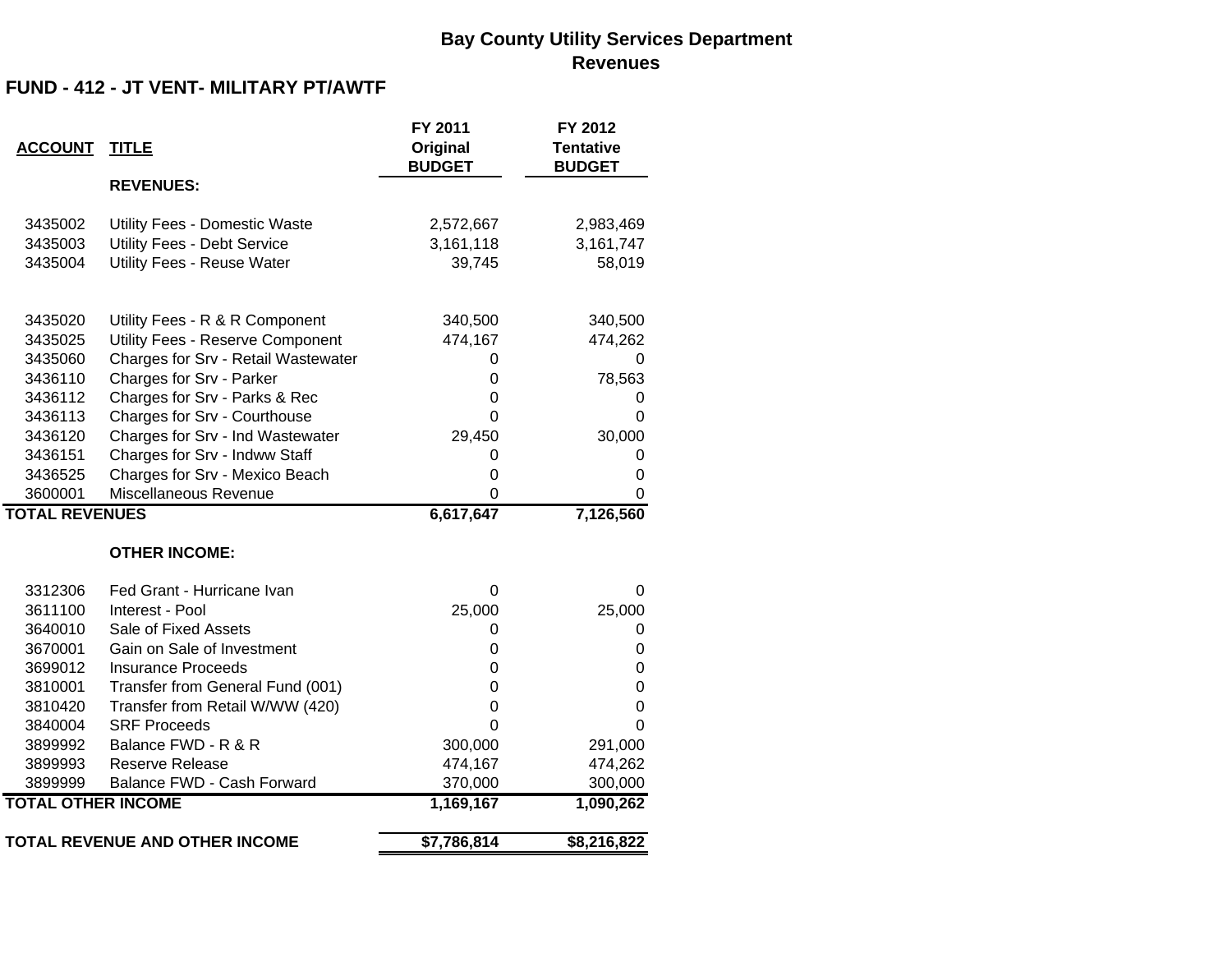$FUND - 420 - RETAIL WATER & WASTEWATER$ 

DEPT TOTAL - - TITLE NOT FOUND

| ORGANIZATION | <b>ACCOUNT</b><br>------ACCOUNT TITLE------ 2011 BUDGET      |             | 2012<br>APPROVED    |
|--------------|--------------------------------------------------------------|-------------|---------------------|
| 420          | 3343106                                                      | 0           | 0                   |
| 420          | ST GRANT-FLA ENTERPRISE<br>3343108                           | $\mathbf 0$ | $\mathbf 0$         |
|              | ST GRANT-FL ENTP/AFRL PRJ<br>TOTAL INTERGOVERNMENTAL REVENUE | $\mathbf 0$ | $\Omega$            |
| 420          | 3429014<br>CHRG FOR SRV-PLAN REV/ENG                         | 3,420       | 7,200               |
| 420          | 3433022                                                      | 738,097     | 1,671,948           |
| 420          | UTILITY FEE-RETAIL WATER<br>3433025                          | 17,765      | 38,360              |
| 420          | WATER FEES-METER<br>3433027                                  | 0           | 0                   |
| 420          | UTILITY FEES-TANKERS<br>3435005                              | 78,563      | $\mathbf 0$         |
| 420          | CHRGS FOR SRV-PARKER<br>3435007                              | 19,532      | 19,531              |
| 420          | CHRGS FOR SRV-MEX BCH<br>3435009                             | 3,045       | 3,045               |
| 420          | CHRGS FOR SRV-COURT HOUSE<br>3435010                         | 3,045       | 3,045               |
| 420          | CHRGS FOR SRV-PARKS&REC<br>3435030                           | 187,333     | 187,333             |
| 420          | UTILITY FEE-MEX BCH DEBT<br>3435031                          | 15,714      | 15,714              |
| 420          | UTILITY FEE-MEX BCH R&R<br>3435032                           | 28,100      | 28,100              |
| 420          | UTILITY FEE-MEX BCH RATE<br>3435040                          |             | 1,659,549 2,678,021 |
| 420          | UTILITY FEE-RETAIL SEWER<br>3435045                          | 155,442     | 131,184             |
| 420          | UTILITY FEE-WHLSLE/MEX BC<br>3435047                         | 589,653     | 582,395             |
| 420          | UTILITY FEE-WHLSLE/TYNDLL<br>3435049                         |             |                     |
|              | UTILITY FEE-R&R/TYNDALL                                      | 61,457      | 61,457              |
| 420          | 3435050<br>UTILITY FEE-TXS/TYNDALL                           | 12,479      | 12,479              |
| 420          | 3435052<br>UTILITY FEE-REUSE TYNDALL                         | 34,313      | 57,778              |
| 420          | 3435055<br>CAP RESERVATION/TYNDALL                           | 377,374     | 377,374             |
| 420          | 3435057<br>CHRGS FOR SRV-AWT STAFF                           |             | 870,453 848,178     |
| 420          | 3436100<br>CHRGS FOR SERVICE-WTR/SWR                         |             | 11,856 30,601       |
|              | TOTAL CHARGES FOR SERVICES                                   |             | 4,867,190 6,753,743 |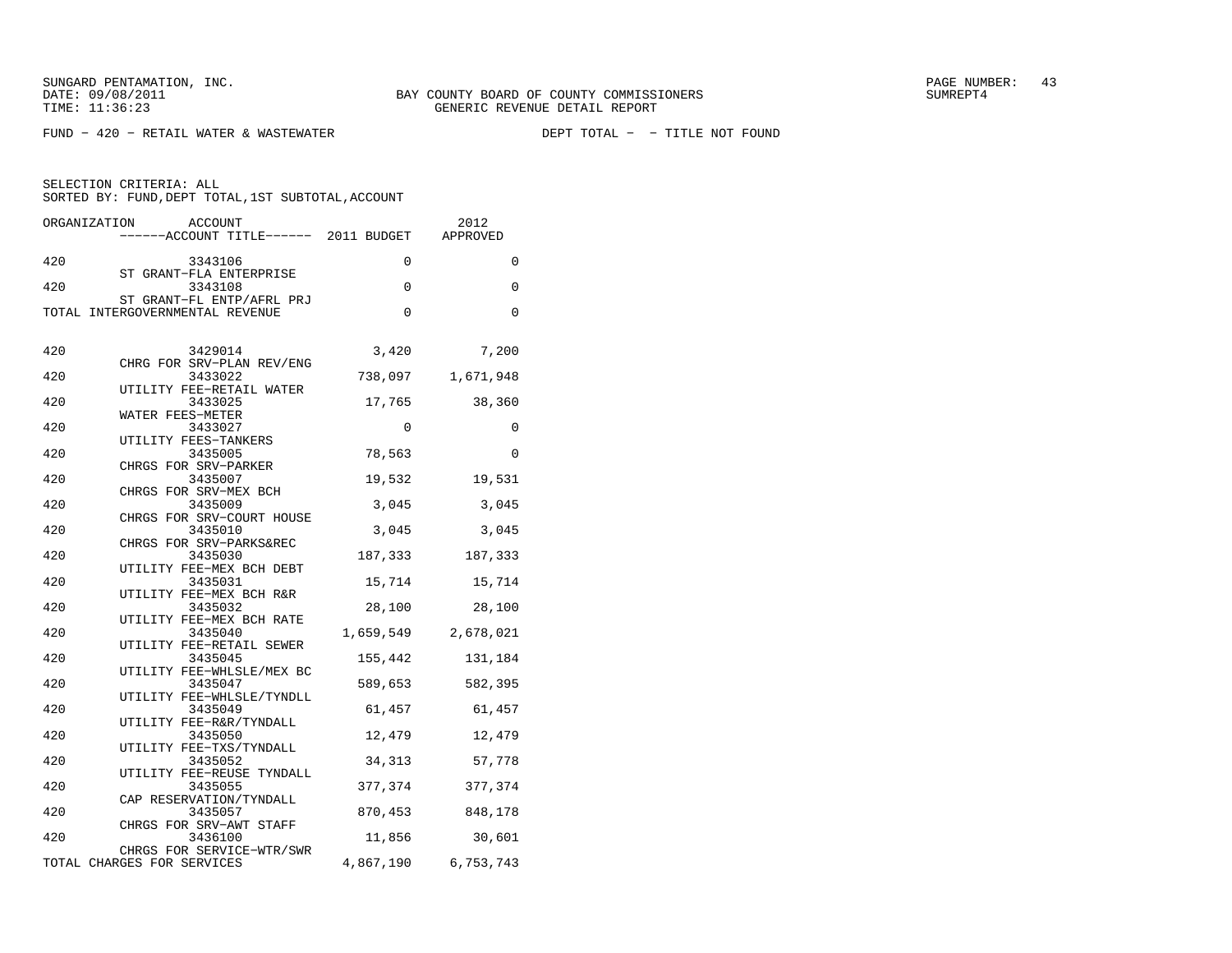SUNGARD PENTAMATION, INC.<br>
BAY COUNTY BOARD OF COUNTY COMMISSIONERS AND SUNREPT4 SUMREPT4

 $FUND - 420 - RETAIL WATER & WASTEWATER$ 

DEPT TOTAL - - TITLE NOT FOUND

| ORGANIZATION<br><b>ACCOUNT</b><br>------ACCOUNT TITLE------ 2011 BUDGET |             | 2012<br>APPROVED    |
|-------------------------------------------------------------------------|-------------|---------------------|
| 420<br>3631050                                                          | 0           | 0                   |
| R & M SEWER ESCROW<br>420<br>3660001                                    | 0           | 0                   |
| CONTRIBUTIONS-PRIVATE SRC<br>420<br>3660007                             | 0           | $\Omega$            |
| CONTRIB-OTHER GOVT UNITS<br>420<br>3699001                              | 190         | 4,580               |
| OTHER MISC REVENUE<br>420<br>3699005                                    | 14,820      | 21,000              |
| PENALTIES<br>TOTAL MISCELLANEOUS REVENUE                                | 15,010      | 25,580              |
| 420<br>3611100                                                          | 14,998      | 9,589               |
| INTEREST-POOL<br>420<br>3613005                                         | 0           | 0                   |
| UNREALZD GAIN/LOSS INVEST<br>TOTAL INTEREST EARNINGS                    | 14,998      | 9,589               |
|                                                                         |             |                     |
| 420<br>3632303<br>IMPACT FEES-WTR/RIVER CMP                             | 1,572       | 0                   |
| 420<br>3632304<br>IMPACT FEES-WTR/LAKE MRL                              | $\mathbf 0$ | $\Omega$            |
| 420<br>3632305<br>IMPACT FEES-WATER                                     | 44,547      | 28,245              |
| 420<br>3632307<br>IMPACT FEES-SEWER                                     | 52,062      | 95,000              |
| 420<br>3632308                                                          | 80,862      | 0                   |
| IMPACT FEES-SWR/RIVER CMP<br>420<br>3632309                             | $\Omega$    | $\Omega$            |
| IMPACT FEES-SWR/LAKE MRL<br>TOTAL SPECIAL ASSESSMENTS                   | 179,043     | 123,245             |
| 420<br>3810401                                                          | 0           | 0                   |
| TRNSF FRM WATER SYS (401)<br>420<br>3840010                             | 4,860,000   | 0                   |
| <b>BOND PROCEEDS</b><br>420<br>3897001                                  | 0           | $\Omega$            |
| CAPITAL CONTRIB-OTHER<br>420                                            | $\Omega$    |                     |
| 3899996<br>RESERVE RELEASE                                              |             | 0                   |
| 420<br>3899997<br>BAL FWD-IMPACT FEES                                   | $\mathbf 0$ | 0                   |
| 420<br>3899998<br>BALANCE FWD-BOND PROCEEDS                             | 0           | $\Omega$            |
| 420<br>3899999<br>BALANCE FWD-CASH FORWARD                              |             | 2,903,191 4,500,000 |
| TOTAL OTHER REVENUE SOURCES                                             | 7,763,191   | 4,500,000           |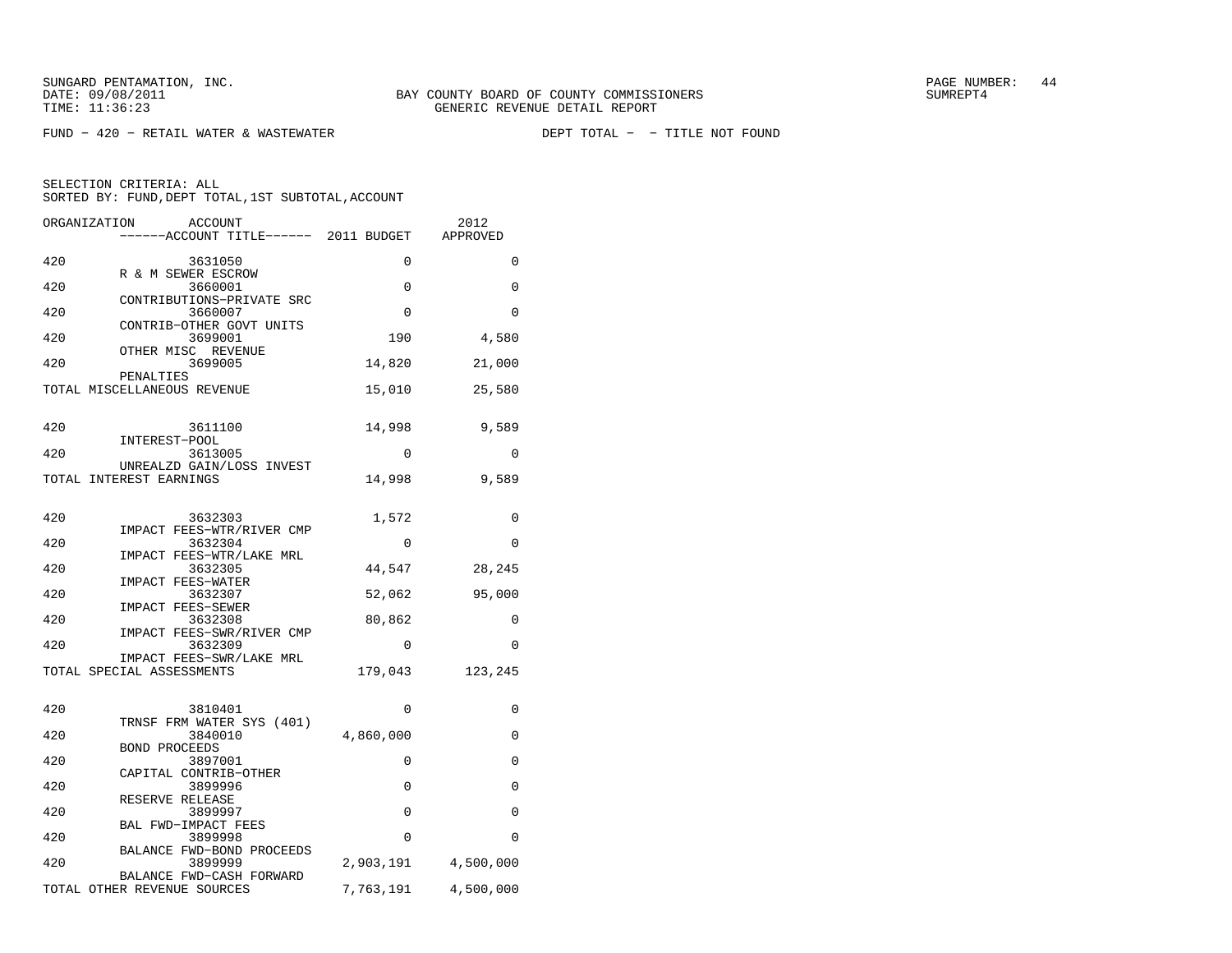FUND − 420 − RETAIL WATER & WASTEWATER DEPT TOTAL − − TITLE NOT FOUND

SELECTION CRITERIA: ALLSORTED BY: FUND, DEPT TOTAL, 1ST SUBTOTAL, ACCOUNT

ORGANIZATION ACCOUNT 2012 −−−−−−ACCOUNT TITLE−−−−−− 2011 BUDGET APPROVED TOTAL TITLE NOT FOUND 12,839,432 11,412,157 TOTAL RETAIL WATER & WASTEWATER 12,839,432 11,412,157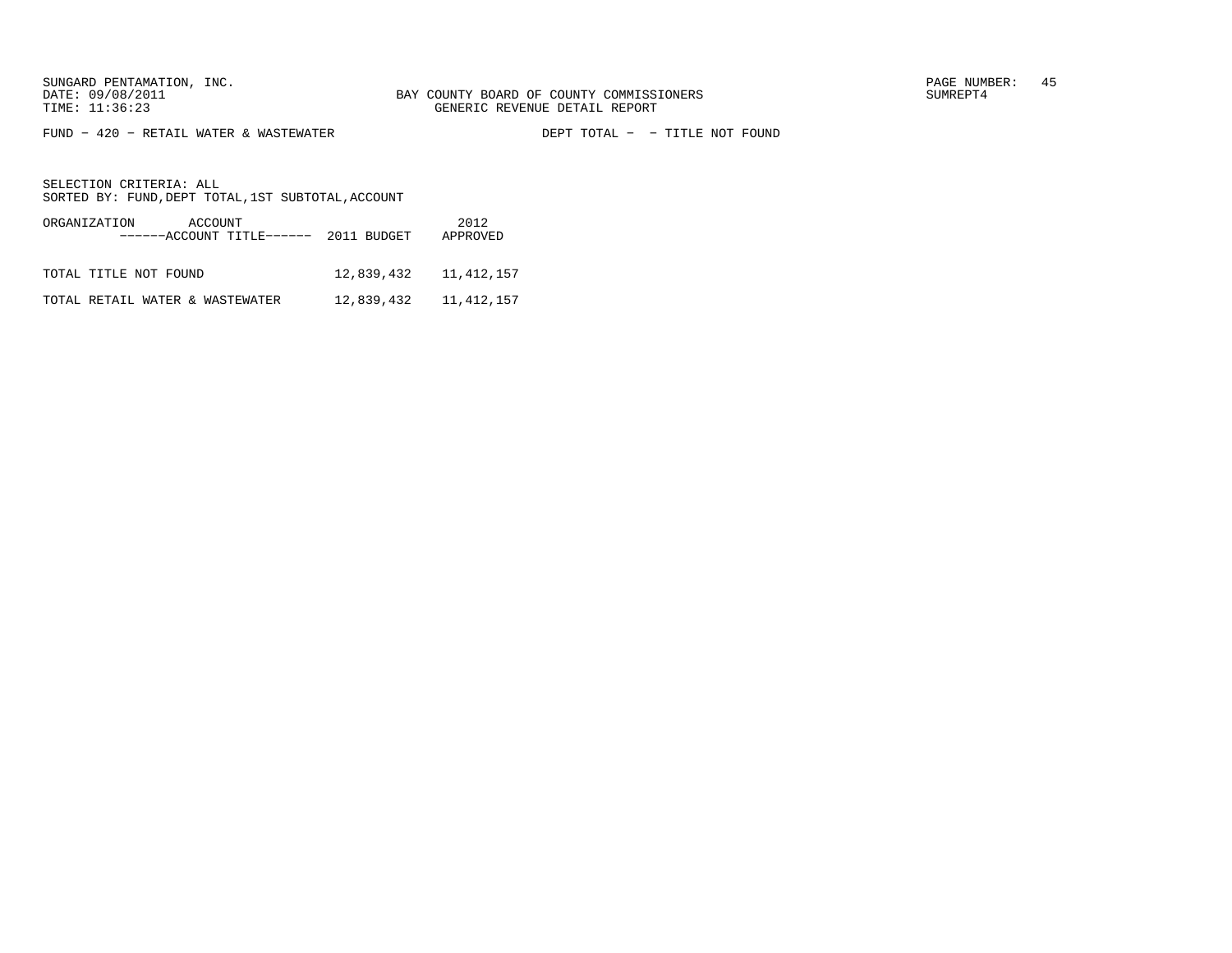$FUND - 422 - N BAY RETAIL WTR & WSTWTR$ 

|     | ORGANIZATION<br><b>ACCOUNT</b><br>------ACCOUNT TITLE------ 2011 BUDGET APPROVED |             | 2012        |
|-----|----------------------------------------------------------------------------------|-------------|-------------|
| 422 | 3429014                                                                          | 1,140       | $\mathbf 0$ |
| 422 | CHRG FOR SRV-PLAN REV/ENG<br>3433022                                             | 352,538     | $\mathbf 0$ |
| 422 | UTILITY FEE-RETAIL WATER<br>3433025                                              | 6,270       | $\Omega$    |
| 422 | WATER FEES-METER<br>3435040                                                      | 39,353      | 0           |
| 422 | UTILITY FEE-RETAIL SEWER<br>3436100                                              | 12,825      | $\Omega$    |
|     | CHRGS FOR SERVICE-WTR/SWR<br>TOTAL CHARGES FOR SERVICES                          | 412,126     | 0           |
| 422 | 3699001                                                                          | 188         | 0           |
| 422 | OTHER MISC REVENUE<br>3699005                                                    | 8,835       | 0           |
|     | PENALTIES<br>TOTAL MISCELLANEOUS REVENUE                                         | 9,023       | 0           |
| 422 | 3611100                                                                          | 0           | 0           |
| 422 | INTEREST-POOL<br>3613005                                                         | 0           | 0           |
|     | UNREALZD GAIN/LOSS INVEST<br>TOTAL INTEREST EARNINGS                             | $\mathbf 0$ | 0           |
| 422 | 3632304                                                                          | 3,563       | 0           |
| 422 | IMPACT FEES-WTR/LAKE MRL<br>3632305                                              | 17,813      | 0           |
| 422 | IMPACT FEES-WATER<br>3632307                                                     | 427,500     | 0           |
| 422 | IMPACT FEES-SEWER<br>3632309                                                     | 0           | 0           |
|     | IMPACT FEES-SWR/LAKE MRL<br>TOTAL SPECIAL ASSESSMENTS                            | 448,876     | 0           |
|     |                                                                                  |             |             |
| 422 | 3840005<br>LOAN PROCEEDS                                                         | 0           | 0           |
| 422 | 3840010<br><b>BOND PROCEEDS</b>                                                  | 0           | 0           |
| 422 | 3897001<br>CAPITAL CONTRIB-OTHER                                                 | 0           | 0           |
| 422 | 3899999                                                                          | 4,496,827   | 0           |
|     | BALANCE FWD-CASH FORWARD<br>TOTAL OTHER REVENUE SOURCES                          | 4,496,827   | 0           |
|     | TOTAL TITLE NOT FOUND                                                            | 5,366,852   | 0           |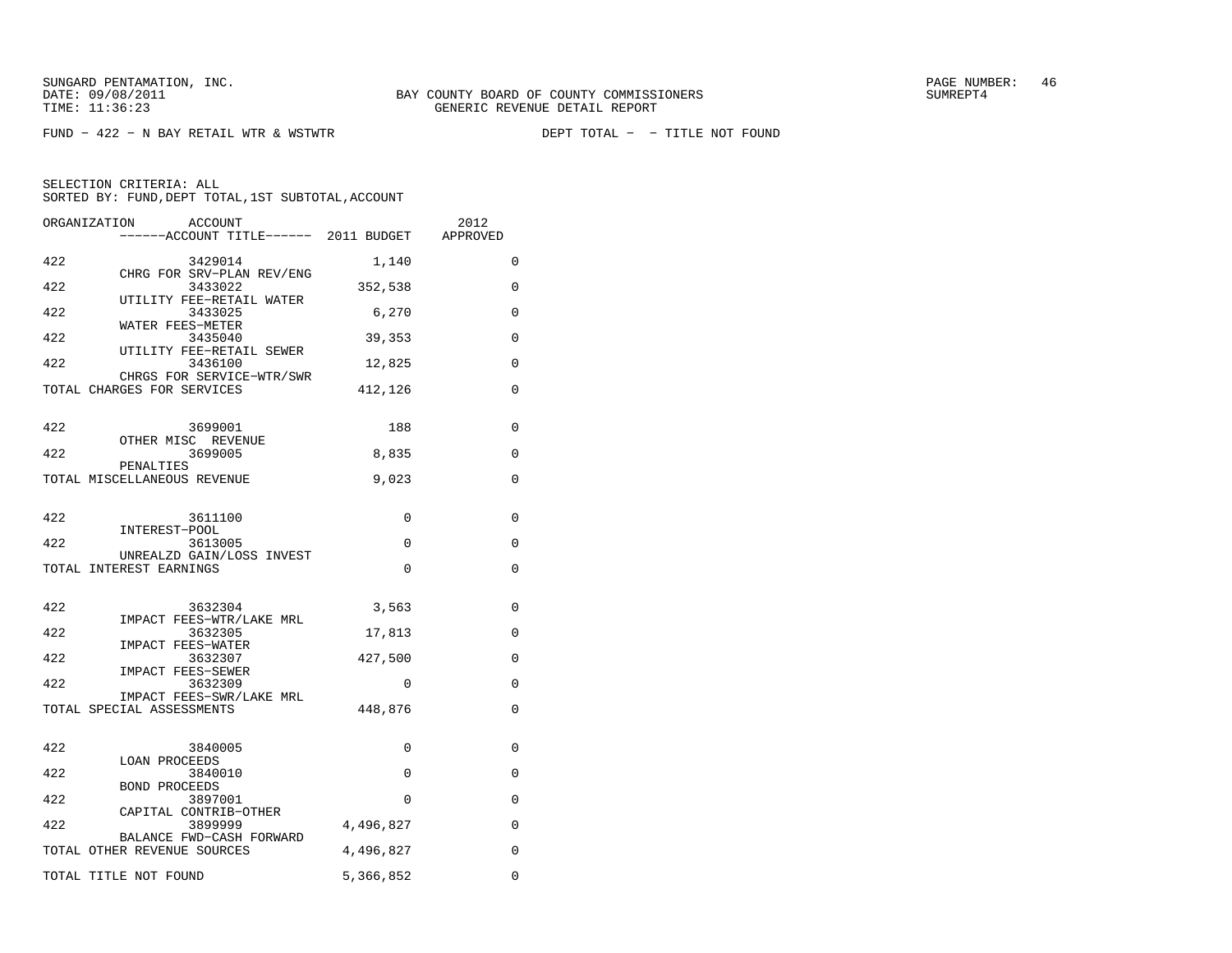FUND  $-$  422  $-$  N BAY RETAIL WTR & WSTWTR

DEPT TOTAL - - TITLE NOT FOUND

SELECTION CRITERIA: ALLSORTED BY: FUND, DEPT TOTAL, 1ST SUBTOTAL, ACCOUNT

| ORGANIZATION | ACCOUNT |                                   |  | 2012     |
|--------------|---------|-----------------------------------|--|----------|
|              |         | $---ACCOVINT TITLE---2011 BUDGET$ |  | APPROVED |
|              |         |                                   |  |          |

TOTAL N BAY RETAIL WTR & WSTWTR 5,366,852 0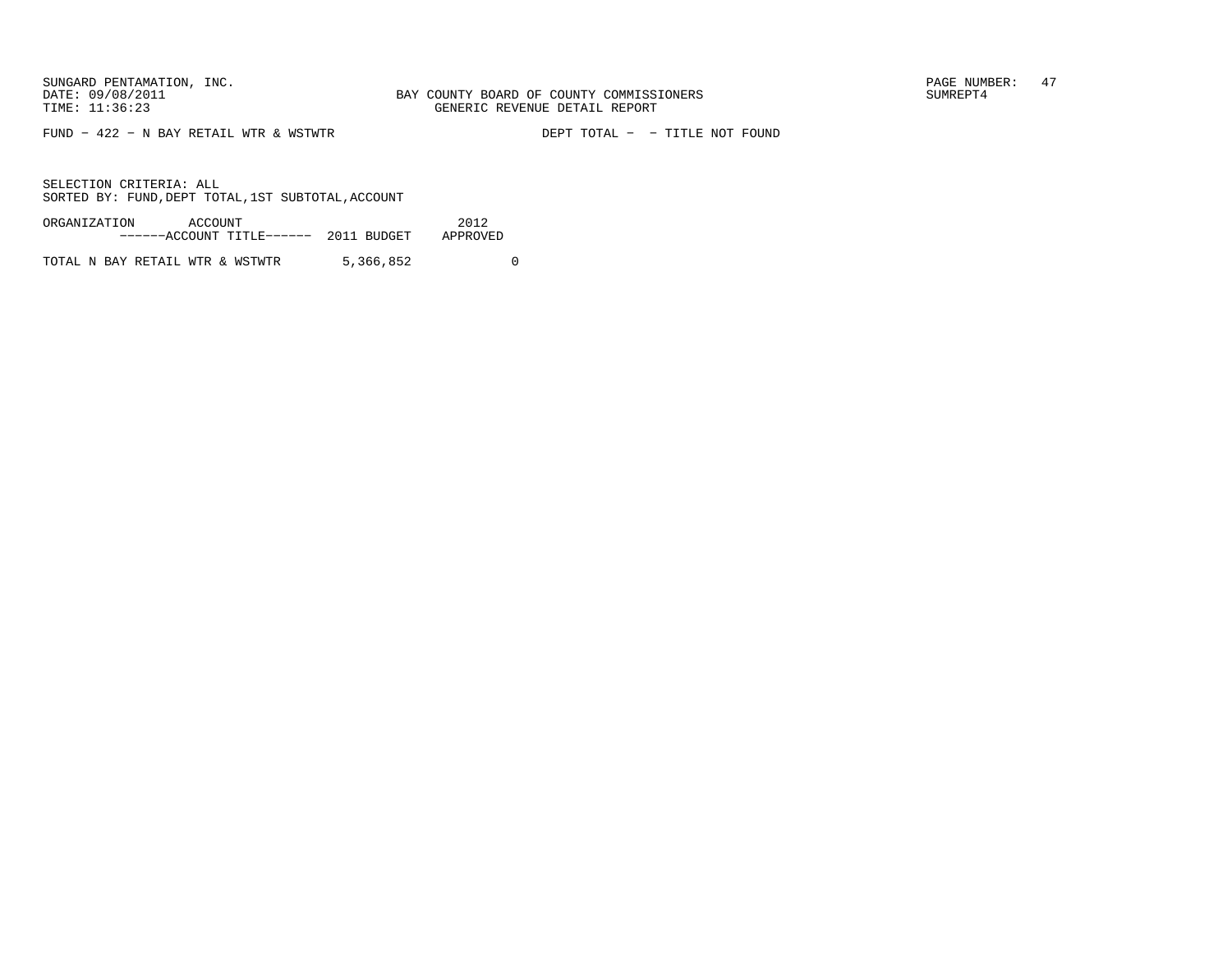$FUND - 424 - CEDAR GRV-RETAIL WTR & WW$ 

|     | ORGANIZATION<br>ACCOUNT<br>------ACCOUNT TITLE------ 2011 BUDGET APPROVED |           | 2012     |
|-----|---------------------------------------------------------------------------|-----------|----------|
| 424 | 3429014                                                                   | 1,140     | 0        |
| 424 | CHRG FOR SRV-PLAN REV/ENG<br>3433022                                      | 698,044   | 0        |
| 424 | UTILITY FEE-RETAIL WATER<br>3433025                                       | 5,434     | 0        |
| 424 | WATER FEES-METER<br>3435040                                               | 904,677   | 0        |
|     | UTILITY FEE-RETAIL SEWER                                                  |           |          |
| 424 | 3436100<br>CHRGS FOR SERVICE-WTR/SWR                                      | 5,301     | 0        |
|     | TOTAL CHARGES FOR SERVICES                                                | 1,614,596 | 0        |
| 424 | 3699001                                                                   | 190       | 0        |
| 424 | OTHER MISC REVENUE<br>3699005                                             | $\Omega$  | 0        |
|     | PENALTIES                                                                 |           |          |
|     | TOTAL MISCELLANEOUS REVENUE                                               | 190       | 0        |
| 424 | 3611100                                                                   | 2,092     | 0        |
| 424 | INTEREST-POOL<br>3613005                                                  | 0         | 0        |
|     | UNREALZD GAIN/LOSS INVEST<br>TOTAL INTEREST EARNINGS                      | 2,092     | 0        |
|     |                                                                           |           |          |
| 424 | 3632305<br>IMPACT FEES-WATER                                              | 13,626    | 0        |
| 424 | 3632307                                                                   | 33,231    | 0        |
|     | IMPACT FEES-SEWER<br>TOTAL SPECIAL ASSESSMENTS                            | 46,857    | $\Omega$ |
|     |                                                                           |           |          |
| 424 | 3810382<br>TRNSF FRM CEDAR GRV SWR                                        | 0         | 0        |
| 424 | 3840010                                                                   | 0         | 0        |
| 424 | BOND PROCEEDS<br>3899999                                                  | 700,000   | 0        |
|     | BALANCE FWD-CASH FORWARD<br>TOTAL OTHER REVENUE SOURCES                   | 700,000   | 0        |
|     | TOTAL TITLE NOT FOUND                                                     | 2,363,735 | 0        |
|     | TOTAL CEDAR GRV-RETAIL WTR & WW                                           | 2,363,735 | $\Omega$ |
|     |                                                                           |           |          |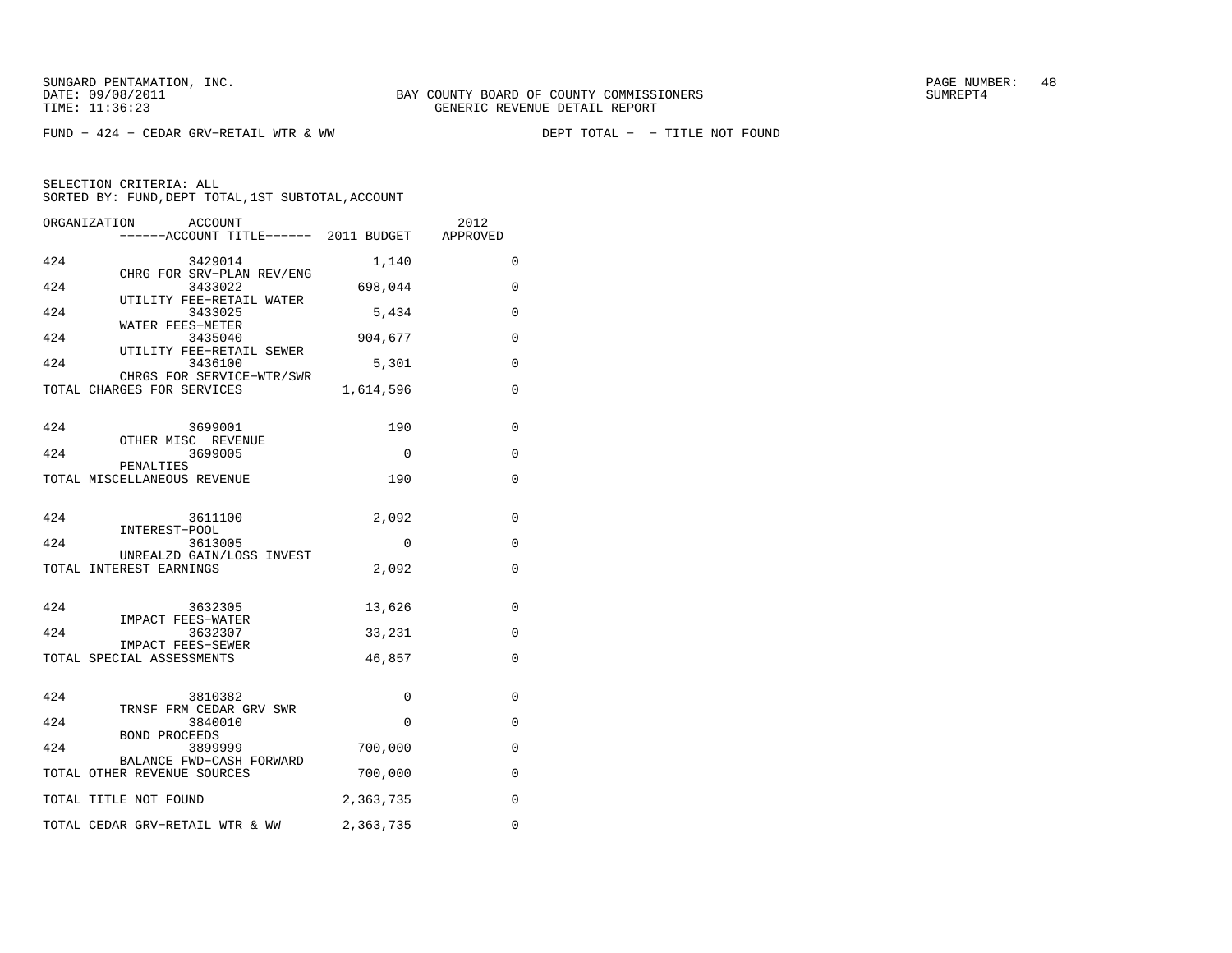FUND − 425 − INDUSTRIAL WASTEWATER

DEPT TOTAL - - TITLE NOT FOUND

| ORGANIZATION ACCOUNT        | ------ACCOUNT TITLE------ 2011 BUDGET APPROVED |             | 2012                |
|-----------------------------|------------------------------------------------|-------------|---------------------|
| 425                         | 3412001                                        | $\mathbf 0$ | $\mathbf{0}$        |
| 425                         | CHRGS FOR SERVICE<br>3435501                   | $\Omega$    | $\Omega$            |
| 425                         | CHRGS FOR SRV-3% ADMIN<br>3435505              |             | 8,467,840 8,467,840 |
| 425                         | CHRGS FOR SRV-STONE<br>3435512                 |             | 821, 114 821, 114   |
| TOTAL CHARGES FOR SERVICES  | CHRGS FOR SRV-ARIZONA CHM                      |             | 9,288,954 9,288,954 |
| 425                         | 3640010                                        | $\mathbf 0$ |                     |
|                             | SALE OF FIXED ASSETS                           |             | 0                   |
| TOTAL MISCELLANEOUS REVENUE |                                                | $\Omega$    | $\mathbf{0}$        |
| 425                         | 3611100                                        | $\Omega$    | $\Omega$            |
| 425                         | INTEREST-POOL<br>3613005                       | 0           | 0                   |
| TOTAL INTEREST EARNINGS     | UNREALZD GAIN/LOSS INVEST                      | $\Omega$    | $\Omega$            |
|                             |                                                |             |                     |
| 425                         | 3899999<br>BALANCE FWD-CASH FORWARD            | 3,100,000   | 3,100,000           |
| TOTAL OTHER REVENUE SOURCES |                                                | 3,100,000   | 3,100,000           |
| TOTAL TITLE NOT FOUND       |                                                | 12,388,954  | 12,388,954          |
| TOTAL INDUSTRIAL WASTEWATER |                                                | 12,388,954  | 12,388,954          |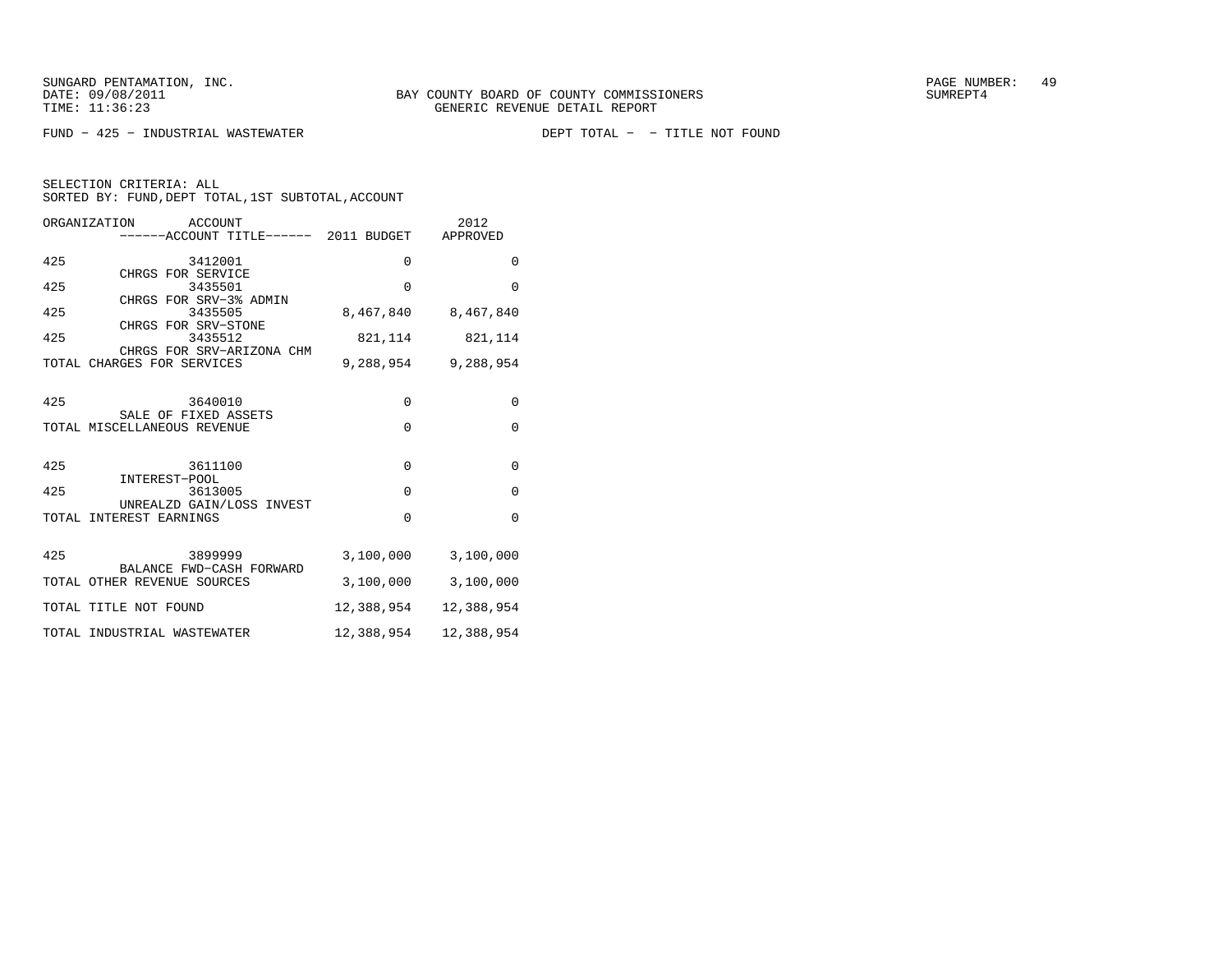FUND − 430 − SOLID WASTE FUND DEPT TOTAL − − TITLE NOT FOUND

| SELECTION CRITERIA: ALL | SORTED BY: FUND, DEPT TOTAL, 1ST SUBTOTAL, ACCOUNT |      |
|-------------------------|----------------------------------------------------|------|
| ORGANIZATION            | ACCOUNT                                            | 2012 |

|     | ------ACCOUNT TITLE------ 2011 BUDGET                       |            | APPROVED            |
|-----|-------------------------------------------------------------|------------|---------------------|
| 430 | 3290010<br>LICENSE & PERMIT/SOLID WS                        | 2,500      | 2,500               |
|     | TOTAL LICENSES AND PERMITS                                  | 2,500      | 2,500               |
| 430 | 3312306<br>FED GRANT-HURRICANE IVAN                         | 0          | 0                   |
| 430 | 3343410<br>ST GRANT-SM CAP GENERATOR                        | $\Omega$   | $\Omega$            |
|     | TOTAL INTERGOVERNMENTAL REVENUE                             | 0          | 0                   |
| 430 | 3434005<br>FEES-OUT OF COUNTY                               | 544,100    | 950,000             |
| 430 | 3434010<br>FEES-TIPPING                                     | 8,326,007  | 7,730,707           |
| 430 | 3434015<br>INCINERATOR-SPECIALTY WST                        | 1,493,850  | 763,557             |
| 430 | 3434505<br>CHRGS-FL POWER ENRGY SALE                        | 0          | $\Omega$            |
| 430 | 3434510<br>CHRGS-FL POWER CAPACITY                          | 0          | 0                   |
| 430 | 3434515<br>CHRGS-ELECTRICITY SALES                          |            | 4,550,463 4,628,400 |
| 430 | 3437005<br>CHRGS FOR SRV-METAL EXTRC                        | 250,000    | 513,000             |
|     | TOTAL CHARGES FOR SERVICES                                  | 15,164,420 | 14,585,664          |
| 430 | 3620002                                                     | 0          | 0                   |
| 430 | LEASE-CITY TRNSF STATION<br>3640010<br>SALE OF FIXED ASSETS | 0          | 1,500               |
| 430 | 3659010<br>SALE OF SURPLUS OR SCRAP                         | 239,200    | 35,000              |
| 430 | 3660001<br>CONTRIBUTIONS-PRIVATE SRC                        | 315,000    | 315,000             |
| 430 | 3670001<br>GAIN/LOSS ON SALE INVSTMT                        | 0          | 0                   |
| 430 | 3699001<br>OTHER MISC REVENUE                               | 4,806      | 1,000               |
| 430 | 3699005<br>PENALTIES                                        | 45,000     | 45,000              |
| 430 | 3699012<br>INSURANCE PROCEEDS                               | $\Omega$   | $\Omega$            |
|     | TOTAL MISCELLANEOUS REVENUE                                 | 604,006    | 397,500             |
| 430 | 3611100<br>INTEREST-POOL                                    | 300,269    | 300,267             |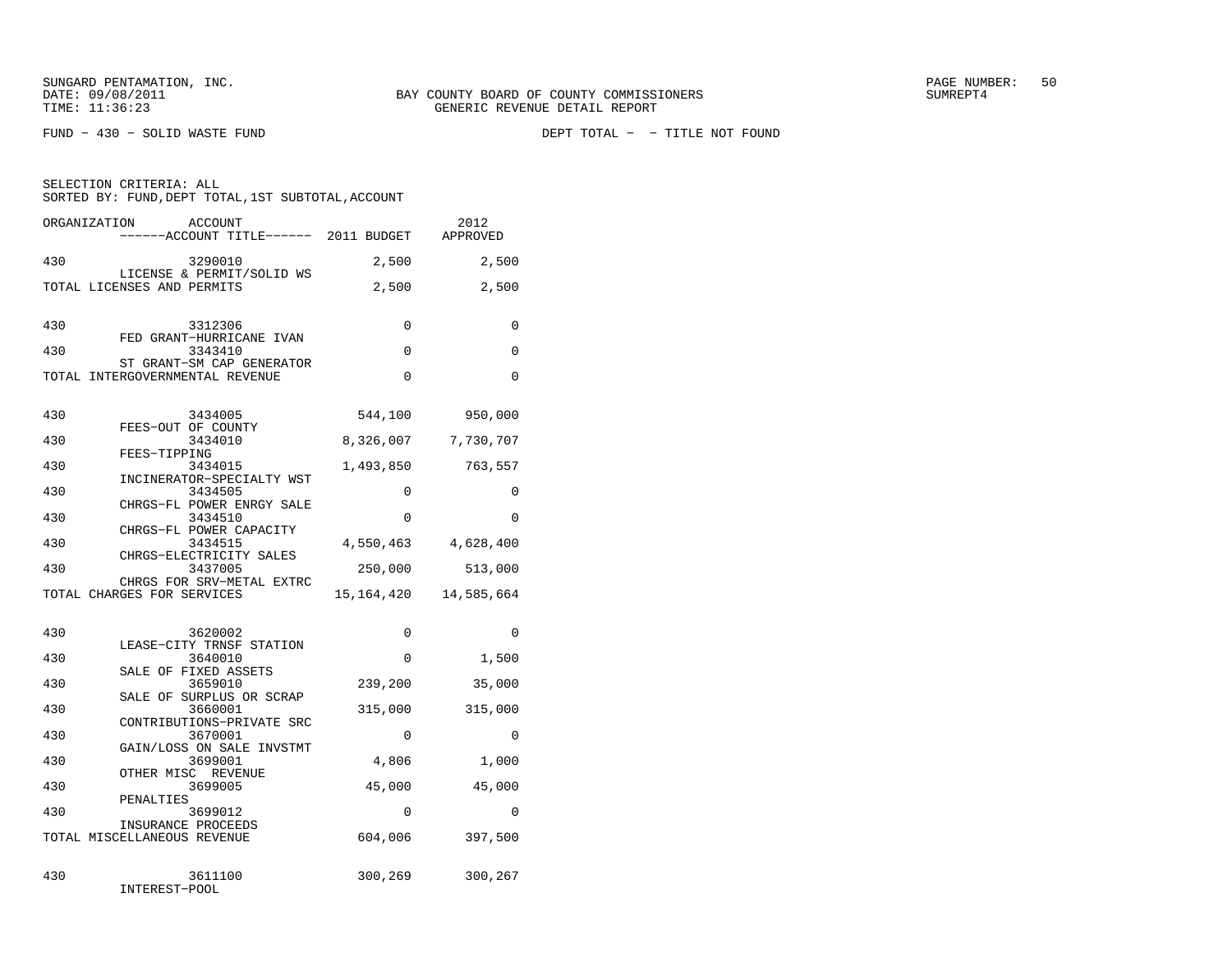FUND − 430 − SOLID WASTE FUND DEPT TOTAL − − TITLE NOT FOUND

|       | ORGANIZATION<br>ACCOUNT<br>-----ACCOUNT TITLE------  | 2011<br><b>BUDGET</b> | 2012<br>APPROVED |
|-------|------------------------------------------------------|-----------------------|------------------|
| 430   | 3613005                                              | $\Omega$              | 0                |
|       | UNREALZD GAIN/LOSS INVEST<br>TOTAL INTEREST EARNINGS | 300,269               | 300,267          |
|       |                                                      |                       |                  |
| 430   | 3899995<br>RESERVE RELEASE-CASH FWD                  | 0                     | $\Omega$         |
| 430   | 3899999                                              | 5,900,000             | 690,000          |
| TOTAL | BALANCE FWD-CASH FORWARD<br>OTHER REVENUE SOURCES    | 5,900,000             | 690,000          |
|       | TOTAL TITLE NOT FOUND                                | 21,971,195            | 15,975,931       |
| TOTAL | SOLID WASTE FUND                                     | 21,971,195            | 15,975,931       |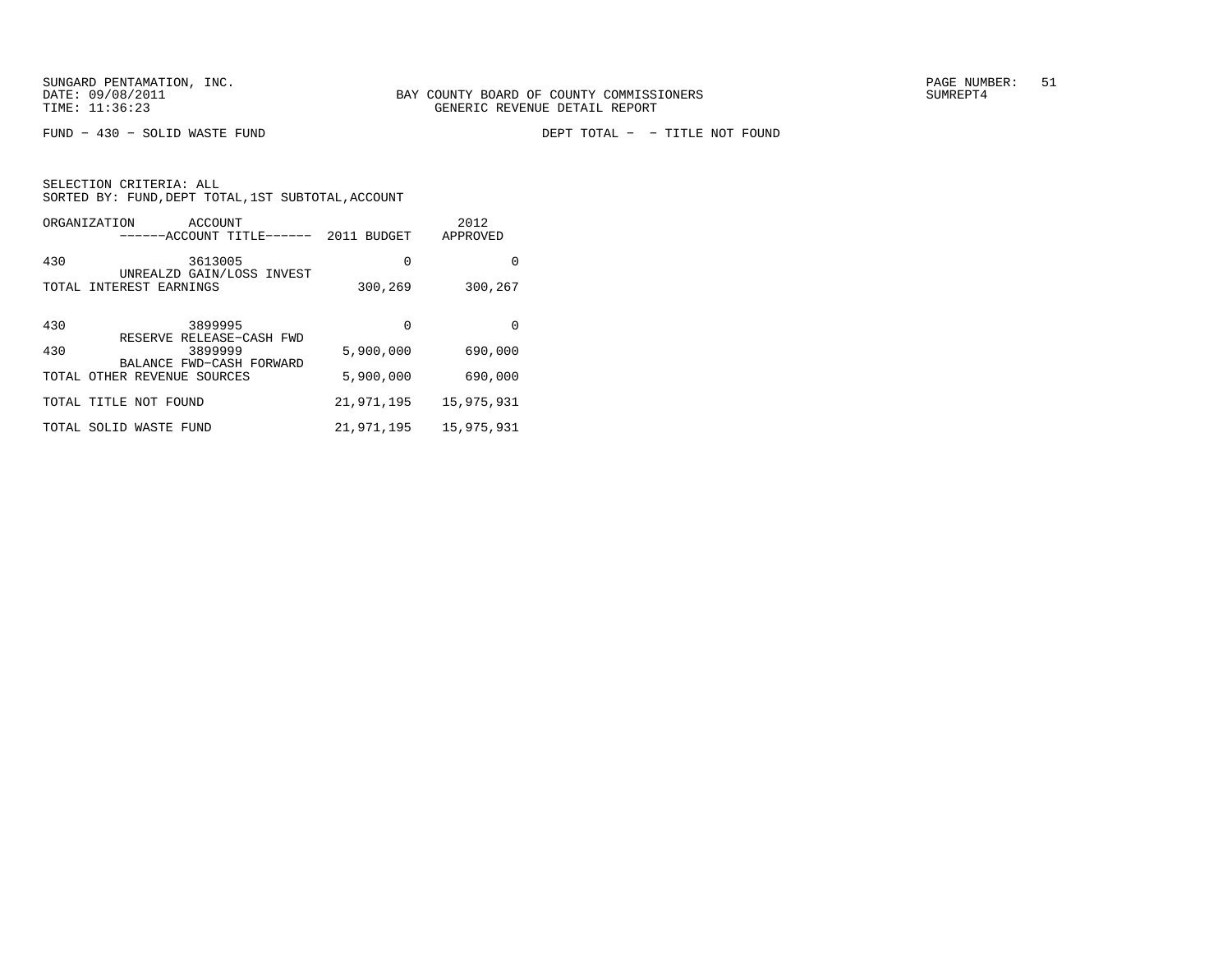| ORGANIZATION | <b>ACCOUNT</b><br>------ACCOUNT TITLE------ 2011 BUDGET |          | 2012<br>APPROVED |
|--------------|---------------------------------------------------------|----------|------------------|
| 440          | 3210001                                                 | 25,000   | 25,750           |
| 440          | LICENSES-PROF/OCCUPATIONL<br>3220001                    | 800,000  | 816,000          |
| 440          | BUILDING PERMITS<br>3220020                             | 0        | $\Omega$         |
| 440          | BLDG INSPECTION-PCB<br>3220021                          | 12,000   | 12,600           |
| 440          | BLDG INSPECTION-LYNN HVN<br>3290015                     | 0        | 0                |
| 440          | <b>BEACH PERMITS</b><br>3290017                         | 0        | $\Omega$         |
|              | PLAN/SITE REVIEW FEE                                    |          |                  |
|              | TOTAL LICENSES AND PERMITS                              | 837,000  | 854,350          |
| 440          | 3413000                                                 | 24,893   | 25,641           |
| 440          | CHRGS ADMIN FEES<br>3425005                             | 50,000   | 52,500           |
| 440          | FEES-FIRE INSPECTIONS<br>3429019                        | 10,000   | 10,200           |
| 440          | CHRG FOR SRV-PLAN REV PCB<br>3429020                    | 5,000    | 5,100            |
|              | CHRG FOR SRV-PLAN REV-L H                               |          |                  |
| 440          | 3490001<br>OTHER CHARGES FOR SERVICE                    | 0        | $\Omega$         |
|              | TOTAL CHARGES FOR SERVICES                              | 89,893   | 93,441           |
| 440          | 3540005                                                 | 500      | 516              |
|              | FINES-CODE ENFORCEMENT                                  |          |                  |
|              | TOTAL FINES & FORFEITS                                  | 500      | 516              |
| 440          | 3640010                                                 | 0        | $\mathbf 0$      |
| 440          | SALE OF FIXED ASSETS<br>3699001                         | 0        | 0                |
| 440          | OTHER MISC REVENUE<br>3699012                           | $\Omega$ | $\Omega$         |
| 440          | INSURANCE PROCEEDS<br>3699022                           | 1,500    | 1,515            |
|              | DPR SURCHARGE RETAINED<br>TOTAL MISCELLANEOUS REVENUE   | 1,500    | 1,515            |
|              |                                                         |          |                  |
| 440          | 3611100<br>INTEREST-POOL                                | 40,001   | 42,000           |
| 440          | 3611120                                                 | 170,500  | 134,465          |
| 440          | INTEREST-NOTES RECEIVABLE<br>3613005                    | 0        | 0                |
|              | UNREALZD GAIN/LOSS INVEST                               |          |                  |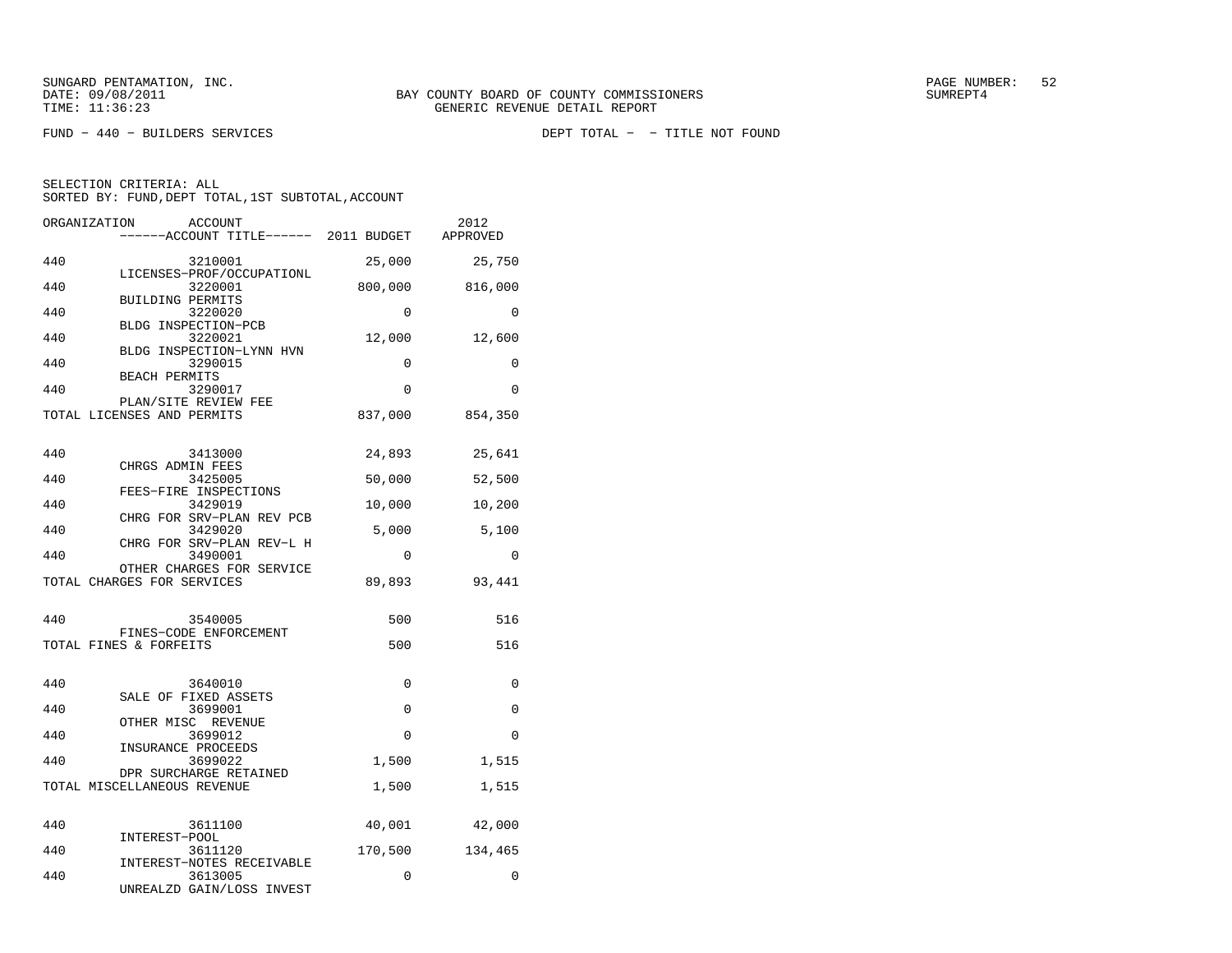FUND − 440 − BUILDERS SERVICES DEPT TOTAL − − TITLE NOT FOUND

|       | ORGANIZATION<br>ACCOUNT<br>-----ACCOUNT TITLE------               | 2011 BUDGET | 2012<br>APPROVED |
|-------|-------------------------------------------------------------------|-------------|------------------|
|       | TOTAL INTEREST EARNINGS                                           | 210,501     | 176,465          |
| 440   | 3810001<br>TRNSF FRM GENERAL FD(001)                              | $\Omega$    | 50,000           |
| 440   | 3810401                                                           | 526,400     | $\Omega$         |
| 440   | TRNSF FRM WATER SYS (401)<br>3810501<br>TRNSF FRM INTRNL SVC(501) | $\Omega$    | $\Omega$         |
| 440   | 3899999                                                           | 3,200,000   | 3,191,935        |
| TOTAL | BALANCE FWD-CASH FORWARD<br>OTHER REVENUE SOURCES                 | 3,726,400   | 3, 241, 935      |
|       | TOTAL TITLE NOT FOUND                                             | 4,865,794   | 4,368,222        |
|       | TOTAL BUILDERS SERVICES                                           | 4,865,794   | 4,368,222        |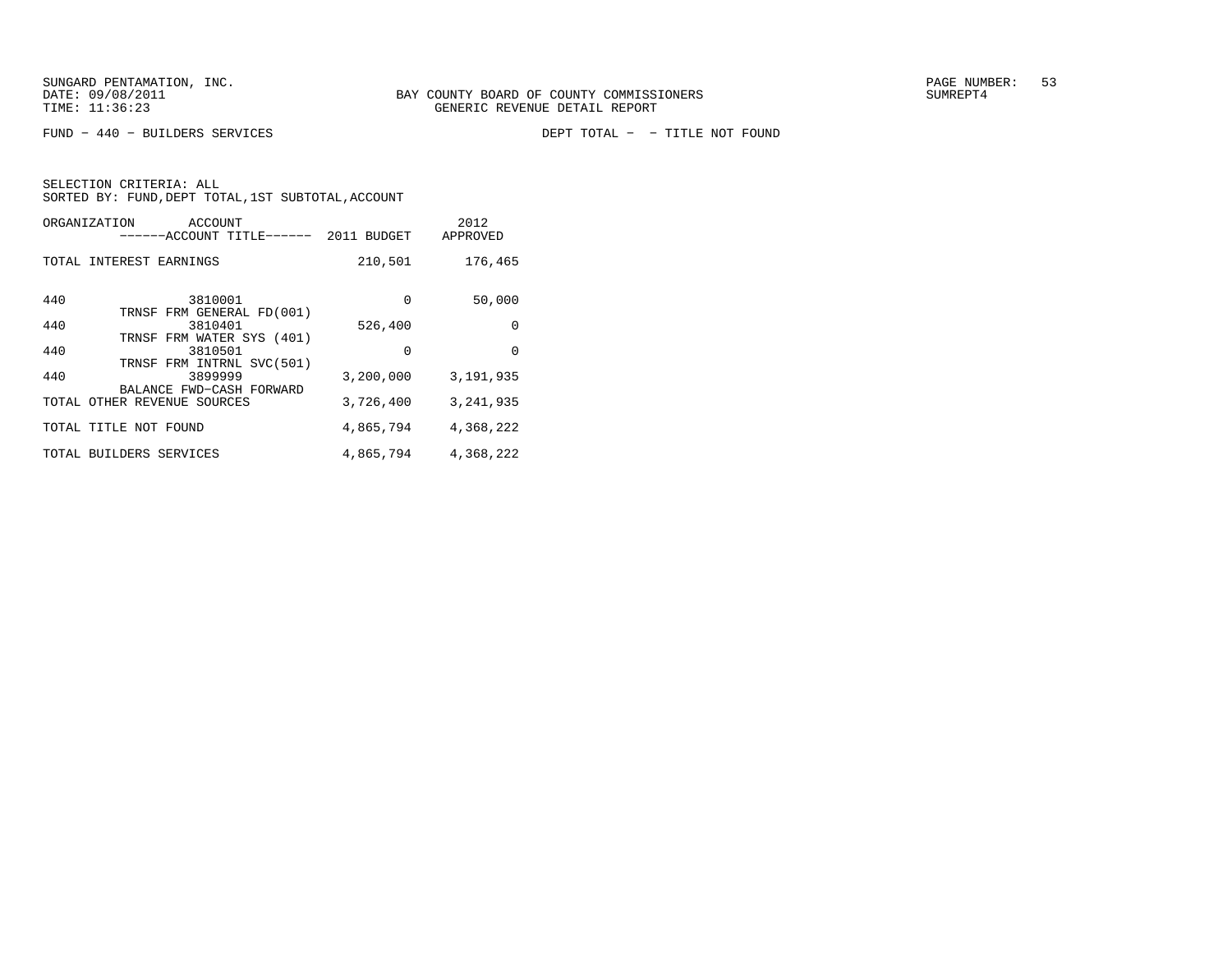FUND − 501 − INTERNAL SERVICE FUND DEPT TOTAL − − TITLE NOT FOUND

SELECTION CRITERIA: ALL

SORTED BY: FUND, DEPT TOTAL, 1ST SUBTOTAL, ACCOUNT

| ORGANIZATION<br><b>ACCOUNT</b>                             | ----ACCOUNT TITLE------ 2011 BUDGET |                         | 2012<br>APPROVED |
|------------------------------------------------------------|-------------------------------------|-------------------------|------------------|
| 501<br>3412005<br>SALE OF GAS-DEPARTMENTS                  |                                     | 1,143,300               | 1,297,800        |
| 501<br>3412010<br>SALE OF GAS-OUTSIDE AGNY                 |                                     | 1,984,500               | 2,352,000        |
| 501<br>3412015<br>SALE OF PARTS-DEPARTMENTS                |                                     | 0                       | $\Omega$         |
| 501<br>3412020<br>CHRGS FOR SRV-PURCHASING                 |                                     | 113,045                 | 128,249          |
| 501<br>3412025<br>OTHER INTERNAL SERVICES                  |                                     | 5,000                   | 5,000            |
| 501<br>3412030<br>CHRGS FOR SRV-MECH MAINT                 |                                     | $\Omega$                | $\Omega$         |
| 3412035<br>501<br>CHRGS FOR SRV-FACILITY MN                |                                     | 1,123,494               | 1,129,513        |
| 501<br>3412040<br>CHRGS FOR SRV-POSTAGE                    |                                     | 1,500                   | 1,500            |
| 501<br>3412550<br>CHRGS FOR SRV-LAB                        |                                     | 0                       | $\mathbf 0$      |
| 501<br>3412553<br>LAB CHRGS-TRANSPORTATION                 |                                     | $\mathbf 0$             | 0                |
| 501<br>3412555<br>LAB CHRGS-WATER SYSTEM<br>501<br>3412557 |                                     | $\mathbf 0$<br>$\Omega$ | 0<br>0           |
| LAB CHRGS-RETAIL WTR/WW<br>501<br>3412560                  |                                     | 0                       | 0                |
| LAB CHRGS-AWT<br>3412565<br>501                            |                                     | $\Omega$                | $\Omega$         |
| LAB CHRGS-SOLID WASTE<br>501<br>3412570                    |                                     | $\Omega$                | 0                |
| LAB CHRGS-INDUSTRIAL WSTE<br>501<br>3412580                |                                     | $\Omega$                | $\Omega$         |
| LAB CHRGS-GENERAL FUND<br>501<br>3412599                   |                                     | 0                       | 0                |
| LAB CHRGS-OUTSIDE USERS<br>3419002<br>501                  |                                     | 5,500                   | 5,843            |
| COPIES<br>TOTAL CHARGES FOR SERVICES                       |                                     | 4,376,339               | 4,919,905        |
| 501<br>3640010                                             |                                     | 0                       | 0                |
| SALE OF FIXED ASSETS<br>3659010<br>501                     |                                     | $\Omega$                | $\Omega$         |
| SALE OF SURPLUS OR SCRAP<br>501<br>3699012                 |                                     | 0                       | 0                |
| INSURANCE PROCEEDS<br>TOTAL MISCELLANEOUS REVENUE          |                                     | 0                       | $\mathbf 0$      |
| 501<br>3611100<br>INTEREST-POOL                            |                                     | 3,200                   | 2,395            |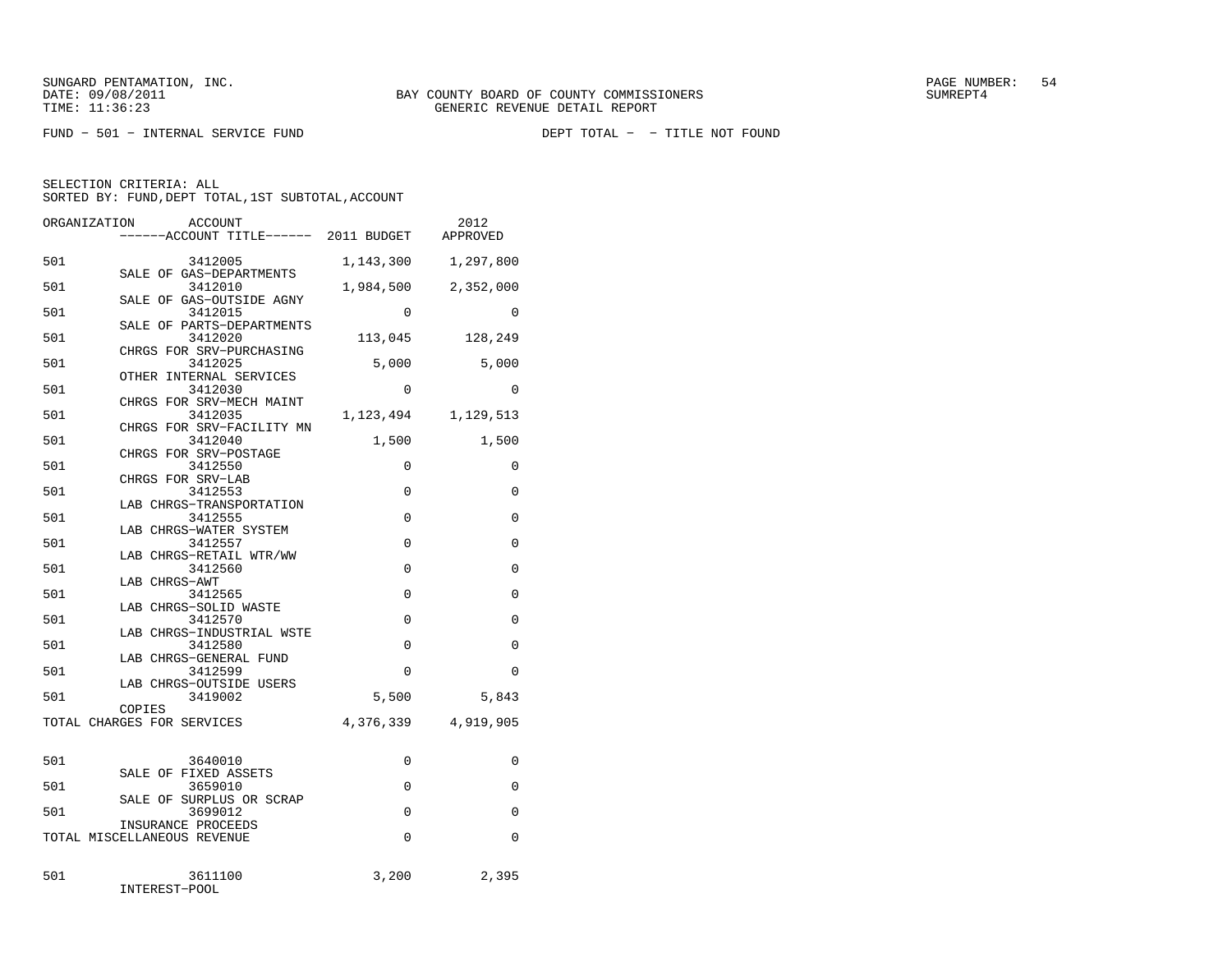FUND - 501 - INTERNAL SERVICE FUND

DEPT TOTAL - - TITLE NOT FOUND

|       | ORGANIZATION<br>ACCOUNT<br>------ACCOUNT TITLE------                                            | 2011<br><b>BUDGET</b> | 2012<br>APPROVED |
|-------|-------------------------------------------------------------------------------------------------|-----------------------|------------------|
| 501   | 3613005                                                                                         | 0                     | 0                |
| TOTAL | UNREALZD GAIN/LOSS INVEST<br>INTEREST EARNINGS                                                  | 3,200                 | 2,395            |
|       |                                                                                                 |                       |                  |
| 501   | 3810001                                                                                         | $\Omega$              | $\Omega$         |
| 501   | TRNSF FRM GENERAL FD(001)<br>3899999<br>BALANCE FWD-CASH FORWARD<br>TOTAL OTHER REVENUE SOURCES | 29,479                | 93,000           |
|       |                                                                                                 | 29,479                | 93,000           |
|       | TOTAL TITLE NOT FOUND                                                                           | 4,409,018             | 5,015,300        |
| TOTAL | INTERNAL SERVICE<br>FUND                                                                        | 4,409,018             | 5,015,300        |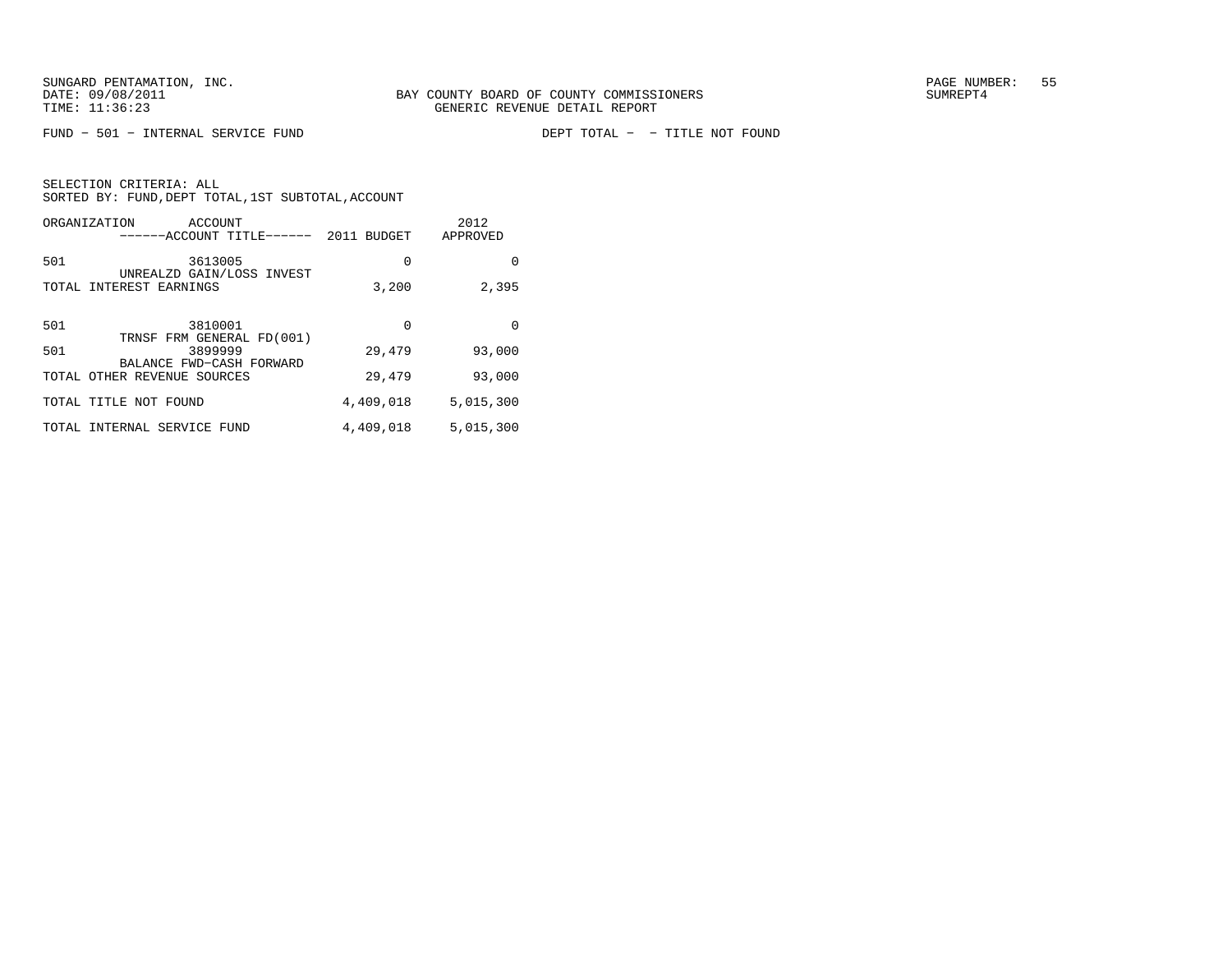FUND - 505 - WORKERS COMPENSATION

DEPT TOTAL - - TITLE NOT FOUND

|     | ORGANIZATION<br>ACCOUNT<br>------ACCOUNT TITLE------ 2011 BUDGET APPROVED |           | 2012        |
|-----|---------------------------------------------------------------------------|-----------|-------------|
| 505 | 3412055                                                                   | 1,067,519 | 1,053,298   |
|     | CHRGS FOR SRV-WORK COMP<br>TOTAL CHARGES FOR SERVICES                     | 1,067,519 | 1,053,298   |
| 505 | 3640010                                                                   | $\Omega$  | $\Omega$    |
| 505 | SALE OF FIXED ASSETS<br>3699001                                           | $\Omega$  | $\mathbf 0$ |
|     | OTHER MISC REVENUE<br>TOTAL MISCELLANEOUS REVENUE                         | $\Omega$  | $\Omega$    |
| 505 | 3611100                                                                   | 65,000    | 65,000      |
| 505 | INTEREST-POOL<br>3613005                                                  | $\Omega$  | $\Omega$    |
|     | UNREALZD GAIN/LOSS INVEST<br>TOTAL INTEREST EARNINGS                      | 65,000    | 65,000      |
| 505 | 3810001<br>TRNSF FRM GENERAL FD(001)                                      | $\Omega$  | $\Omega$    |
| 505 | 3899996                                                                   | $\Omega$  | $\Omega$    |
| 505 | RESERVE RELEASE<br>3899999                                                | $\Omega$  | 970,000     |
|     | BALANCE FWD-CASH FORWARD<br>TOTAL OTHER REVENUE SOURCES                   | $\Omega$  | 970,000     |
|     | TOTAL TITLE NOT FOUND                                                     | 1,132,519 | 2,088,298   |
|     | TOTAL WORKERS COMPENSATION                                                | 1,132,519 | 2,088,298   |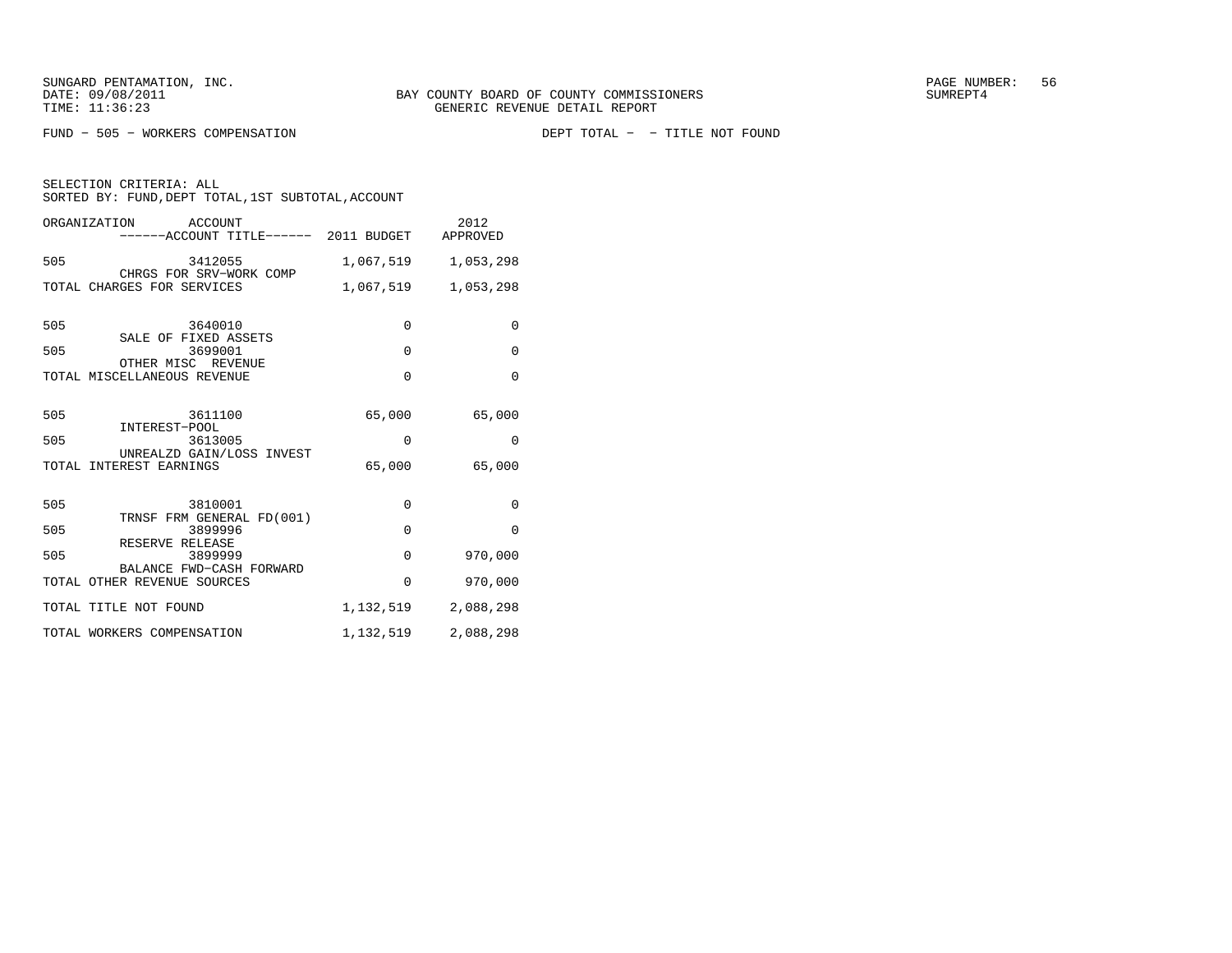FUND − 506 − INSURANCE FUND DEPT TOTAL − − TITLE NOT FOUND

|     | ORGANIZATION<br>ACCOUNT<br>-----ACCOUNT TITLE------ 2011 BUDGET APPROVED |           | 2012                |
|-----|--------------------------------------------------------------------------|-----------|---------------------|
| 506 | 3412045<br>CHRGS FOR SRV-INSUR TRUST                                     |           | 2,042,092 2,214,485 |
| 506 | 3412050<br>CHRGS FOR SRV-INSR OTHERS                                     | 30,545    | 33,228              |
|     | TOTAL CHARGES FOR SERVICES                                               |           | 2,072,637 2,247,713 |
| 506 | 3699001<br>OTHER MISC REVENUE                                            | $\Omega$  | $\Omega$            |
| 506 | 3699012<br>INSURANCE PROCEEDS                                            | $\Omega$  | $\mathbf{0}$        |
|     | TOTAL MISCELLANEOUS REVENUE                                              | $\Omega$  | $\Omega$            |
| 506 | 3611100<br>INTEREST-POOL                                                 | $\Omega$  | 0                   |
| 506 | 3613005                                                                  | $\Omega$  | $\mathbf{0}$        |
|     | UNREALZD GAIN/LOSS INVEST<br>TOTAL INTEREST EARNINGS                     | $\Omega$  | $\Omega$            |
| 506 | 3810001                                                                  | $\Omega$  | $\Omega$            |
| 506 | TRNSF FRM GENERAL FD(001)<br>3899996                                     | $\Omega$  | 0                   |
| 506 | RESERVE RELEASE<br>3899999                                               | $\Omega$  | $\Omega$            |
|     | BALANCE FWD-CASH FORWARD<br>TOTAL OTHER REVENUE SOURCES                  | $\Omega$  | $\Omega$            |
|     | TOTAL TITLE NOT FOUND                                                    |           | 2,072,637 2,247,713 |
|     | TOTAL INSURANCE FUND                                                     | 2,072,637 | 2,247,713           |